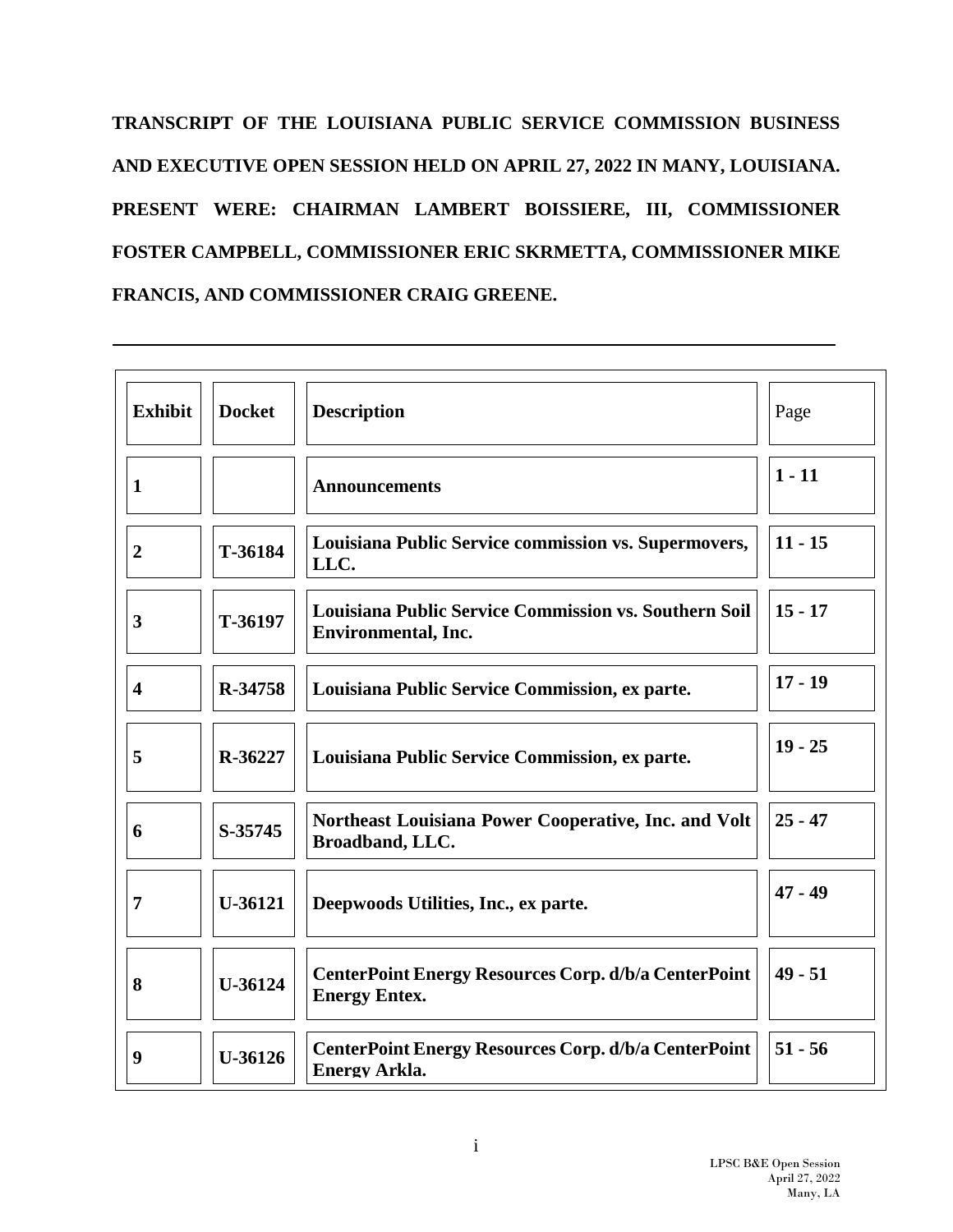| <b>10</b> |                | FERC Docket No. PL21-3-000.                                                             | $56 - 57$ |
|-----------|----------------|-----------------------------------------------------------------------------------------|-----------|
| <b>11</b> |                | 1) Reports<br>2) Resolutions<br>3) Discussions<br>4) ERSC/OMS business<br>5) Directives | $57 - 81$ |
| 12        | <b>U-36318</b> | Louisiana Water Company, Inc., ex parte.                                                | $81 - 84$ |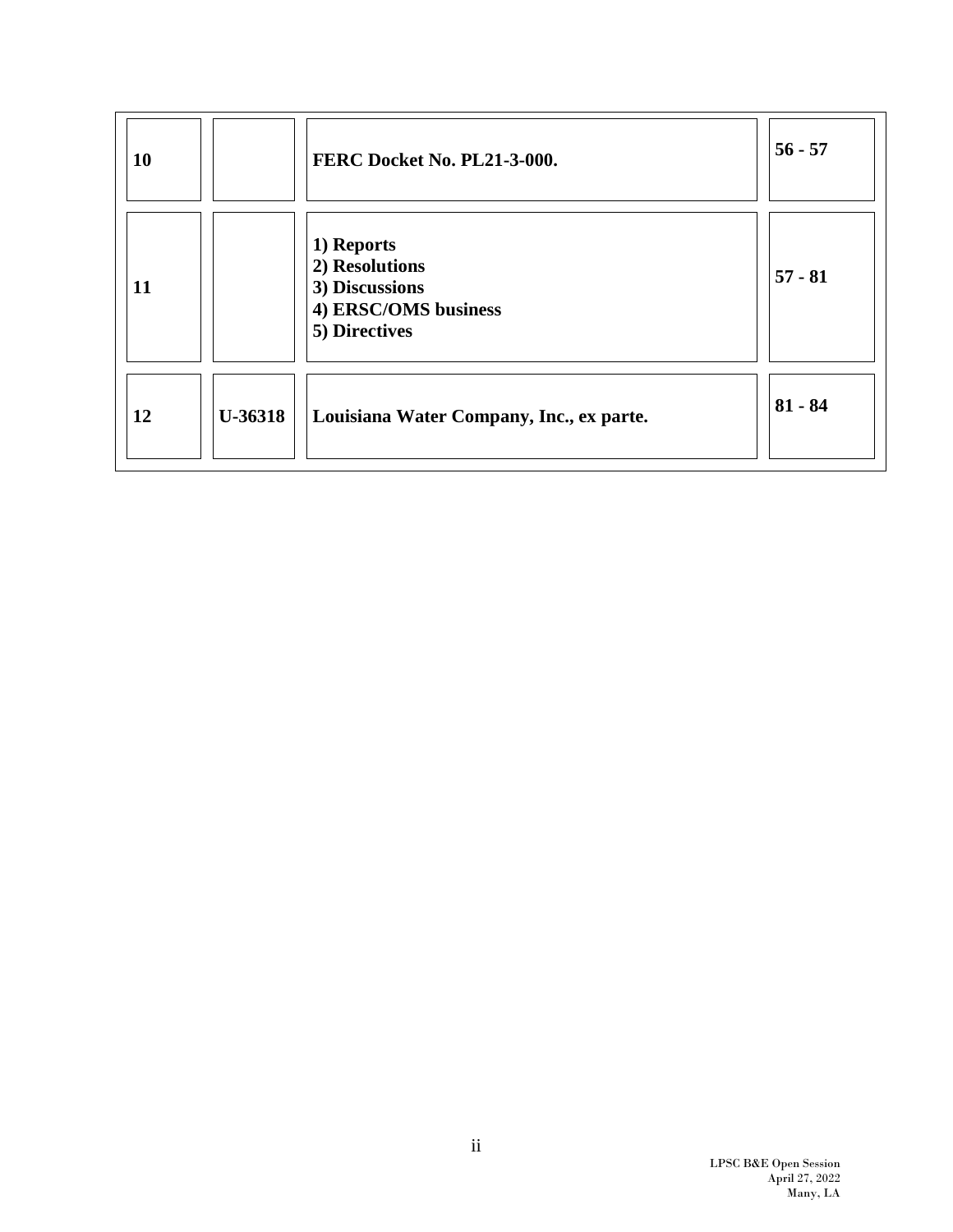**TRANSCRIPT OF THE LOUISIANA PUBLIC SERVICE COMMISSION BUSINESS AND EXECUTIVE OPEN SESSION HELD ON APRIL 27, 2022, IN MANY, LOUISIANA. PRESENT WERE: CHAIRMAN LAMBERT BOISSIERE, COMMISSIONER FOSTER CAMPBELL, COMMISSIONER ERIC SKRMETTA, COMMISSIONER MIKE FRANCIS, AND COMMISSIONER CRAIG GREENE.**

- **CHAIRMAN LAMBERT BOISSIERE:** Good morning.
- **COMMISSIONER MIKE FRANCIS:** Good morning.

**CHAIRMAN BOISSIERE:** Well, it's a great day in Many, Louisiana, or what is

- it -- what is it known as? All right.
- **COMMISSIONER CRAIG GREENE:** Toledo Town.

 **CHAIRMAN BOISSIERE:** Toledo Town. Is that what it's called? If you're wondering who I'm talking to over there, that's Mr. Hunter Lewing. And to introduce him the best way I can is that Commissioner Greene and I snuck away for a dinner last night, and he was actually our waiter. And he's such a -- he made such an impact on us that we invited him to come by as a member of this community to address the meeting and open us up, but more importantly, I know several years ago, to his credit, Commissioner Campbell started the traveling B&E meetings several years back when he came on the Commission and there's a lot of reasons - - good reasons that we travel with these meetings so many times a year in each district and when -- and last night, met Hunter and he was so helpful and so thoughtful and so personable, he is the -- just the core of the fabric of this community, the type of people you really enjoy meeting, that it reminded me and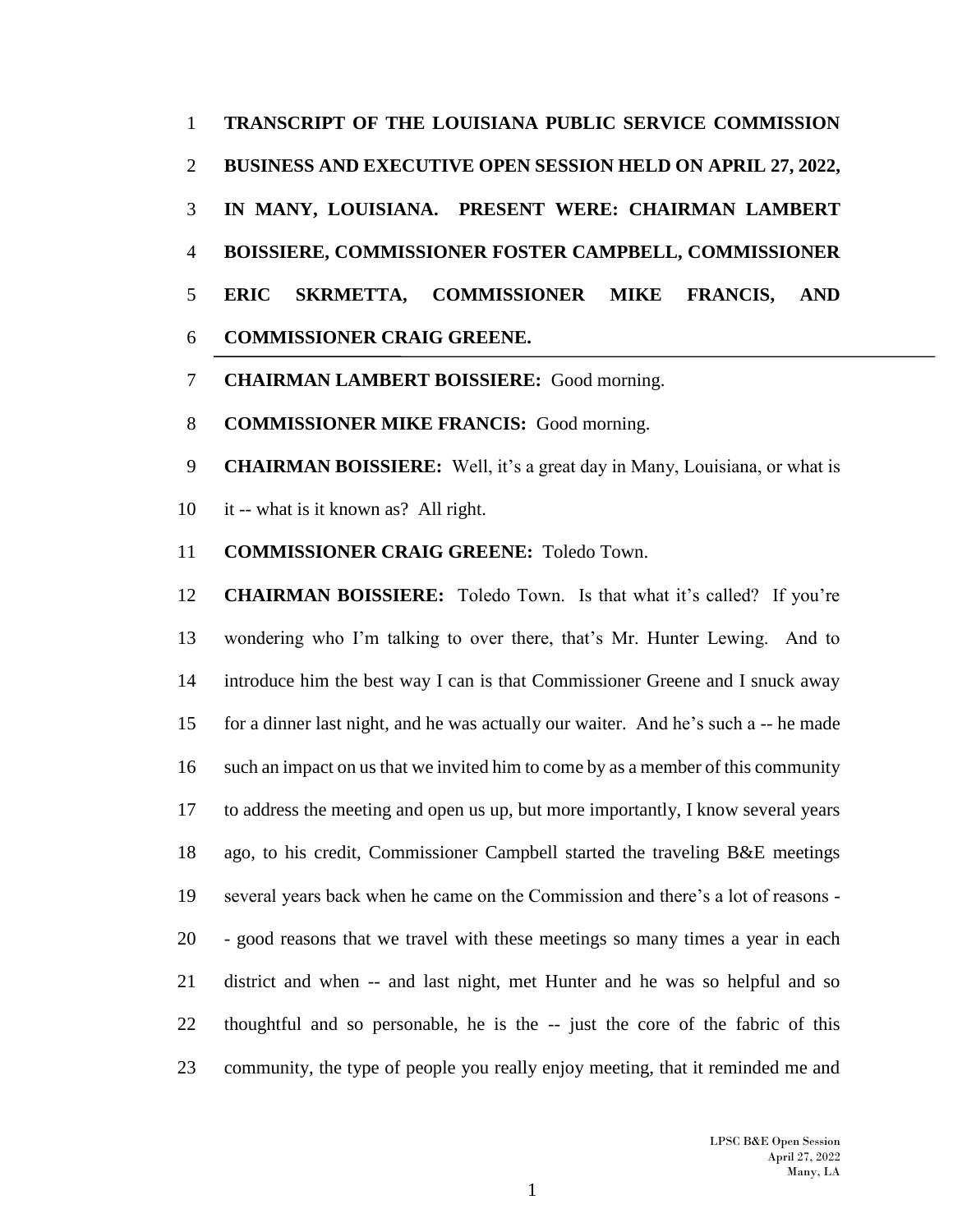we even said it, this is why we meet. This is why we travel and this is real life when these situations come up and you meet really good people in a good place. Mr. Hunter, I know that -- I think your mic is right there. And you may not remember my name, but do you remember the color?

- **MR. HUNTER LEWING:** Green.
- **CHAIRMAN BOISSIERE:** There you go. And I also want to thank him because
- he should be at work right now, is it Fisherman's Galley?
- **MR. LEWING:** Yes, sir, it is.
- **CHAIRMAN BOISSIERE:** He works at Fisherman's Galley Restaurant and
- Commissioner Greene had to write him a doctor's note to get him out of work today.
- But anyway, at this point, I just want to ask you a question then we'll open the
- meeting. Did you enjoy us last night? Did we wreck your restaurant?
- **MR. LEWING:** No, it was great. I really enjoyed the experience.
- **CHAIRMAN BOISSIERE:** All right. By the way, there's one other side note, if
- you don't mind me saying this. I'm personally from New Orleans. Most of us on
- this end are from southern Louisiana and there's a lot of alcohol sometimes.
- **MR. LEWING:** Yeah.
- **CHAIRMAN BOISSIERE:** I'm just saying.
- **MR. LEWING:** Yeah, it's okay.
- **CHAIRMAN BOISSIERE:** But Fisherman's Galley doesn't serve alcohol.
- **MR. LEWING:** No.

 **CHAIRMAN BOISSIERE:** So we had to go to the nearby gas station to buy some.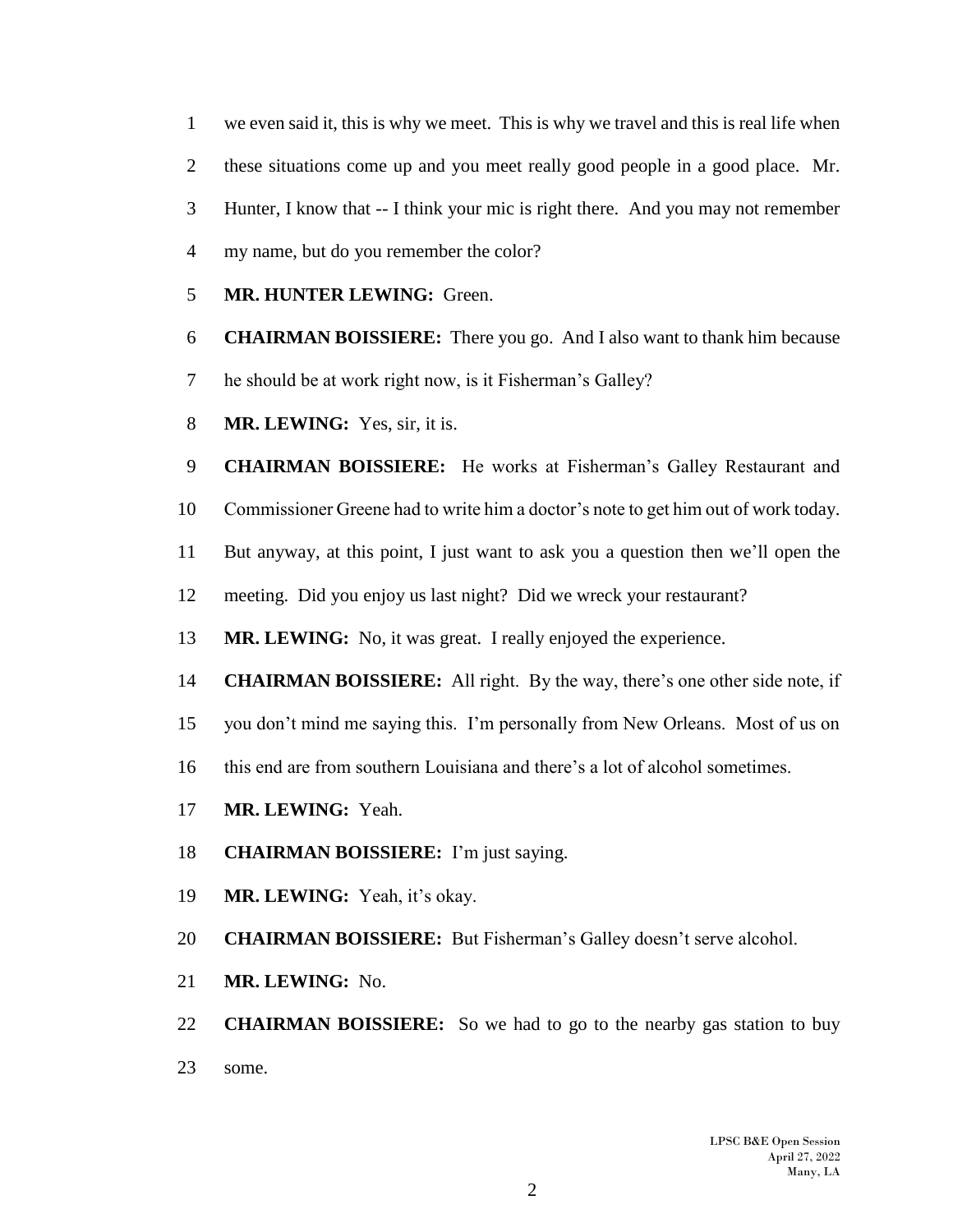- **COMMISSIONER GREENE:** Here's your sign.
- **CHAIRMAN BOISSIERE:** To buy a little something to wash it down. Those wonderful fried shrimp, I think it was.
- **MR. LEWING:** It was, it was.
- **CHAIRMAN BOISSIERE:** Yeah, everything fried. Yeah, it didn't matter if it
- was shrimp, it was fried, but -- and so that's how we met Hunter and I'll let you say
- anything you want to add.
- **MR. LEWING:** No, I'm good. I don't know what to say. It was amazing talking
- to everyone. They were so nice last night and Dr. Greene here, that's the only name
- I truly remember because of the color, but they were so nice and then they asked
- me to come today. And I'm very, very nervous but I sucked it down and here I am,
- so.
- **CHAIRMAN BOISSIERE:** I had one other thing to say. We -- you're a college
- student, right?
- **MR. LEWING:** Yes, sir, I am.
- **CHAIRMAN BOISSIERE:** What's your major?
- **MR. LEWING:** History.
- **CHAIRMAN BOISSIERE:** And what job do you think that prepares you for?
- **MR. LEWING:** I have no idea.
- **CHAIRMAN BOISSIERE:** The answer was lobbyist.
- **MR. LEWING:** Oh, yeah, lobbyist, lobbyist. I don't know where he is, but
- lobbyist.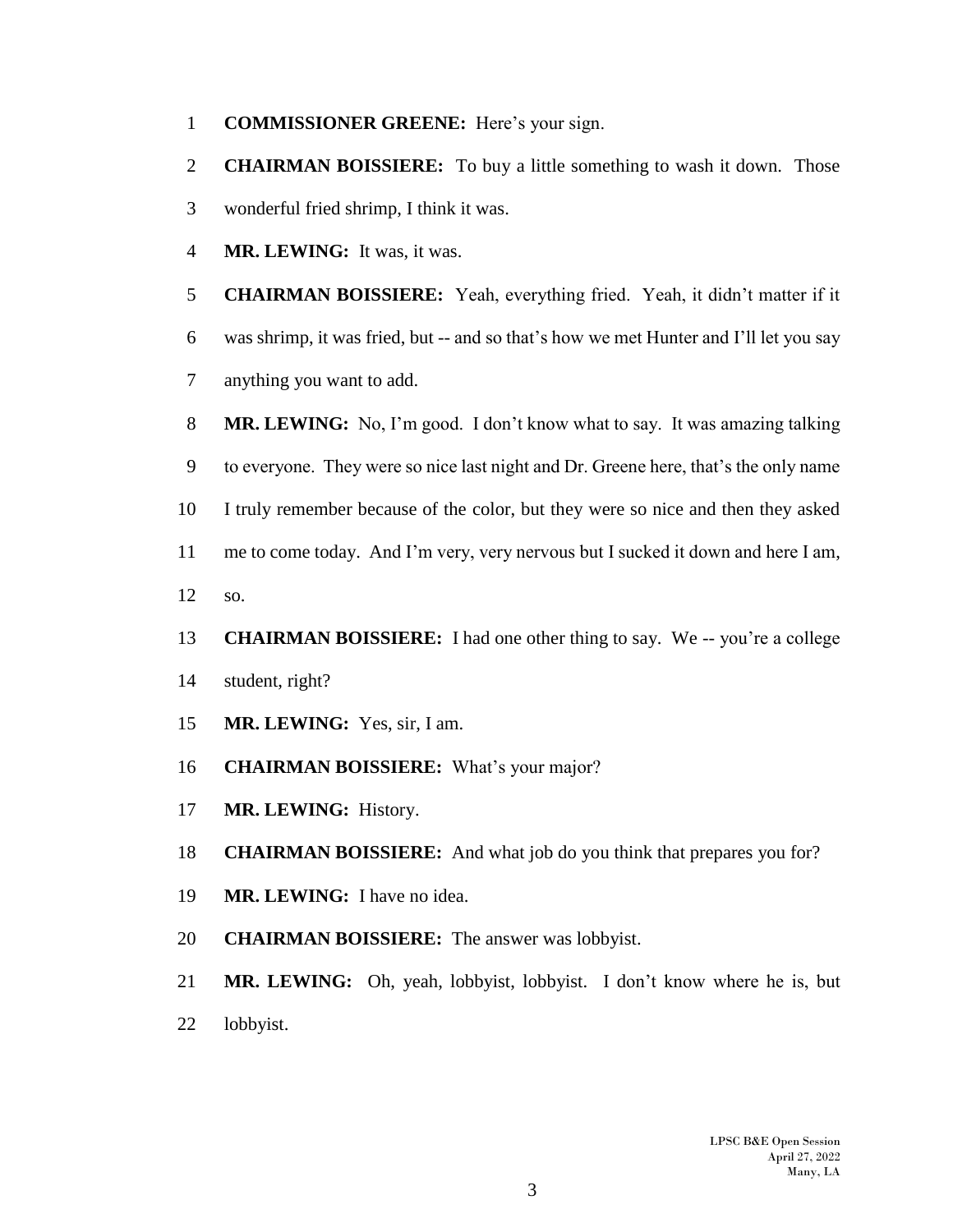**COMMISSIONER GREENE:** He asked what a lobbyist does, and I told him they study the history and make it the future.

**MR. LEWING:** That's it.

 **CHAIRMAN BOISSIERE:** Exactly, exactly. So get used to this guy, I think he'll be around a while. We'll probably get to see him at more Commission meetings in the future if he keeps his history major going and wind up being one of our lobbyist. At this time, I guess that's enough of our introductions, and it's been a joy. It is our business to handle the utility business for this state and so to kick off the meeting, everyone's here to handle business and get rolling. I'd like to ask Mr. Hunter Lewing to lead us in a prayer. Everybody stand, first, please.

## **[MR. HUNTER LEWING LEADS IN A PRAYER]**

 **CHAIRMAN BOISSIERE:** And would you mind turning towards the flag and also leading us in the pledge.

# **[MR. LEWING LEADS IN THE PLEDGE OF ALLEGIANCE]**

# **CHAIRMAN BOISSIERE:** Any other questions for Mr. Lewing before we let

- him go?
- **MR. LEWING:** I really do appreciate it. Thank you so much.
- **CHAIRMAN BOISSIERE:** Thank you, sir. Thank you very much. At this time,
- I'd like to ask Commissioner Campbell to say a few words.
- **COMMISSIONER FOSTER CAMPBELL:** I'd like to introduce a couple of
- people. Last month, I apologize, I didn't introduce Joe Shyne.
- **EXECUTIVE SECRETARY BRANDON FREY:** Commissioner.
- **COMMISSIONER CAMPBELL:** Joe Shyne a young man that's with us --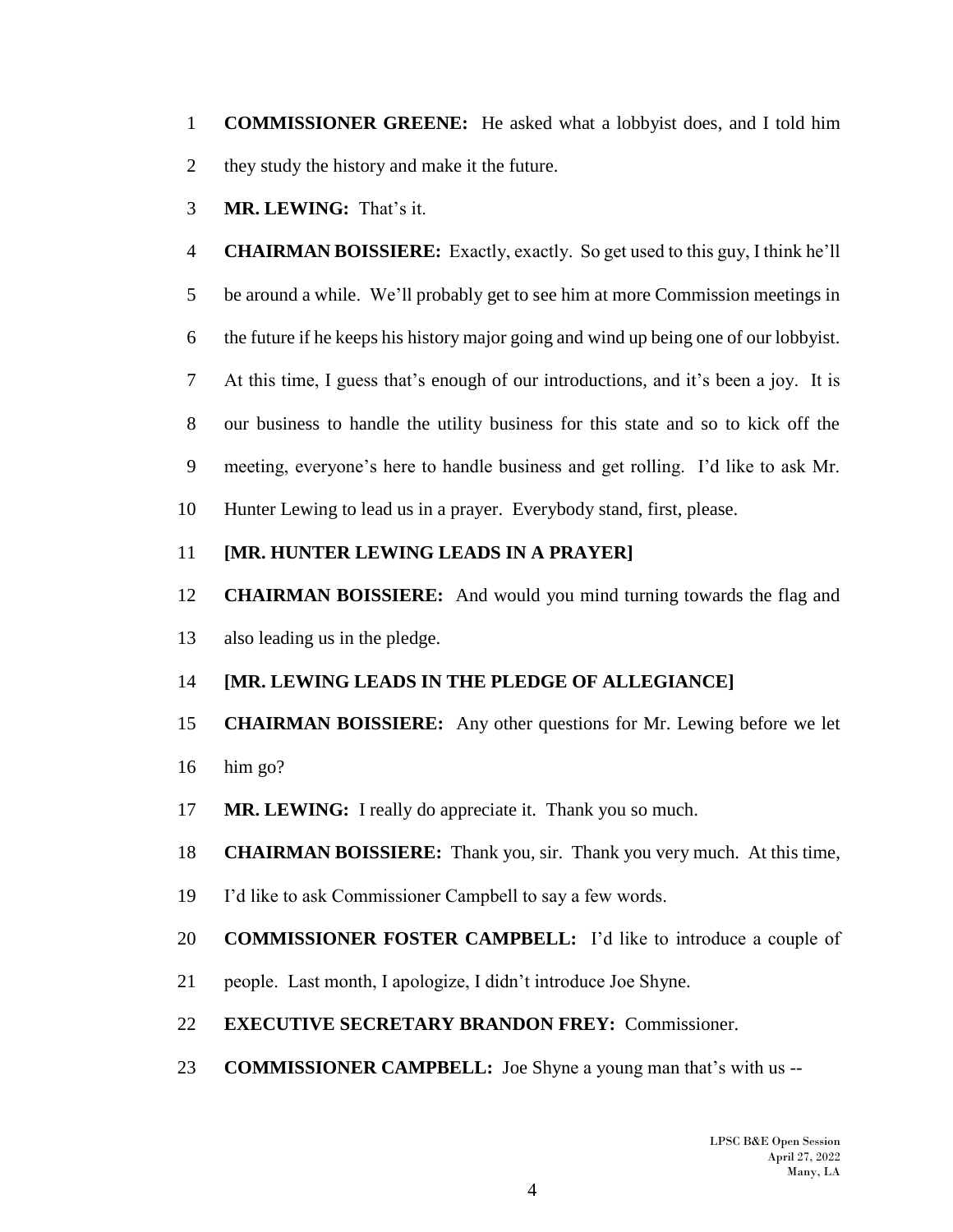- **MS. KATHRYN BOWMAN:** Commissioner, Commissioner --
- **CHAIRMAN BOISSIERE:** Oh, oh.
- **SECRETARY FREY:** Can you pull it a little bit closer?
- **COMMISSIONER MIKE FRANCIS:** It's on.
- **SECRETARY FREY:** They're on, but they're not picking it up, the recording.
- And just one note, too, the mics are going to be hot the whole time, so just keep that in mind.
- **COMMISSIONER CAMPBELL:** Okay. That's okay.
- **CHAIRMAN BOISSIERE:** Thank you, Brandon.

 **COMMISSIONER CAMPBELL:** I want to introduce a couple of people that we work together up in Shreveport at our office up there, and Joe Shyne is a young man who works for us in our office up in Shreveport. His dad -- a lot of people remember the name, Joe Shyne. His dad was a sort of a famous politician up in Shreveport a long, long time. He's named after his daddy. His dad served on the city council and police juries there for 20, 25 years. Joe is a LSU graduate, and he's doing well for us up in Shreveport, very courteous and he came with us today. Joe, where are you? And a lot of y'all's been praying for me and I hope -- I'm sure it worked because I've -- I had a great assistant, Bill Robertson who retired and then I had another great guy, Gary Hobbs, and he took a job at a church to get away from me. But anyway, I had been looking for an assistant for a long, long time and everybody would call and try to say, look, I'm trying to help you and this, that, and the other. And I was able to get a lady that's very qualified to come help us. She's from Shreveport, her name is Frances "Tutu" Baker. Frances Baker is a lawyer, a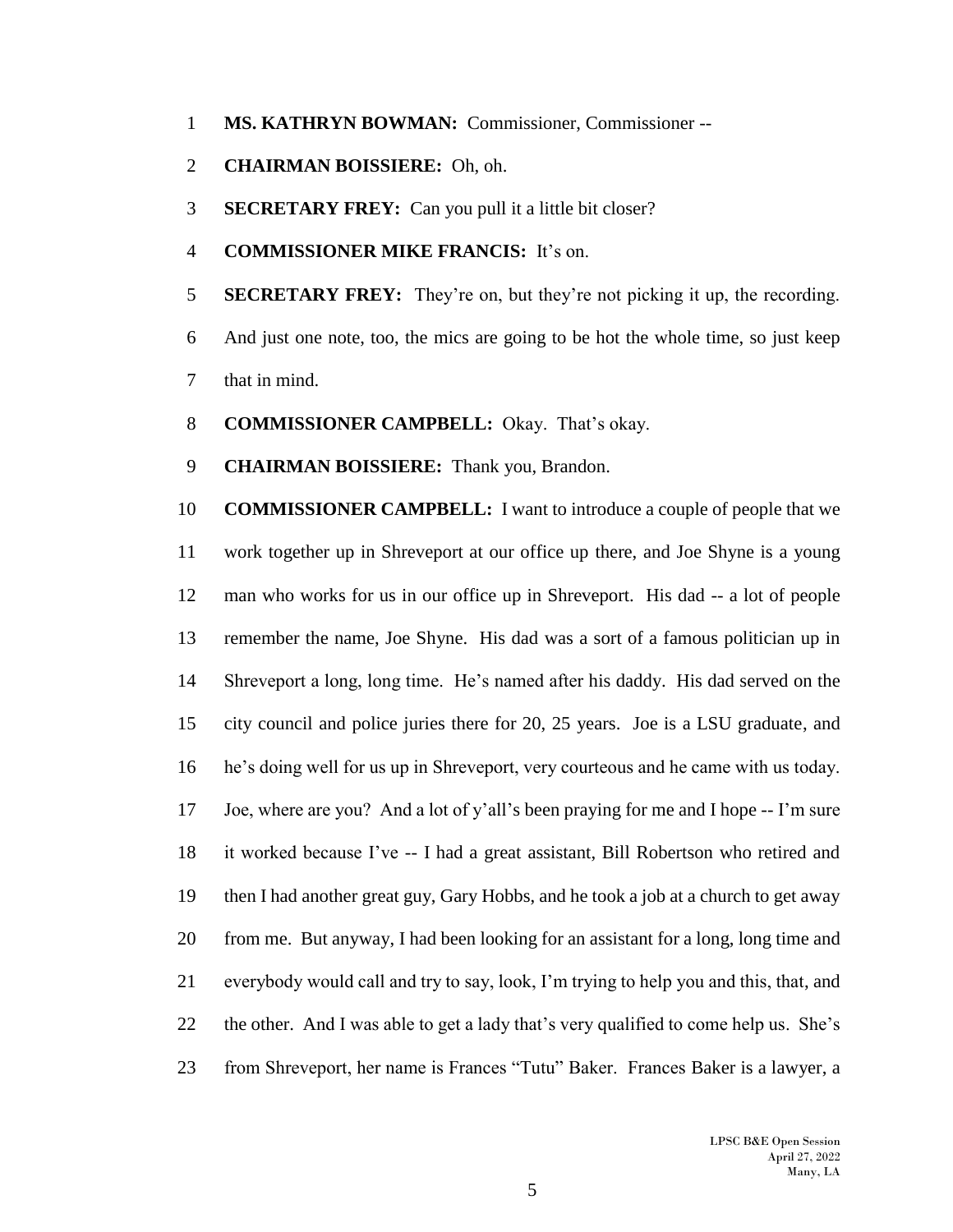nice woman who is a criminal defense lawyer. Tutu argued a case before the United 2 States Supreme Court at a very young age and won and so we're very fortunate. I don't -- only Fontham is the only guy's who ever been to Supreme Court here in this crowd so you got, Fontham, you got somebody up here equal to you. But went to the Supreme Court at a younger age than you did, so anyway, I'm glad to have you. Ms. Baker is right here. If y'all go to jail, criminal defense, murder, anything like that, we don't have to go outside now. We got somebody inside.

 **CHAIRMAN BOISSIERE:** Thank you, Commissioner Campbell. Commissioner Francis.

 **COMMISSIONER FRANCIS:** I want to welcome everyone to Toledo Bend, once again. This is the third time since I've been on the Commission. It's a wonderful place and I want to thank Georgia Craven and I'd ask Georgia to come up and say a couple of words. Georgia's the executive director of Sabine Parish Tourist Commission, and she and her group provided a wonderful hors d'oeuvres we had last night and cocktails also, so we have a few big heads here because they had too many cocktails, I see this morning. And before she speaks, let me just say, Commissioner Campbell and I have had the pleasure of serving all the Louisiana side of the Toledo Bend Reservoir and because of reapportionment, he asked me to give him some Sabine Parish votes so he now has all of Sabine Parish so he's got a 20 little larger piece of the lake than I have now, but we still both love the lake. And Georgia, I would like to just ask you to give us a couple of words about -- tell us about this lake and the economy here and what's going on in your job.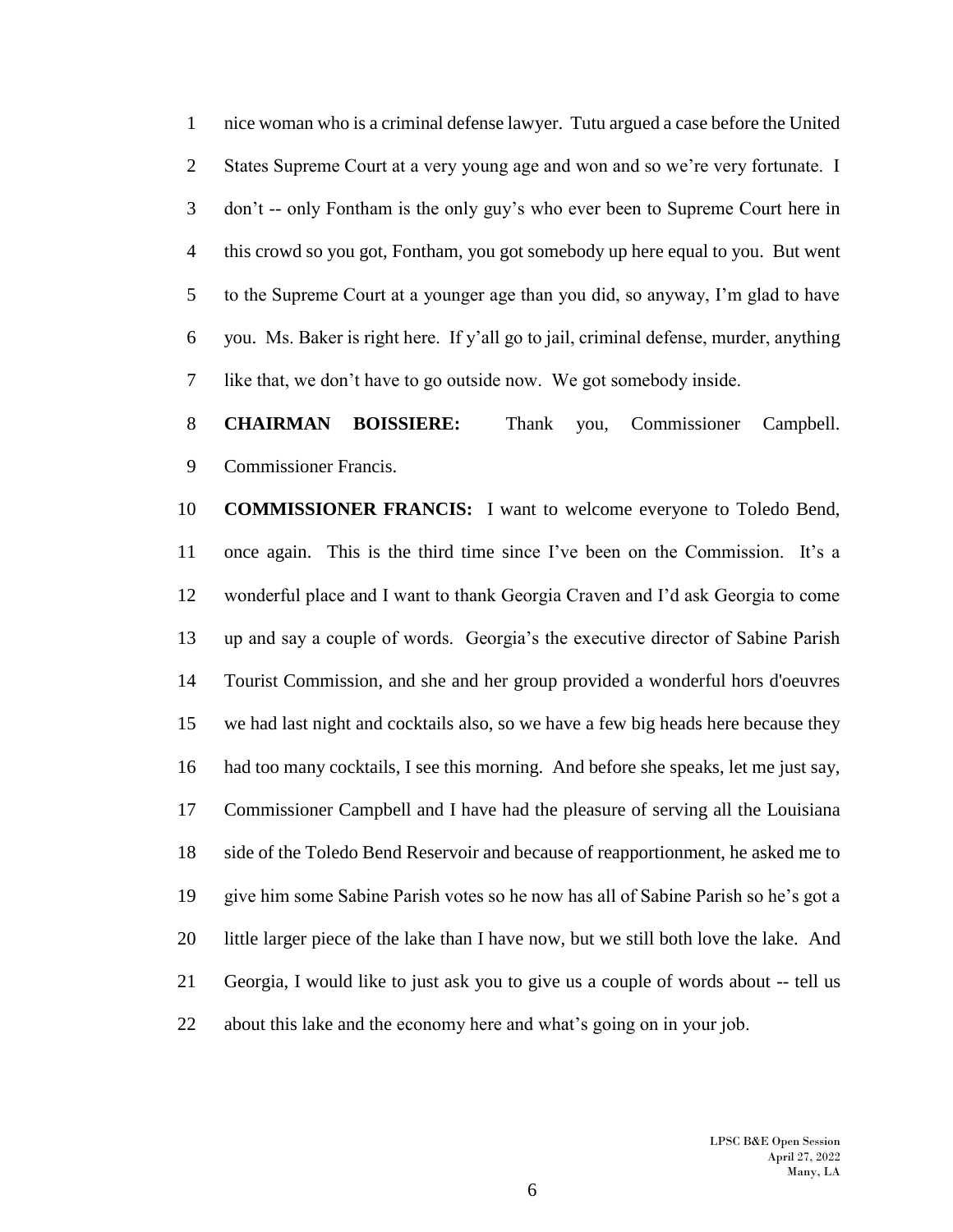**MS. GEORGIA CRAVEN**: Well, good morning, everyone. Like Hunter, I'm not really great at public speaking, don't like it very much, but I appreciate Mr. Francis giving me an opportunity to speak with you guys this morning. Thank you. I just wanted to say thank you for being here. Thank you for the great work that you guys are doing, not just for Toledo Bend, for the entire state, and I want to welcome you here. Toledo Bend is one of the most beautiful parts of the state, in my opinion. I might be a little biased since I live here, but I think if you've been here before or you were fortunate enough to attend the reception last night, which I hope you all enjoyed, you got to see a little bit of the area and the beauty of our beautiful lake. It is a huge lake, it's 186,000 acres, 1,200 miles of shoreline and it is the key to the economy here in Sabine Parish, along with the utility that's generated here. So again, the work that you guys are doing is key, and I thank you for being here. Many of you, in talking to you last night, I found had not been here before, so whether you're from the southern part of the state or like Joe, just an hour away, who had not been here, I encourage you, I hope your schedule allows you some time to explore this wonderful part of our state. If it doesn't, please grab the people that you love and come back. Come and visit our museums, we have Fort Jesup here, and you can learn about the rich culture and history that we have here in this region that we call No Man's Land. You've seen the lake and the beauty that we have, you know, enjoy a fishing trip, if we have any fisherman. Do we have any guys out there that -- or women that like to fish? This is one of the best bass fishing lakes in the country. So whether you enjoy fishing or if you don't know how to fish, you know, we have some of the best guides here. They are happy to take you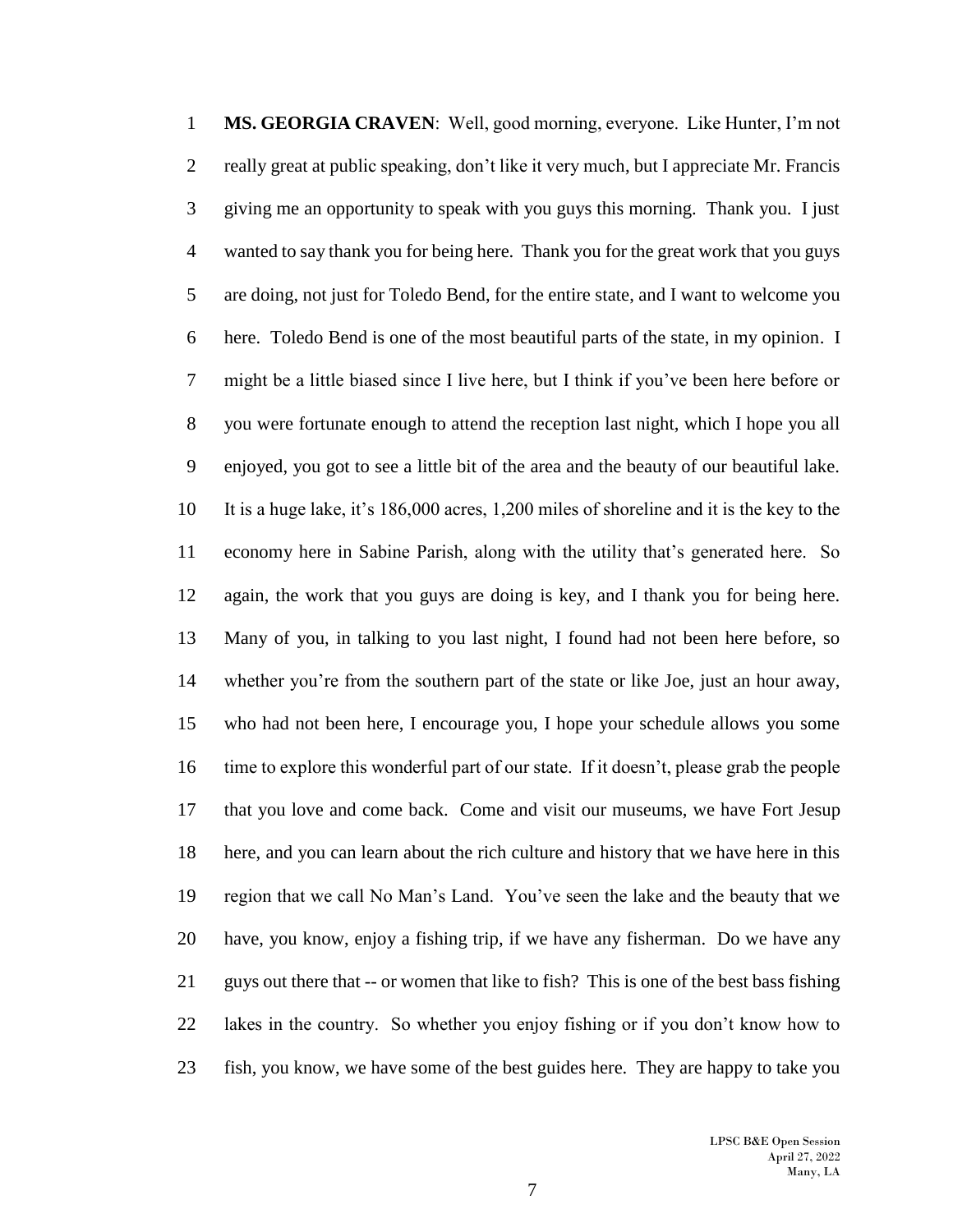out on the lake. You can rent a pontoon boat and go out on the lake here. We have beautiful state parks that you can hunt in, hike in, RV and camp in so there's so much to do here. There's richness in nature and culture and art, so I encourage you to take some time, come back, visit with us, and enjoy this part of the state and welcome. I wish you God's speed and wisdom as you do your work here, so thank you.

 **COMMISSIONER FRANCIS:** Thank you, Georgia. And just to remind everyone that, you know, the carbon footprints, the big deal in the news every day now and we have a large generator at the end of Toledo Bend and today, it's about 60 megawatts and it's all operated and supervised by the Sabine River Authority. And Warren Founds is the -- he's the head guy that kind of keeps things on the track. Warren, stand up, and just give us a wave. Warren, thank you for what you do. Let me -- while I've got the mic, let me ask Brandon Frey, I need -- I'd like to get an update, Brandon, on the -- our RDOF funds that are coming into Louisiana that what we'll have a, you know, a part of -- a play there and then also, next meeting, at the next meeting, I'd like to get -- have a report from all those folks who are involved with that. If you give us a brief run down on --

 **SECRETARY FREY:** Sure. Briefly, you know, there was a quite a bit of federal dollars that were available through RDOF to expand broadband, and we certified a number of carriers as eligible to receive that funding. I know you've all discussed with them; Commissioner Campbell and I have had a lot of meetings with them, too. In fact, we've got one on the agenda today that's somewhat touches on it, but it's not clear how many or how much of the dollars are actually flowing through to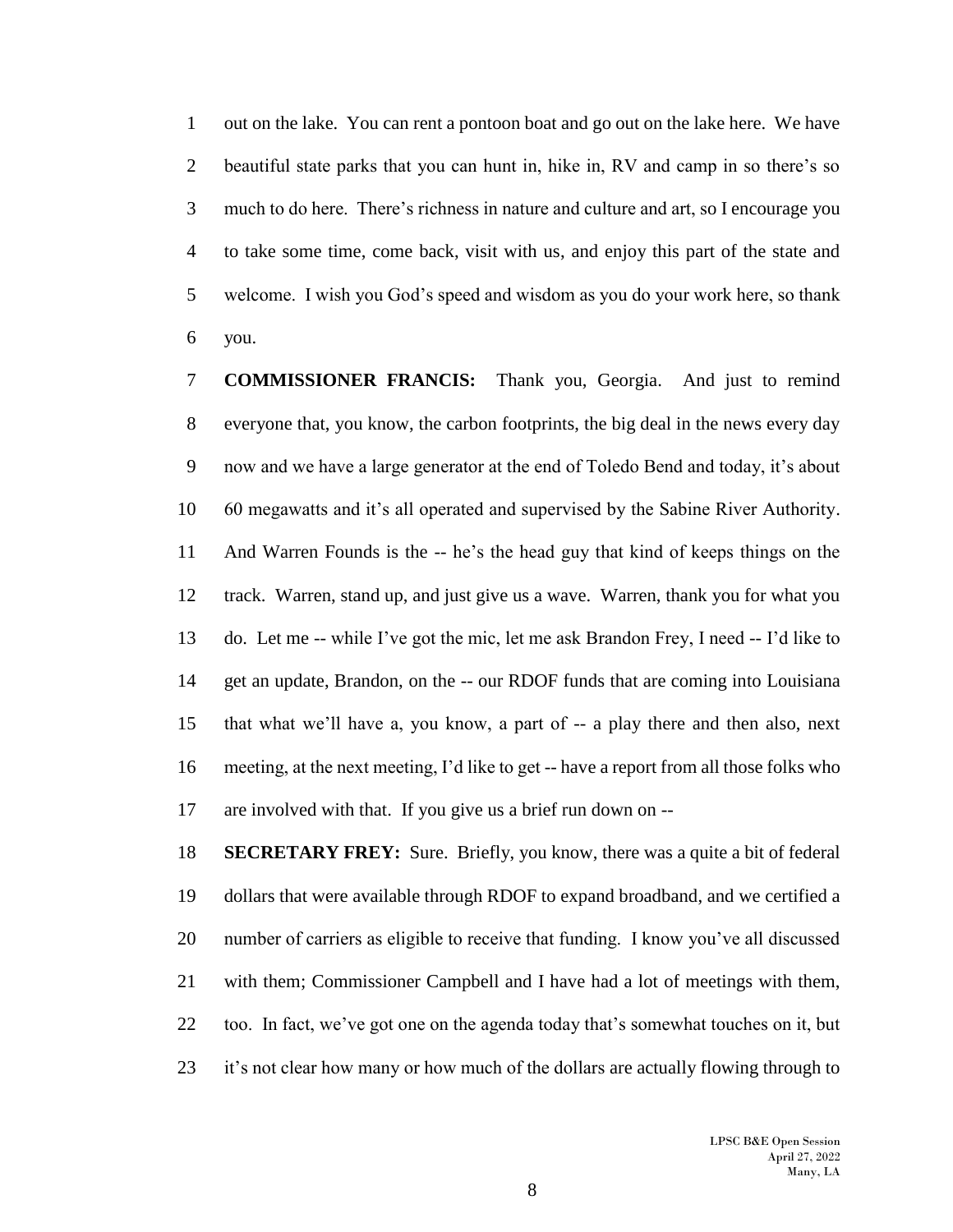the companies yet and where they are in the buildout so I think that would be helpful to hear from them. And somewhat connected to that, too, the GUMBO program, which was a state program, I think is also close to awarding its recipient, so we may want to also reach out to Vaneeth from the broadband office as well to give an update on kind of where that is because I think it all plays together.

 **COMMISSIONER FRANCIS:** I'm not sure of what companies have received funding. I don't know if we'd make that announcement here, if they're going to all get the message.

**SECRETARY FREY:** We can make sure --

**COMMISSIONER FRANCIS:** Can we make sure that we reach out?

**SECRETARY FREY:** -- we reach out to them, absolutely, yes.

 **COMMISSIONER FRANCIS:** And I think it's proper for the Public Service Commission to have a report on where's that money at today and at the May meeting, give us a report on where we're going. We've -- all of us who represent, you know, the rural areas, we get those questions every time that we turn around that -- what's going on, when are we going to have our internet, so we'll give them a little better answer, they tune in on our May meeting. All right. Thank you. **CHAIRMAN BOISSIERE:** Thank you, Commissioner Francis. Commissioner

Campbell.

### **COMMISSIONER CAMPBELL:** Brandon, I want to make sure that you invite

- Mr. Denault to be here.
- **SECRETARY FREY:** He is scheduled to be here.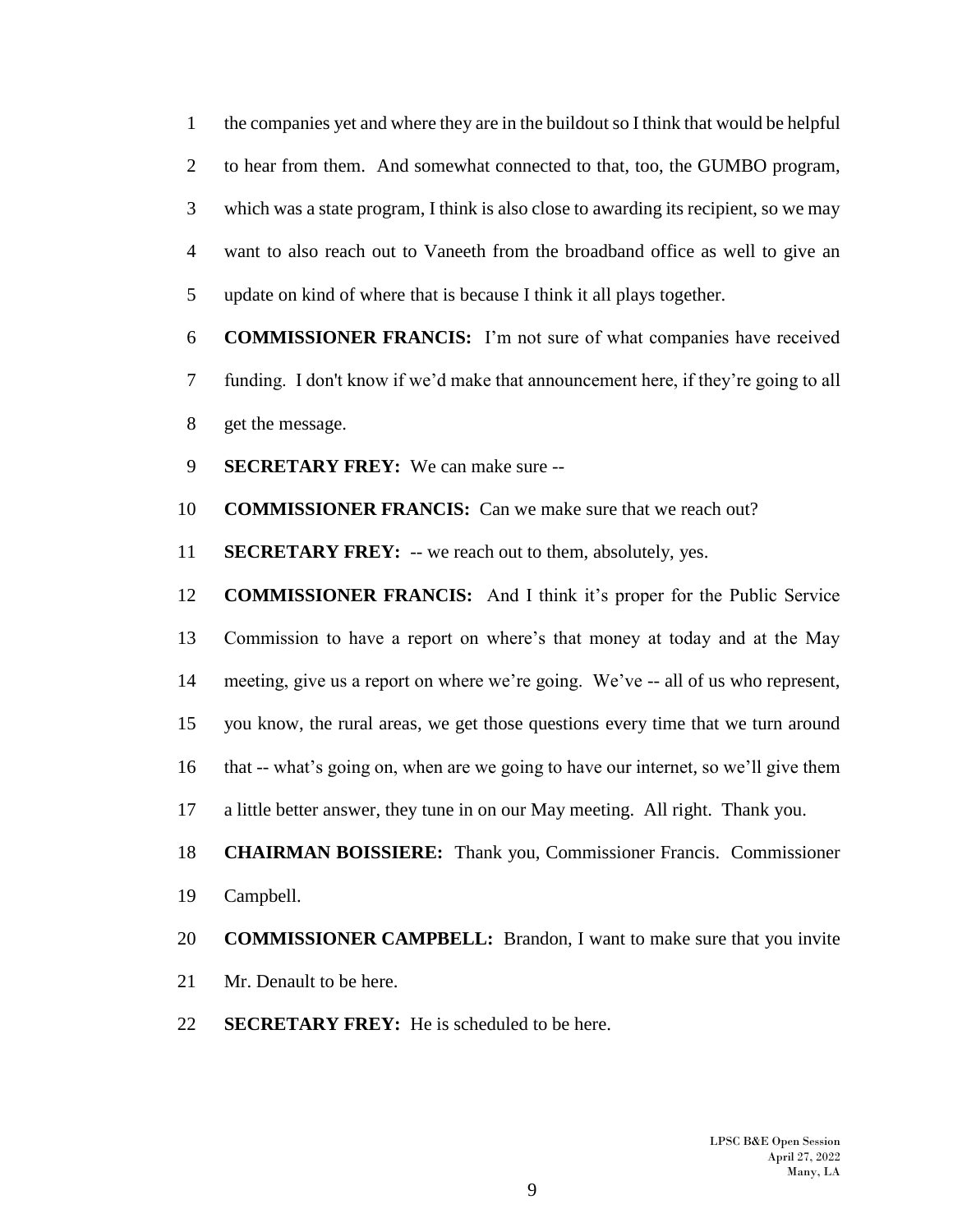**COMMISSIONER CAMPBELL:** Well, that's good. Because you know, last time, he couldn't make it.

**SECRETARY FREY:** Correct.

 **COMMISSIONER CAMPBELL:** We put it off. I got some real important questions I want to ask him and so make sure that he comes --

 **SECRETARY FREY:** And that's -- I'll look out for the Entergy folks. That's my understanding, yes. We got the thumbs up. He is -- he will be in Baton Rouge in May.

 **COMMISSIONER CAMPBELL:** Okay. He's the chairman of Entergy and we want to talk -- I want to talk to him about some things that I'm disturbed about. Thank you.

 **CHAIRMAN BOISSIERE:** And before we actually start, can we get a clarification, if you don't mind me asking, the June meeting, do we have a date on the June meeting?

 **SECRETARY FREY:** Yes. We have had -- there's a conflict, and I think we've 16 talked to most of y'all, but to move it potentially to June  $17<sup>th</sup>$ , which is a Friday. I think that's going to be the week of SEARUC but after SEARUC, there's a lot of 18 other stuff at the end of the month that's come up, so  $17<sup>th</sup>$ .

 **CHAIRMAN BOISSIERE:** Okay. We'll make the formal announcement in just a few days or a day or two.

**SECRETARY FREY:** Yes, yes, yes.

 **CHAIRMAN BOISSIERE:** So everybody look forward to paying attention to any changes on that in the next few days. Just bring it to your attention before we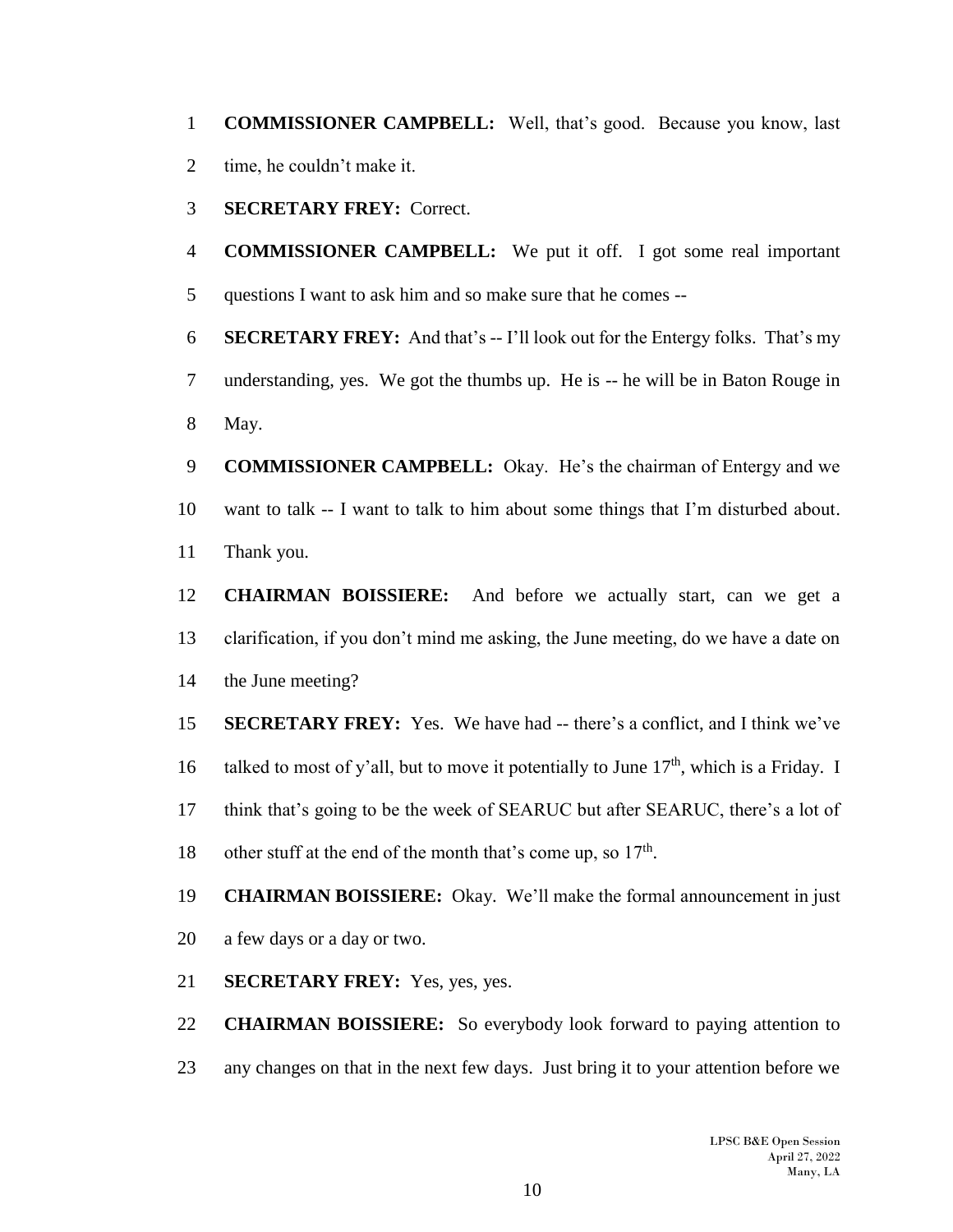-- June will be here before we realize it. All right. Anyone else before we start? All right. Let's get started with our docket.

 **MS. BOWMAN:** Good morning, Commissioners. We have twelve agenda items today and just went over all of the announcements, so we're moving to Exhibit Number 2, which is Docket Number T-36184. This is a Louisiana Public Service Commission versus Supermovers on an alleged violation of Louisiana Revised Statute 45:161 through 180.1, by operating intrastate without LPSC authority; by engaging in activities related to moving household goods prior to complying with the requirements of Revised Statute 45:164 (E) and General Order dated March 16, 2021; for failure to comply with the requirements of General Order dated April 3, 2008 as amended; and contempt of Commission Order Number T-34258. This is a discussion and possible vote on an ALJ recommendation. In this proceeding, Commission Staff alleged that Supermovers violated Louisiana Revised Statutes, Commission General Orders and was in contempt of Order Number T-34258 by advertising ads and conducting household goods moves without the Commission's authority and by failing to pay a citation fee ordered in Order Number T-34258. According to the testimony of Transportation Administrator Tammy Burl and Enforcement Agent Derenda Geter on October 23, 2021, Supermovers performed a household goods move between West Monroe, Louisiana and Bossier City, Louisiana on behalf of the complainant. The Commission Staff recommended that Supermovers be ordered to refund the complainant the full amount that she paid for the move, on the grounds that the carrier should not benefit from providing services it had no authority to provide. The Commission's orders governing household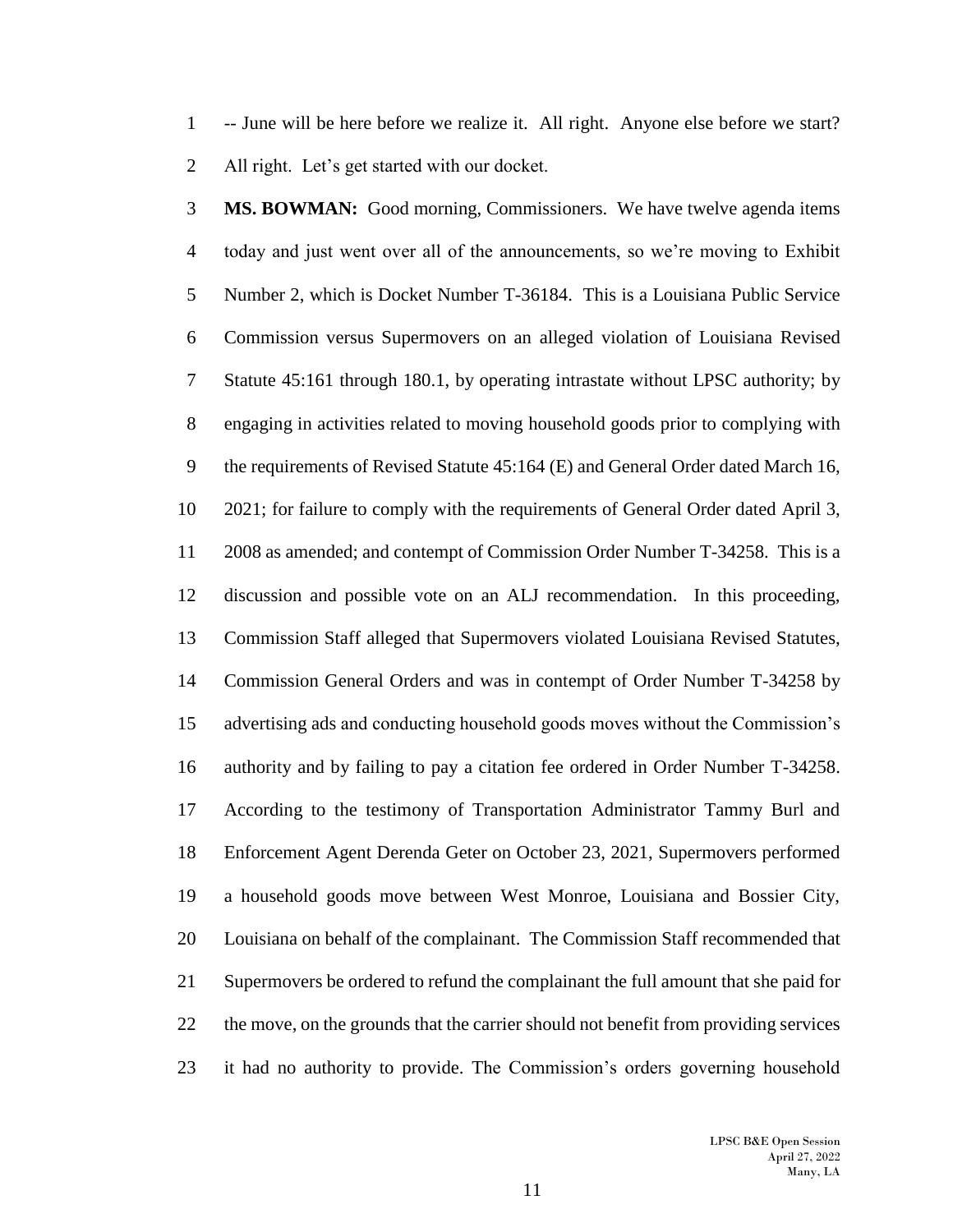goods carriers have no provisions allowing the Commission to order a refund to customers. Therefore, the administrative law judge concluded that ordering Supermovers to issue a refund to the complainant was not appropriate in this case. Based on the evidence and testimony presented at the hearing, the ALJ recommended that: 1) Supermovers be found guilty of violating the Commission's General Order dated March 16, 2021 and Louisiana Revised Statute 45:164 (E) by engaging in activities related to moving household goods prior to complying with the requirements of the statutes in Commission's General Order; 2) That Supermovers be found guilty of violating the Commission's General Order dated April 3, 2008 by failing to include a Louisiana Public Service Commission certificate number in all advertising; 3) That a fine of \$2,500 and a citation fee of \$25 be imposed upon Supermovers for its violation of Louisiana Revised Statute 45:l64 (E)(1), and Commission General Order dated March 16, 2021 and Commission's General Order dated April 3, 2008, and that those amounts must be paid to the Commission in certified funds within 30 days of issuance of an order; and 4) That Supermovers be found to be in contempt of Commission Order Number T-34258, and that a fine of \$2,000 is hereby imposed on Supermovers and that this amount must be paid to the Commission in certified funds within 30 days of the date of the issuance of this order.

### **COMMISSIONER SKRMETTA:** Move to accept Staff recommendation.

- **COMMISSIONER CAMPBELL:** Hold up.
- **MS. BOWMAN:** Yes, sir.
- **CHAIRMAN BOISSIERE:** Commissioner Campbell.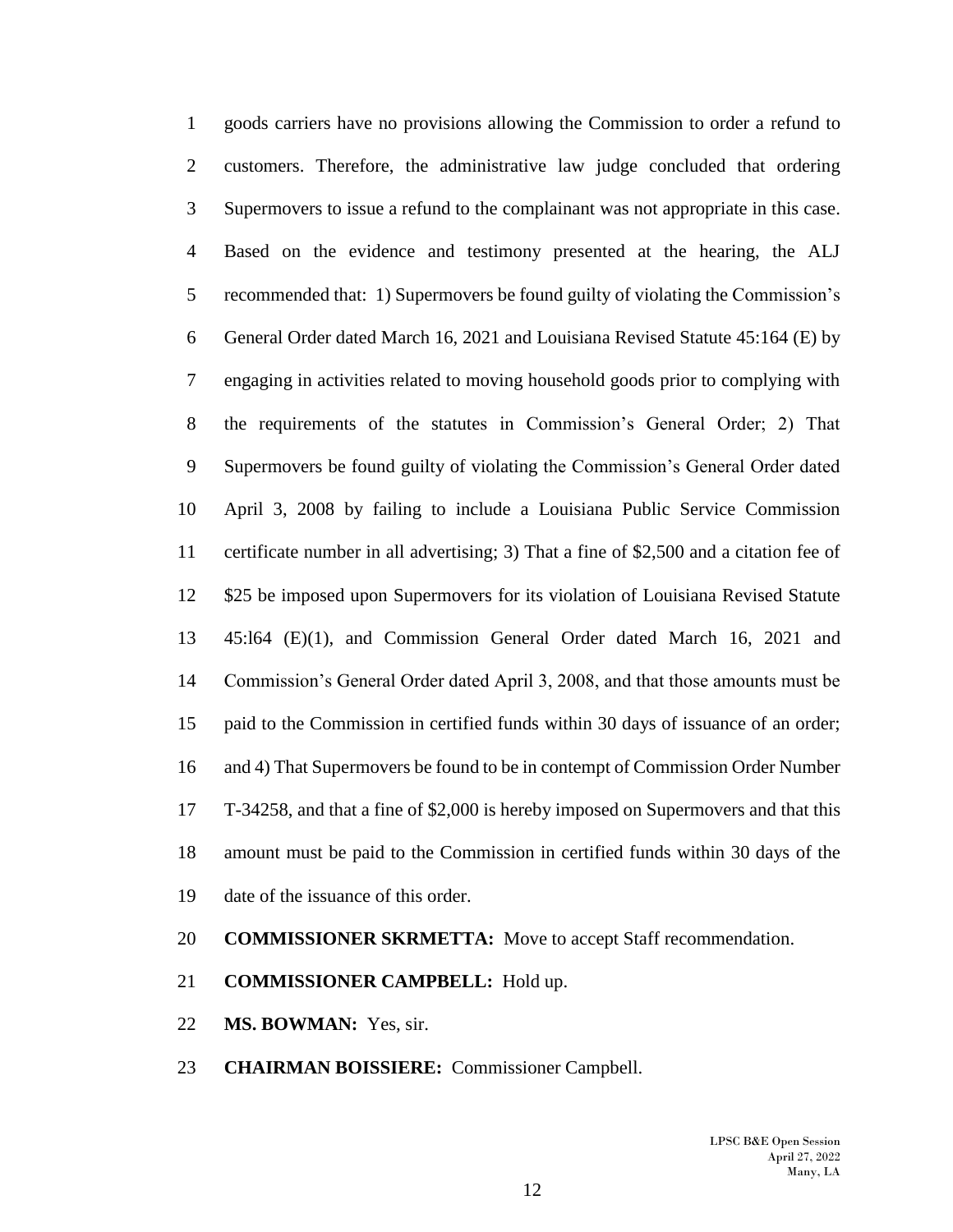- **COMMISSIONER CAMPBELL:** I'm sorry. This is in my area and --
- **CHAIRMAN BOISSIERE:** You have the mic, Commissioner.
- **COMMISSIONER CAMPBELL:** Let me ask you about this deal. You charged
- them \$2,500 fine plus a \$2,000, another deal for contempt?
- **MS. BOWMAN:** Yes, sir.
- **COMMISSIONER CAMPBELL:** \$4,500?
- **MS. BOWMAN:** That is what the Staff recommended and the ALJ agreed.
- **COMMISSIONER CAMPBELL:** Yeah, I don't agree. That's \$4,500. You
- know about this account? You know about this?
- **MS. BOWMAN:** I know a little bit. I know Ms. Burl is here.
- **COMMISSIONER CAMPBELL:** Who handled it? Who handled this deal?
- **MS. TAMMY BURL:** Good morning, Commissioner. Tammy Burl on behalf of
- Commission Staff. So it was myself and our new Staff attorney, Tanika Starks, that
- handled this case.
- **COMMISSIONER CAMPBELL:** Tell me about it. The fellow moved a house
- -- moved somebody from Monroe to Bossier City and he didn't have -- he didn't
- have a license or what was the deal?
- **MS. BURL:** That's correct, Commissioner. He did not have authority to transport
- household goods for consumers in Louisiana.
- **COMMISSIONER CAMPBELL:** And so -- and the lady complained that he
- moved the house?
- **MS. BURL:** Her complaint, initially, was that the mover came in and they quoted
- her one price, they moved her goods and did a lot of damage to her goods.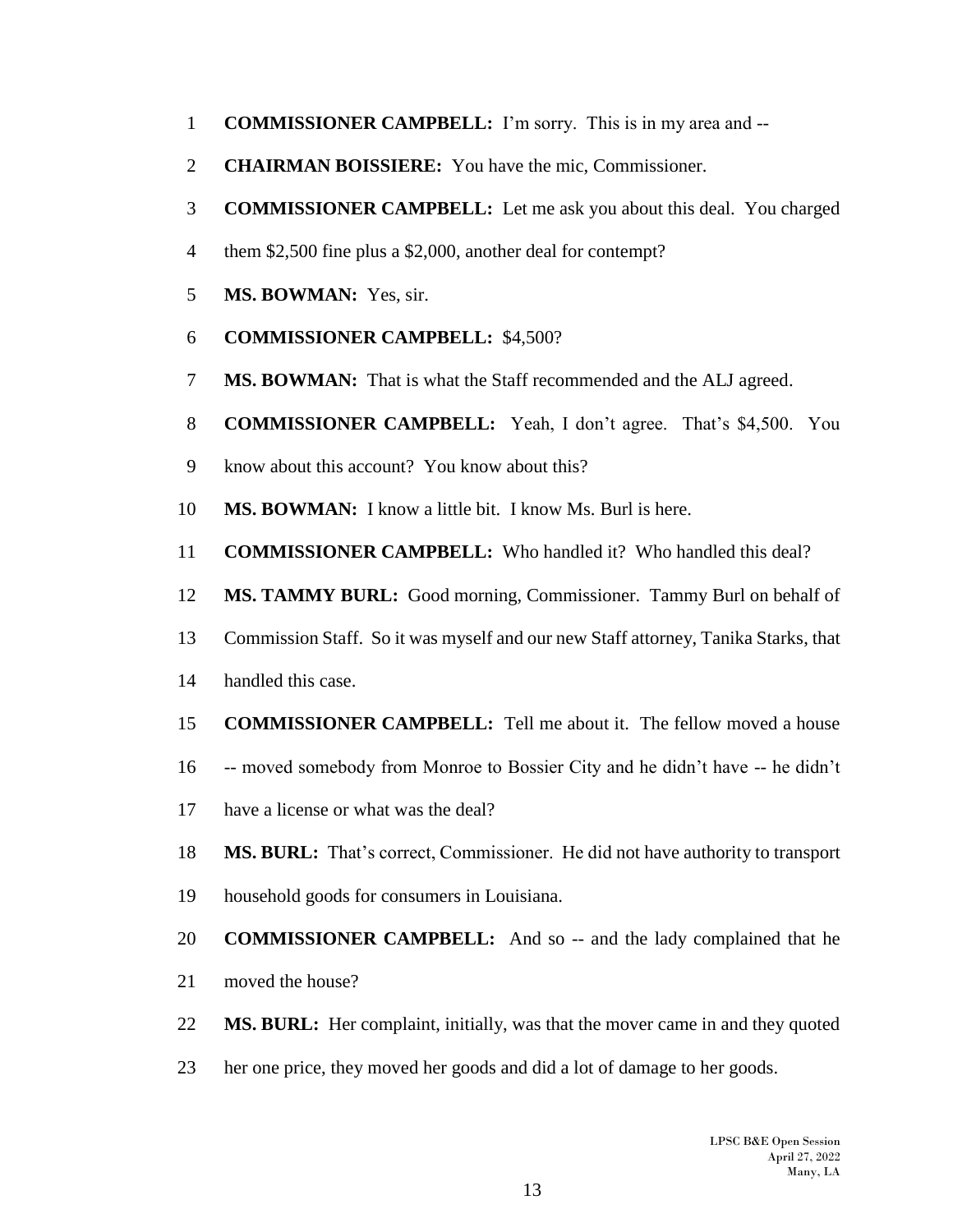## **COMMISSIONER CAMPBELL:** Okay.

- **MS. BURL:** And they came to us and filed the complaint. We investigated. The
- company did not have authority to move household goods in the state, so that's
- when we proceeded to the citation. This was the second offense of Supermovers.
- It's not their first.
- **COMMISSIONER CAMPBELL:** Okay.
- **MS. BURL:** It is their second.
- **COMMISSIONER CAMPBELL:** Yeah. Well, did the -- do these people have
- any authority with us at all?
- **MS. BURL:** No, sir.
- **COMMISSIONER CAMPBELL:** Okay.
- **MS. BURL:** The owner of the company, at one time, did have three previous
- moving companies that he cancelled.
- **COMMISSIONER CAMPBELL:** Okay.
- **MS. BURL:** And he did not come back and get authority again.
- **COMMISSIONER CAMPBELL:** Okay. I understand. I just -- \$4,500 is a lot
- of money, but I understand, no problem.
- **COMMISSIONER FRANCIS:** Ms. Burl, who was the ALJ on this job?
- **MS. BURL:** Judge Guillot.
- **COMMISSIONER FRANCIS:** Say again.
- **MS. BURL:** Judge Guillot.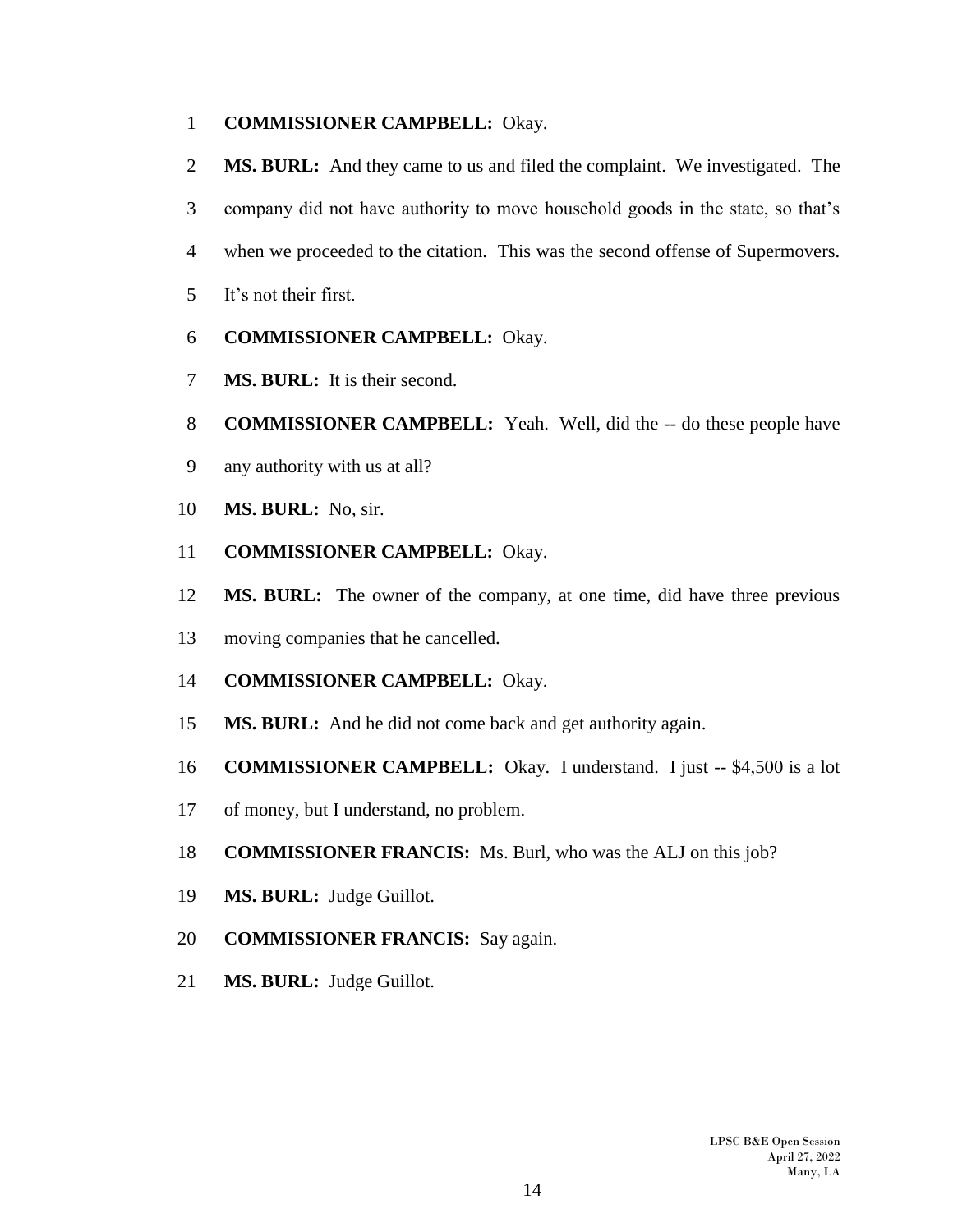**COMMISSIONER FRANCIS:** Okay. And this -- these charges, these fines, they're pretty well, you know, that's not the first time we've done this to someone,

- when you came up with these figures; is that right?
- **MS. BURL:** That's correct.
- **COMMISSIONER FRANCIS:** All right. Thank you.
- **COMMISSIONER GREENE:** I'll second Commissioner Skrmetta's motion.

 **CHAIRMAN BOISSIERE:** We have a motion by Commissioner Skrmetta, a second by Commissioner Greene. Any opposition? [NONE HEARD] Hearing none, the order passes. Next one, please.

 **MS. BOWMAN:** Exhibit Number 3 is Docket Number T-36197. It's the Commission versus Southern Soil Environmental and it's an alleged violation of Revised Statute 45:161 through 180.1, by operating beyond the scope of authority in Common Carrier Certificate Number 8120 on 95 counts occurring on or about February 3, 2020 through February 10, 2020. It's a discussion and possible vote pursuant to Rule 57 on an affidavit and stipulation executed by the carrier. This is a proposed settlement between Southern Soil and the Commission Staff for Southern Soil's violation of the Commission's rules and regulations relative to operating within the scope of its authority in Common Carrier Certificate Number 8120. As a result of a manifest audit submitted to Staff by the Office of Conservation of the Louisiana Department of Natural Resources, Staff issued a citation to Southern Soil alleging that the carrier had violated Revised Statutes by operating beyond the scope of its authority on 95 counts occurring on or about February 3, 2020 and through February 10, 2020. In response to the citation, the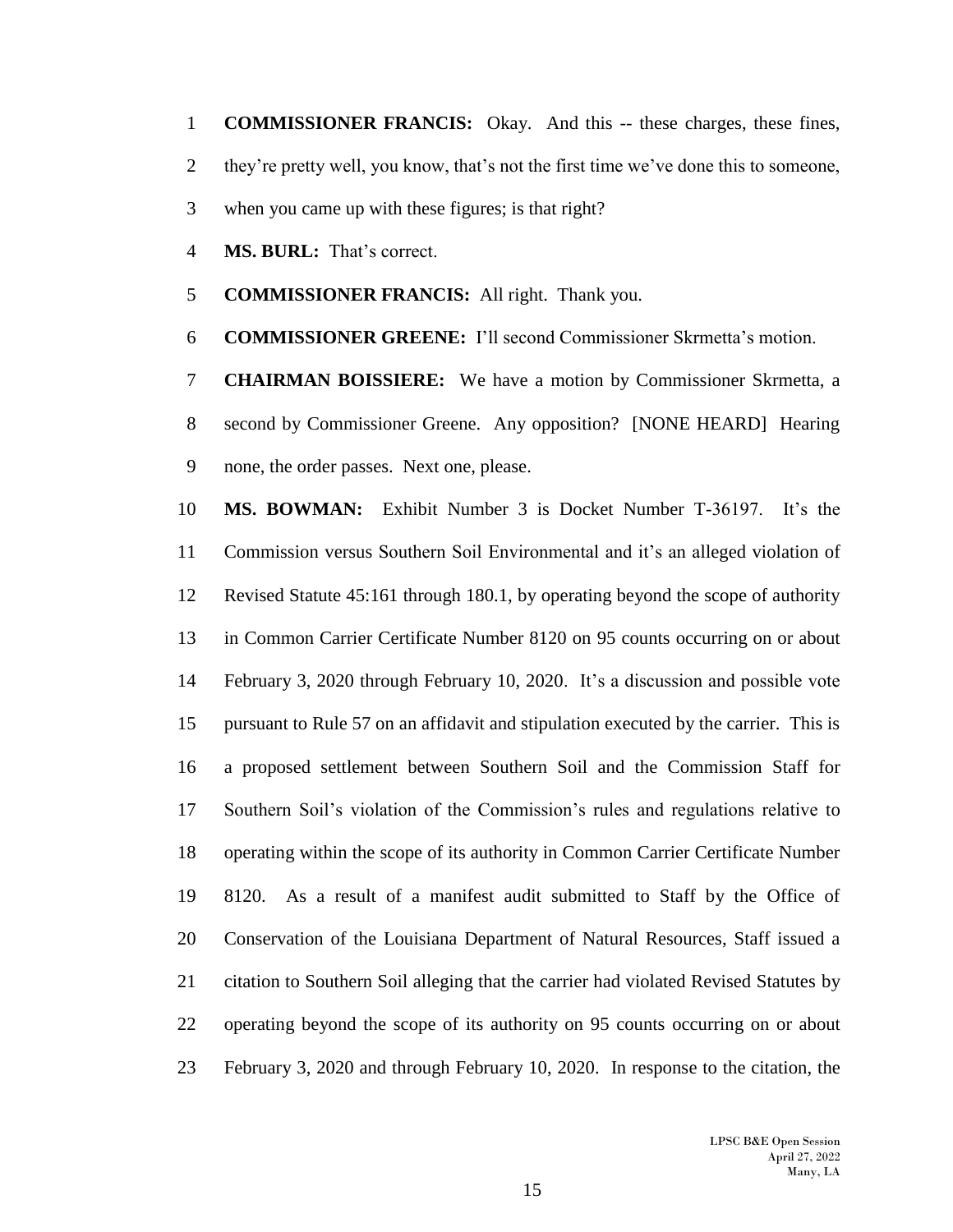president of Southern Soil signed an affidavit and stipulation admitting to violating the revised statutes by operating beyond the scope of its authority. In the affidavit and stipulation, the president agreed to the imposition of a fine of \$25,000 with conditions summarized as follows: The Southern Soils has to obtain a common carrier certificate from the Commission to transport non-hazardous oilfield waste for disposal intrastate. That the company needs to implement changes to the corporate training policy to include an orientation on Commission related statutes, rules, and orders under its appointment and thereafter on an annual basis; and then that the company needs to remit all payments due and submit this executed affidavit and stipulation with the payment and citation fee by April 13, 2020. Additionally, the president agreed that the affidavit and stipulation is to be a global settlement between Commission Staff and Southern Soil on any and all violations of transporting non-hazardous oilfield waste without authority occurring before November 24, 2021. Staff recommends that the Commission: 1) Exercise its original and primary jurisdiction under Rule 57 to consider the affidavit and stipulation; and 2) Accept the affidavit and stipulation executed on April 11, 2022 for fines and fees totaling \$25,025.

**COMMISSIONER GREENE:** I motion to take the item up under Item 57.

**COMMISSIONER SKRMETTA:** Second.

 **CHAIRMAN BOISSIERE:** Moved by Commissioner Greene, seconded by Commissioner Skrmetta to take the item up under Rule 57. Let me ask Commissioner Campbell -- you have the --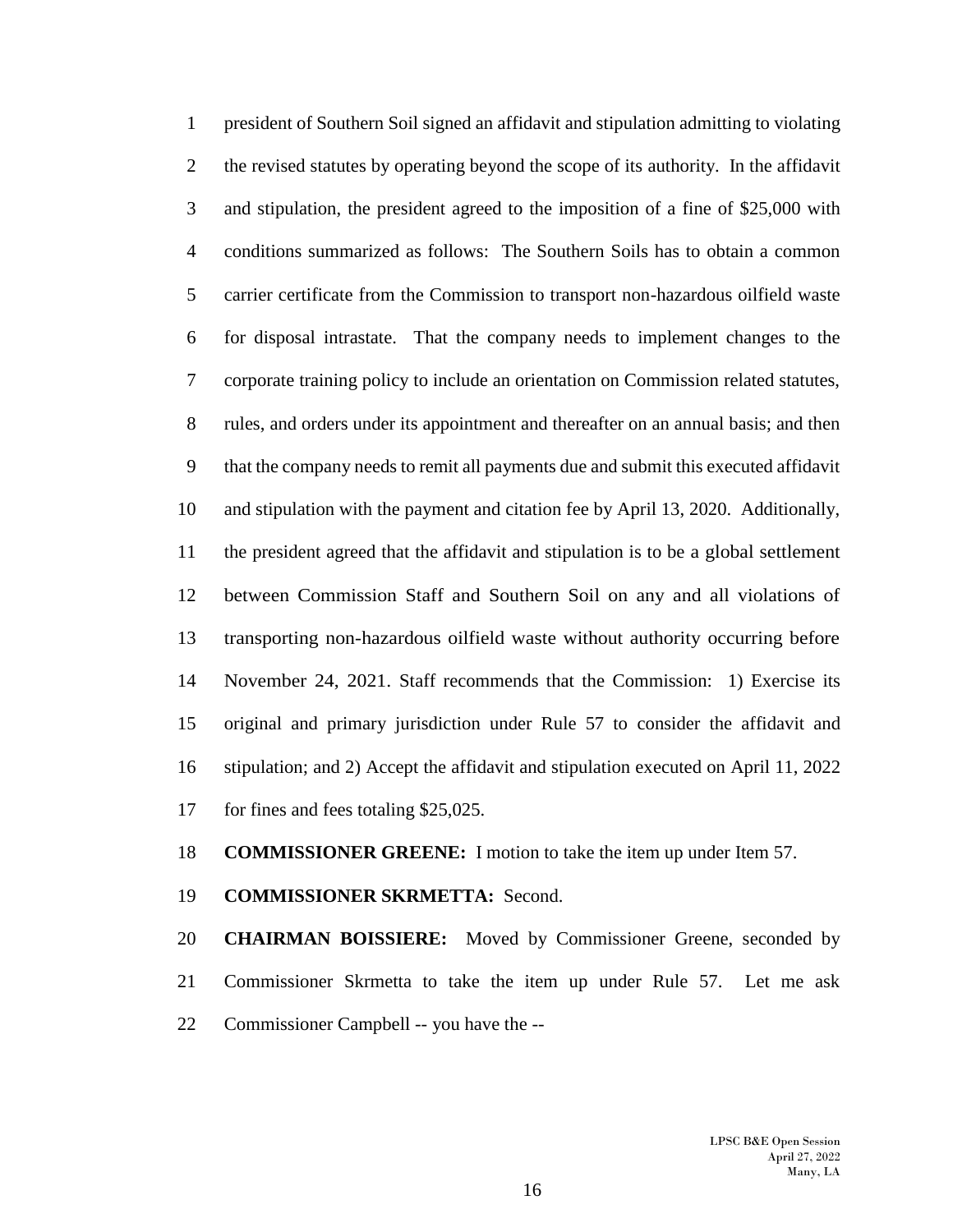**COMMISSIONER CAMPBELL:** I make a motion that we accept the Staff recommendation.

**COMMISSIONER FRANCIS:** Second.

 **CHAIRMAN BOISSIERE:** Moved by Commissioner Campbell, seconded by Commissioner Francis that we accept Staff recommendation. Any opposition? [NONE HEARD] Next item, please.

 **MS. BOWMAN:** Exhibit Number 4 is Docket Number R-34758. This is the Commission's timely disclosure of facts and notices regarding such matters as MaxGen alerts to Commission and Commissioners and related matters. It's a discussion and possible vote on Staff recommendation associated with the investigation into transmission and generation issues occurring during the February 2021 Winter Storm. This was Exhibit 17 on January 25, 2022 B&E and Mr. Zimmering, I believe, is going to give the report.

 **MR. PAUL ZIMMERING:** Good morning, Commissioners. Paul Zimmering on behalf of the Commission Staff. This matter came before the Commission several months ago and about 150 page report was submitted to the Commission regarding the results of the investigation into the winter storms of -- in February of 2021, there was a series of recommendations that were attached that the Staff had come up with. I believe it was Commissioner Greene who recommended that those -- that the Commission take no action at the January meeting, that those recommendations simply be passed by all of the intervenors in the case and see if there were objections or comments. There were two opportunities for comments by the intervenors. Staff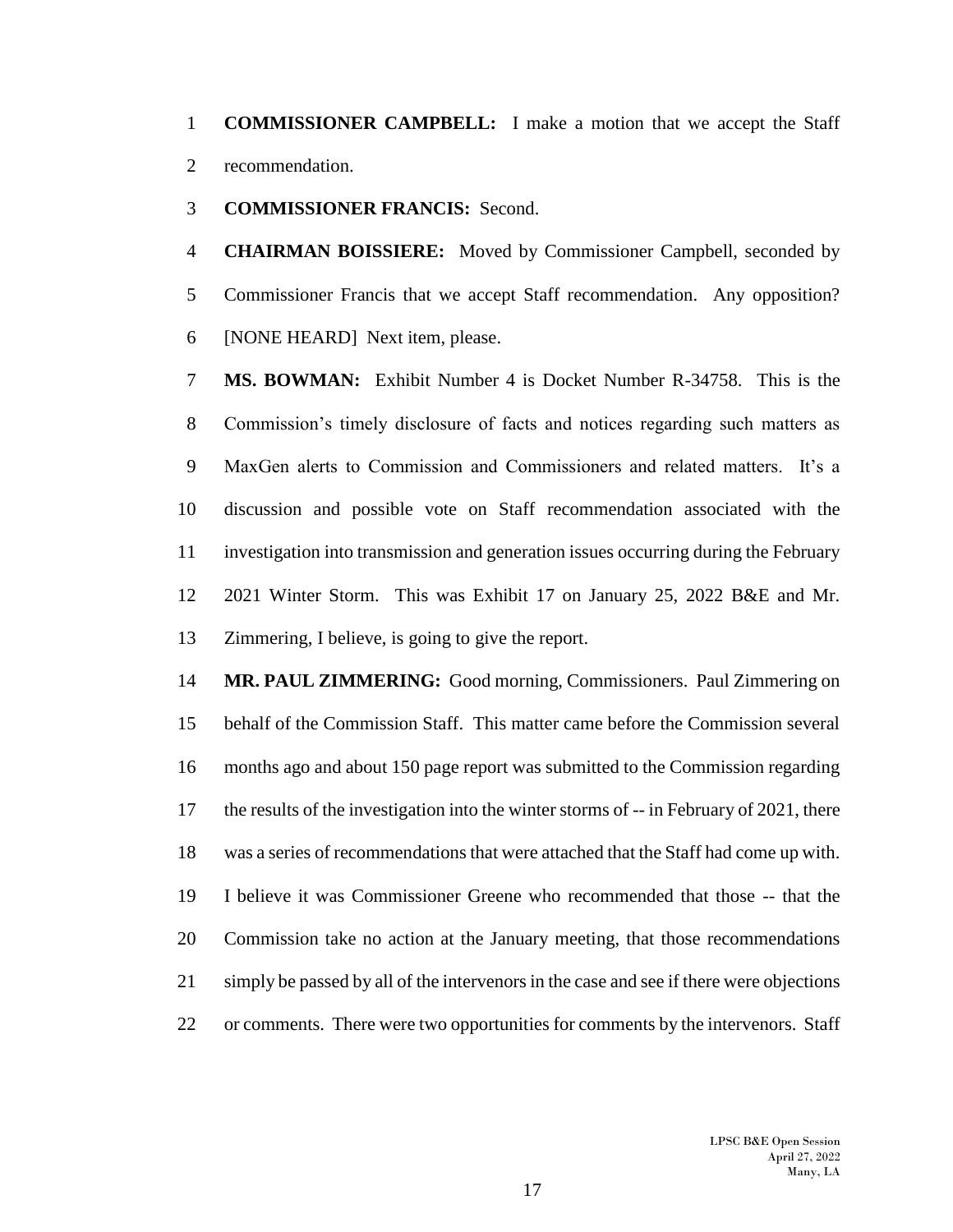took into consideration what they said, modified some of the recommendations and these recommendations are simply before you now for adoption.

 **MS. BOWMAN:** And I can summarize the recommendations if that would be helpful. Staff's recommendations were filed into the docket on April 18, 2022, which are summarized as follows: The Commission should formally adopt communication protocols to be effective during and after the declaration of emergency events requiring MISO, SPP, and Commission jurisdictional utilities, including cooperatives, to timely communicate information regarding an emergency event. IPPs, merchant generators, co-generators, power districts and municipalities that own generation shall be requested to provide similar information; 2) All LPSC jurisdictional electric utilities should submit winterization reports to the Commission on all current and ongoing winterization efforts to their generation fleets, transmission systems and/or distribution networks by August 1, 2022 and annually thereafter; and 3) that the Commission and Staff should continue to participate in the evaluation of transmission solutions to expand the RDT north/south transmission constraint and Staff recommends that the Commission accept Staff's recommendation filed into the record on April 18, 2022. And I have a motion by Commissioner Greene. Would you like me to read that?

## **COMMISSIONER GREENE:** Yes, please.

 **MS. BOWMAN:** Commissioner Greene moves to adopt Staff's recommendations with the technical/clean-up amendments as follows: 1) The last sentence of the first partial paragraph on Page 23 of the original recommendation should be deleted and replaced with the following: "This information may be designated by the producing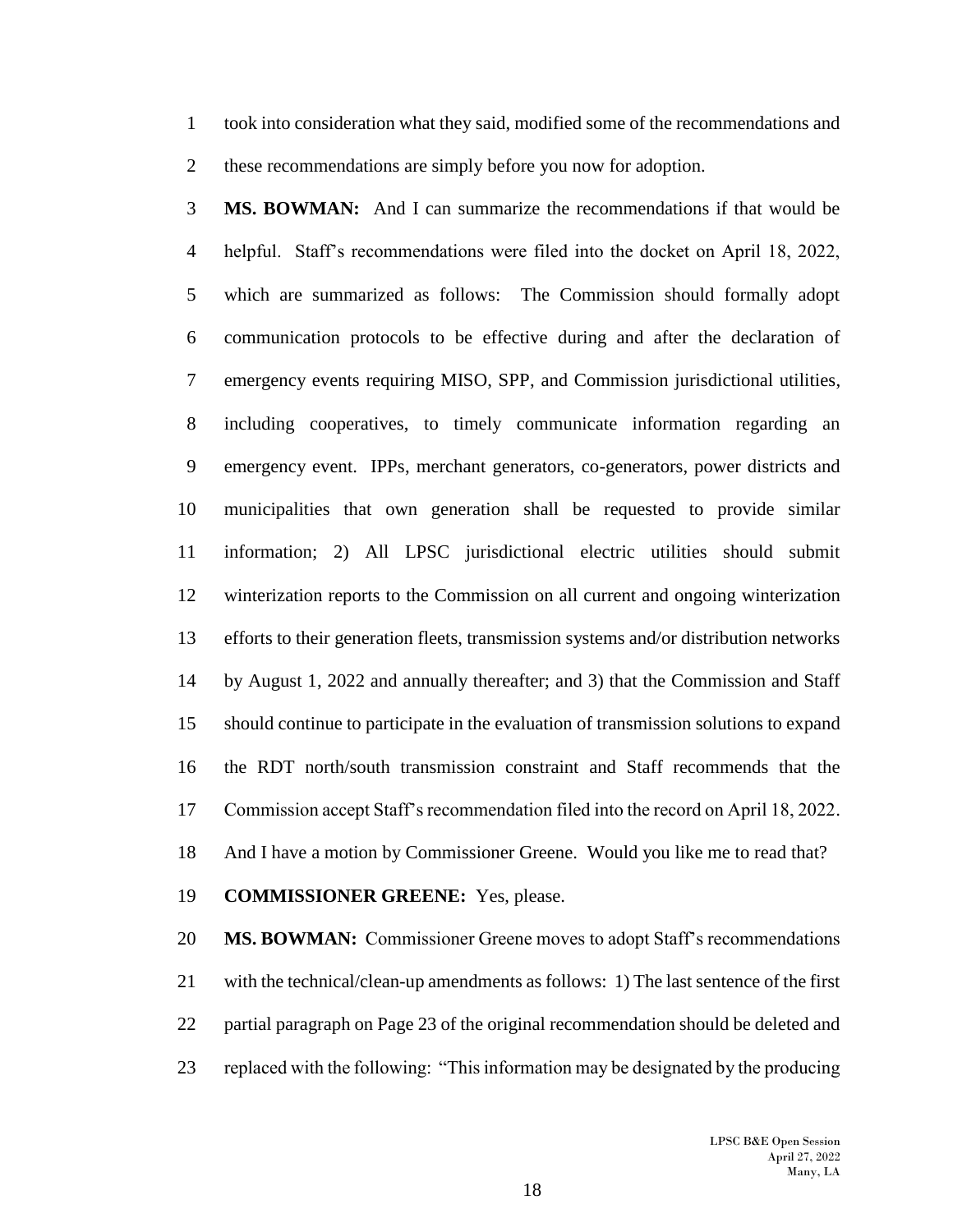party as confidential information and provided on a confidential basis pursuant to Commission Rule 12.1 if such confidential treatment is warranted."; 2) Immediately after that sentence, the following sentence shall be inserted as a separate paragraph. "To the extent non-jurisdictional IPPs, merchant generators, co-generators, power districts and municipalities that own generation are referenced in the information reporting provisions herein, such provisions are intended as voluntary and are not a mandate."

# **COMMISSIONER GREENE:** Yes, thank you. That's my motion with the amendment.

 **CHAIRMAN BOISSIERE:** I'll second. So we have a motion by Commissioner Greene, second by the chair. Any opposition? [NONE HEARD] Hearing none, it passes. Next item.

 **COMMISSIONER GREENE:** Thank you for all y'all's work on that. That's -- hopefully, we will have different mistakes next time but we won't have the same ones.

**MR. ZIMMERING:** That's the goal, Commissioner. Thank you.

 **MS. BOWMAN:** Exhibit Number 5 is Docket Number R-36227. It's the Commission's assessment of Louisiana's current electric utility infrastructure for resilience and hardening for future storm events. It's a discussion and possible vote to hire an engineering consultant, and this was Exhibit 4 on last month's agenda. This docket was initiated by a Commission directive to assess the current electric utility infrastructure in Louisiana and propose a plan of resiliency and hardening for Louisiana's electric grid. At the March B&E, the Commission directed Staff to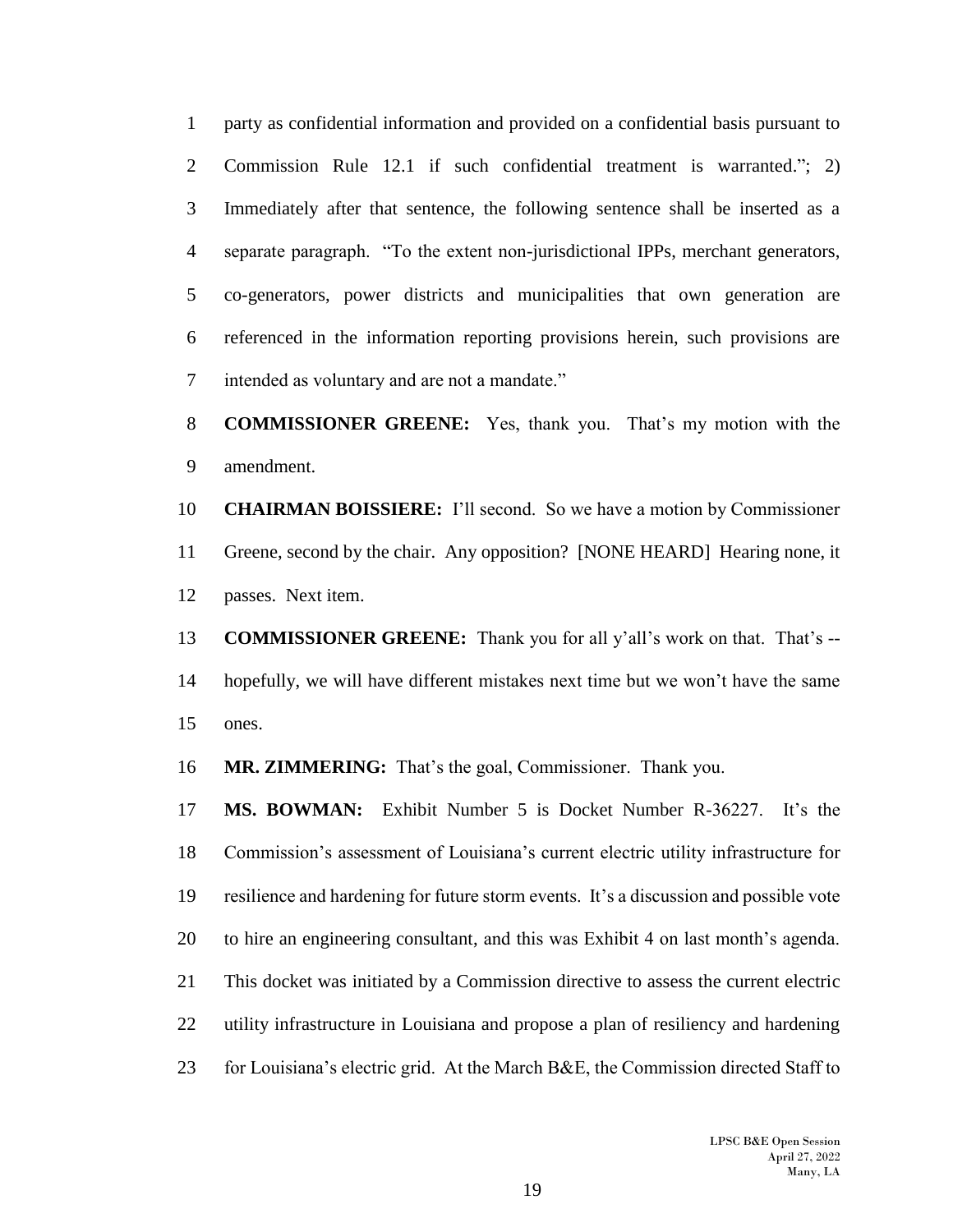issue the RFP seeking an engineering consultant. Based upon this directive, Staff 2 issued RFP 22-2 (REVISED) on April  $4<sup>th</sup>$  seeking qualified consultants and we received three qualifying bids. The first is from Critical Technologies Consulting of \$276,430 in fees and 14,000 in expenses for a total budget not to exceed of \$290,430. The second is from CSRS of 318,950 in fees and 12,000 in expenses for a total budget not to exceed of \$330,950. And the third is from Linfield, Hunter, and Junius of 498,740 in fees and 0 in expenses for a total budget not to exceed of 8 \$498,740, and Staff makes no recommendation as all three bidders are qualified.

 **COMMISSIONER SKRMETTA:** Move to accept the low bid of CTC for \$290,430.

- **COMMISSIONER CAMPBELL:** I want to make a substitute motion, to -- is it
- 12 B or Number 2, which one is it?
- **COMMISSIONER GREENE:** Middle bid.
- **COMMISSIONER CAMPBELL:** B?
- **COMMISSIONER GREENE:** Yes.
- **COMMISSIONER CAMPBELL:** That we accept the bid of Number B, for 300,000.
- **CHAIRMAN BOISSIERE:** CSRS.
- **COMMISSIONER CAMPBELL:** CSRS, what -- how much money?
- **MS. BOWMAN:** CSRS --
- **COMMISSIONER CAMPBELL:** It's not in my book, that's why I'm --
- **MS. BOWMAN:** Oh, I apologize, CSRS for \$318,950 in fees and 12,000 in
- expenses for a total budget not to exceed of \$330,950.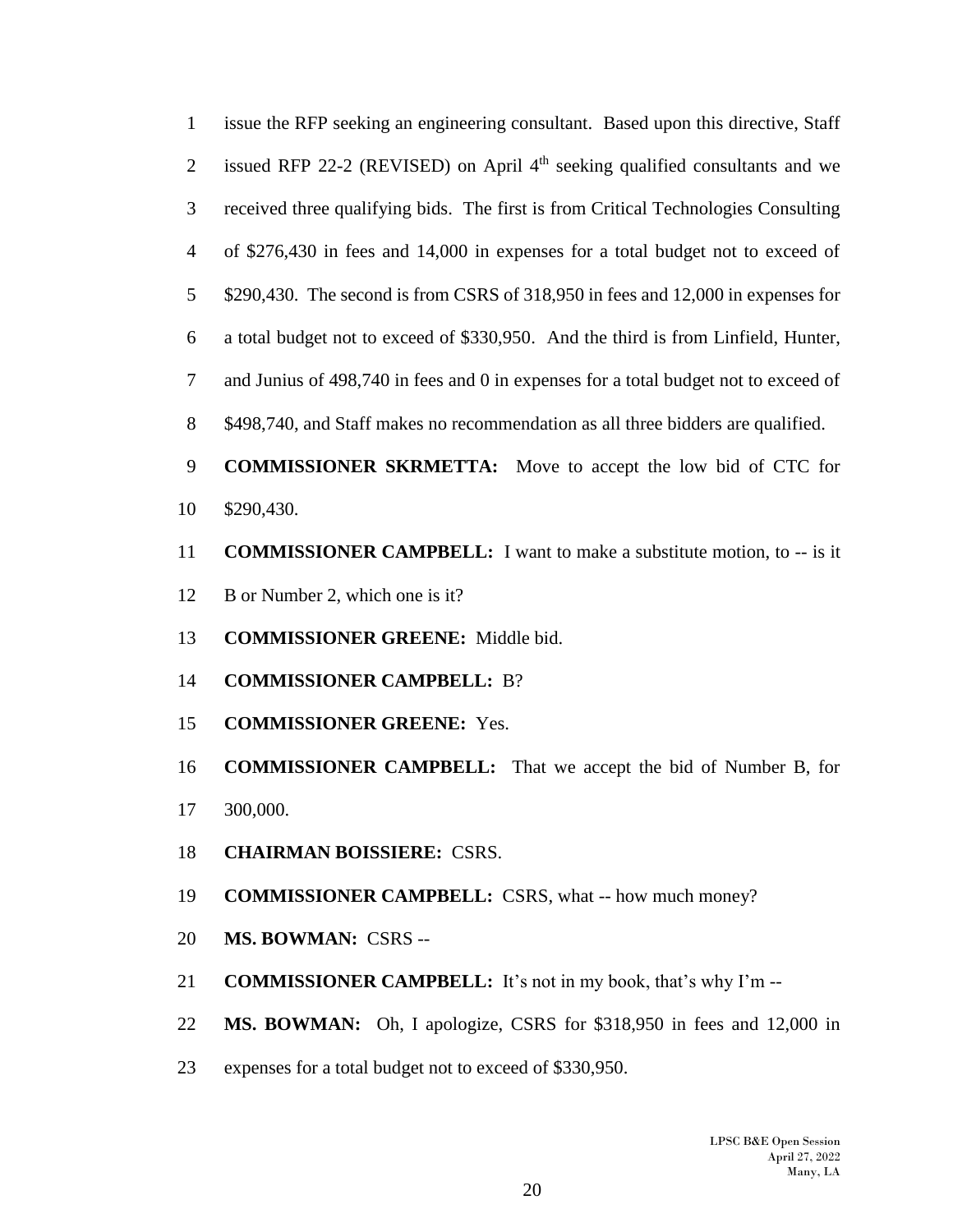- **COMMISSIONER CAMPBELL:** That's the motion.
- **COMMISSIONER GREENE:** I second it.
- **CHAIRMAN BOISSIERE:** Okay. Commissioner Skrmetta, you made a motion
- as well, right?
- **COMMISSIONER SKRMETTA:** I did. For the low bid of CTC for \$290,403.
- **CHAIRMAN BOISSIERE:** Do I hear a second? [NONE HEARD] Okay. All
- right. So no second on low bid. Do we -- what do we have a substitute motion or
- a second bid?
- **MS. BOWMAN:** Second bid.
- **SECRETARY FREY:** A second bid.
- **CHAIRMAN BOISSIERE:** Second --
- **SECRETARY FREY:** The first motion didn't have a second, so that failed. So
- rather than a substitute motion, this will just be another motion on the table.
- **CHAIRMAN BOISSIERE:** Okay. So who made -- who's made the motion?
- Commissioner Campbell?
- **SECRETARY FREY:** Commissioner Campbell.
- **CHAIRMAN BOISSIERE:** Commissioner Campbell moved for B or CSRS.
- **MS. BOWMAN:** Correct.
- **CHAIRMAN BOISSIERE:** And was that seconded?
- **COMMISSIONER GREENE:** I seconded it.
- **CHAIRMAN BOISSIERE:** Seconded by Commissioner Greene. Any opposition?
- **COMMISSIONER SKRMETTA:** Yes.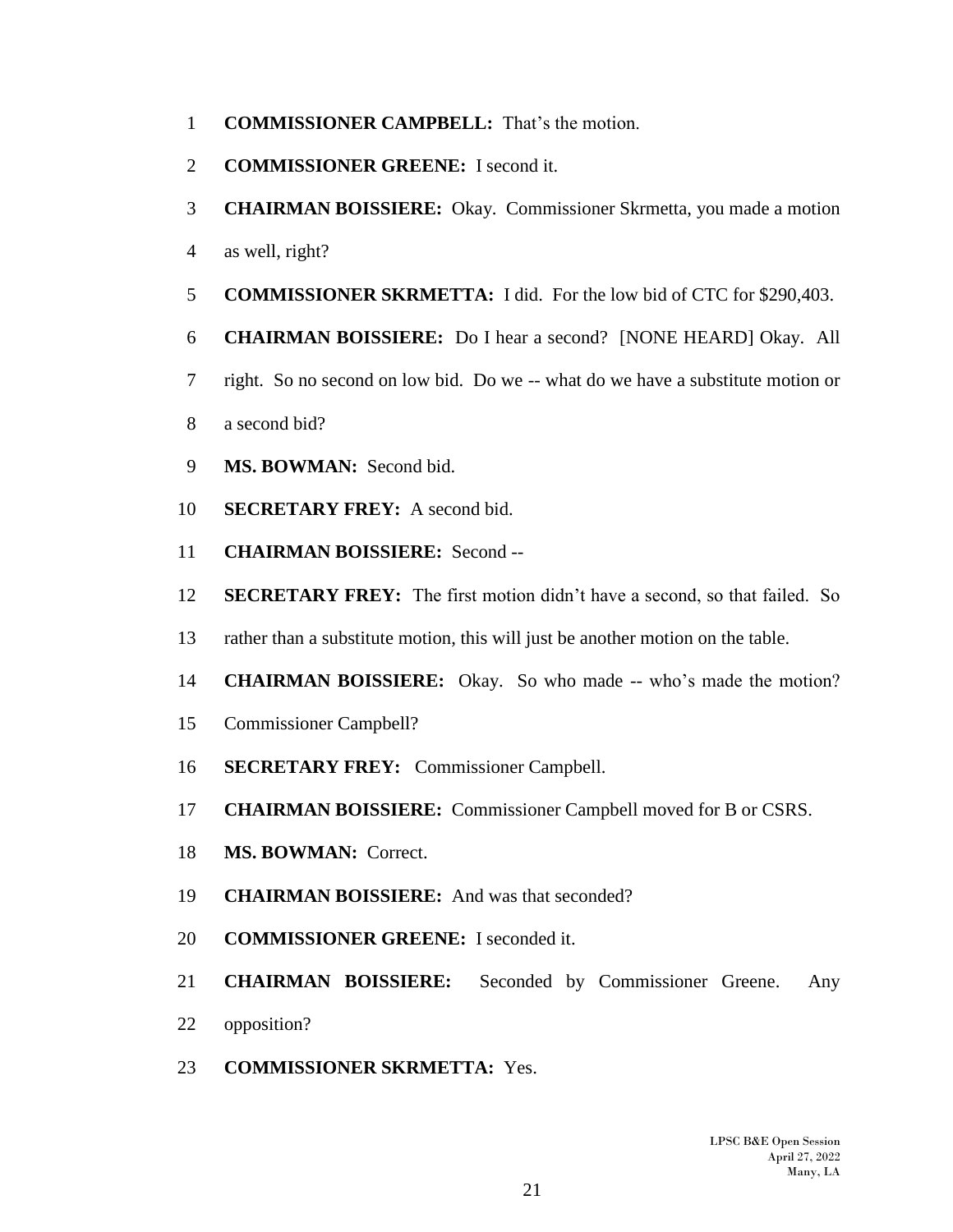- **CHAIRMAN BOISSIERE:** Roll call.
- **COMMISSIONER FRANCIS:** Do we get any discussion on it?
- **CHAIRMAN BOISSIERE:** We can, sure.
- **COMMISSIONER FRANCIS:** Huh?
- **CHAIRMAN BOISSIERE:** Yeah, would you like to make a comment?

**COMMISSIONER FRANCIS:** Yeah, I want to vote -- I'm going to support my

 Commissioner friend, Campbell, but I want to make a note that he's usually pushing for low bid and he's not doing low bid on this one, but I'm not either. We're together on that one. That's all.

 **CHAIRMAN BOISSIERE:** Well, I'd like to make a comment, too, that's an incredible show of cooperation that we welcome here at the Commission as often as possible. Likewise, the comment I would like to make, if you don't mind me adding is that we -- this is something very new and interesting so I just want to make sure we're doing it the right way for the right reasons. So at this point, we're doing roll call vote. Wait, wait, wait.

- **COMMISSIONER SKRMETTA:** Make a comment, too.
- **CHAIRMAN BOISSIERE:** Okay, okay.
- **COMMISSIONER CAMPBELL:** I do too.
- **CHAIRMAN BOISSIERE:** Well, Commissioner Campbell, go right ahead.
- **COMMISSIONER CAMPBELL:** How much money difference is it? Just --
- **CHAIRMAN BOISSIERE:** By the way, Commissioner Campbell doesn't have
- this in his notes, could somebody get him a sheet?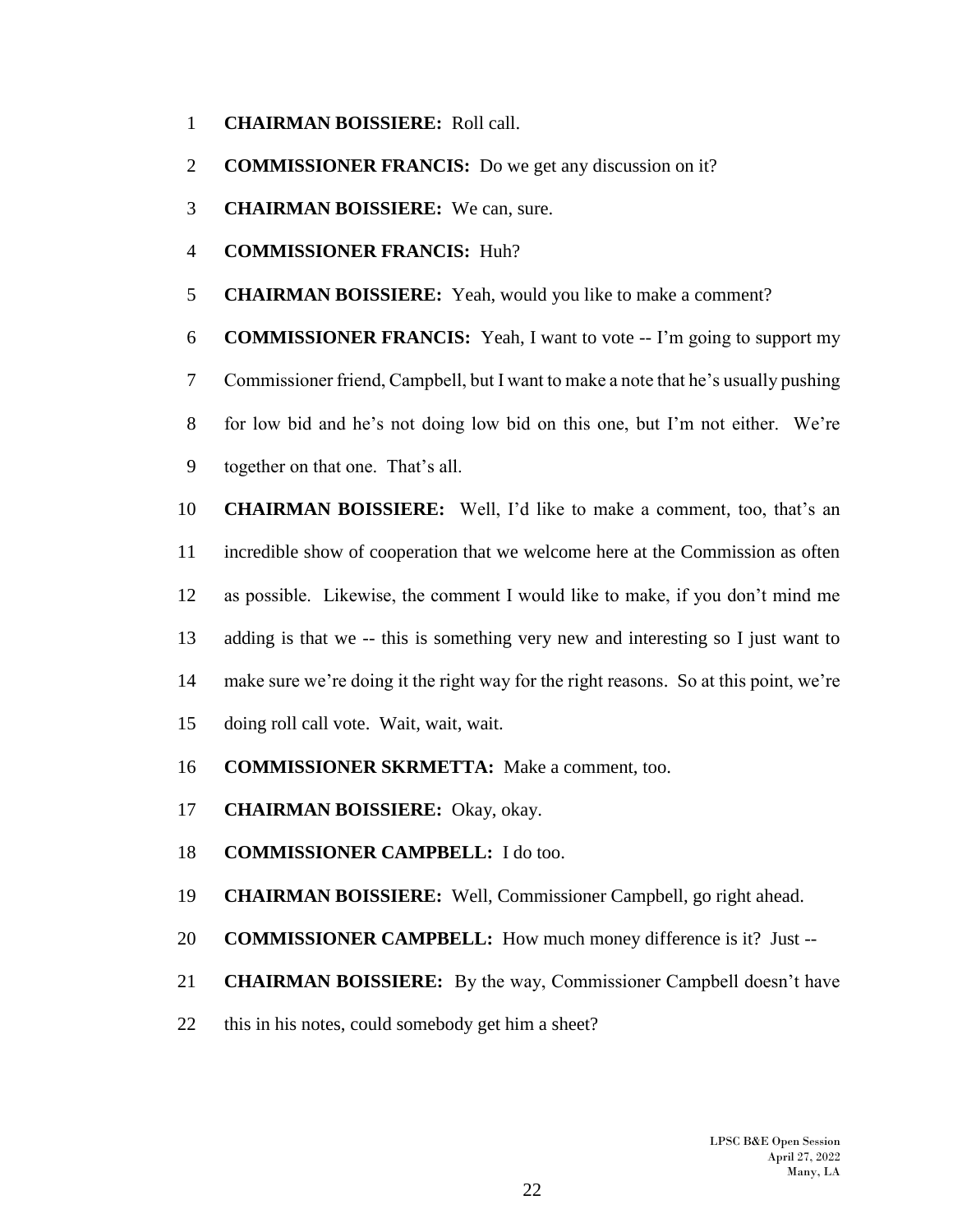- **COMMISSIONER CAMPBELL:** I don't have it in my notes, so anyway. How
- much is the difference between the low and this?
- **COMMISSIONER GREENE:** \$40,000.
- **SECRETARY FREY:** About 40,000.
- **MS. BOWMAN:** It's about \$40,000.
- **COMMISSIONER CAMPBELL:** That's why I was trying to say, it's \$40,000.
- I think the company's more qualified.
- **MS. BOWMAN:** Can you pull your mic closer, please, Commissioner?
- **COMMISSIONER CAMPBELL:** The only difference is \$40,000, which is a lot
- of money, I know that, but this is a big job and I think the other people are more
- qualified so that's why -- that's why I'm choosing this company.
- **CHAIRMAN BOISSIERE:** Commissioner Skrmetta.
- **COMMISSIONER SKRMETTA:** Yeah. I made some written comments --
- **MS. BOWMAN:** Commissioner, your mic.
- **COMMISSIONER SKRMETTA:** I'm sorry, let me pull it a little closer, hang on
- a second.
- **MS. BOWMAN:** Thank you.

 **COMMISSIONER SKRMETTA:** How's now? Is that better? Is that okay? All right. I made written comments at the last meeting and I'm going to go still resubmit them instead of going through them again. Also, giving them the opportunity, the CSRS, to resubmit their bid when they overbid this bid last month by nearly a million dollars more than what they did now, I think is just wrong. Secondly, CTC currently does work for a number of other state public service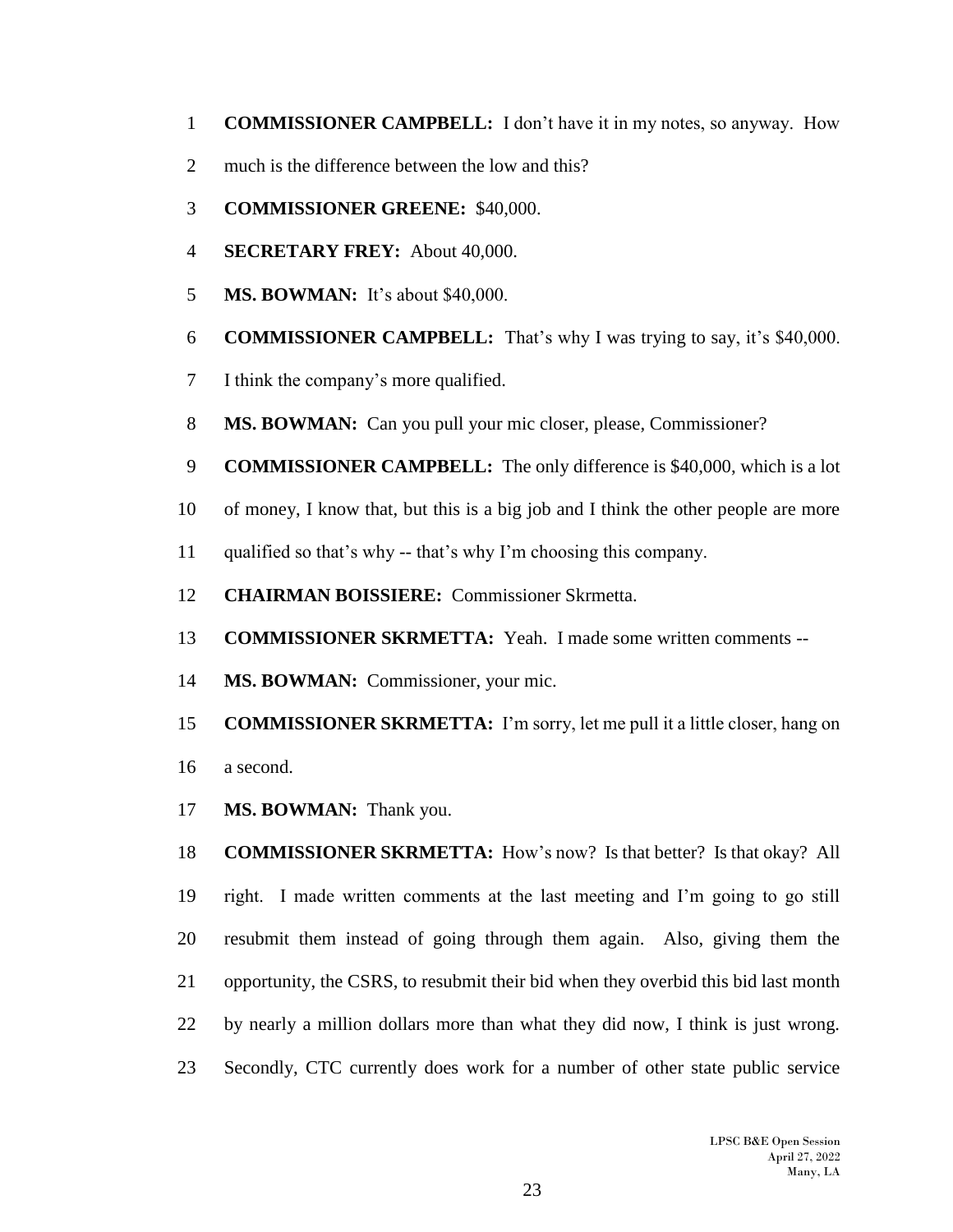commissions where CSRS does not and the experience lies with CTC as the low bidder. They work with, I believe, the state of Mississippi as well as other commissions that we already know. So I do think that the vast layer of experience for working with public service commissions lies with the low bid and that's a -- a primary reason. Then the second reason is, I think it's wrong for the Commission to engineer a -- pardon the pun, a secondary opportunity to -- and bite at the apple to allow someone to rebid an issue in order for them to try to come closer into a sort of plenary acceptance potential for getting their contract, so for that reasons, I'm sticking with my general feeling about going with the low bid.

 **CHAIRMAN BOISSIERE:** Thank you, Commissioner Skrmetta. Anyone else? Okay.

- **COMMISSIONER CAMPBELL:** Roll call.
- **CHAIRMAN BOISSIERE:** Yeah, we haven't finished roll call yet. Can we start over. Commissioner Francis.
- **COMMISSIONER FRANCIS:** I'm voting in favor of Commissioner Campbell --
- **MS. BOWMAN:** So the --
- **CHAIRMAN BOISSIERE:** Commissioner Francis vote yes.
- **COMMISSIONER FRANCIS:** Yes.
- **CHAIRMAN BOISSIERE:** Commissioner Campbell.
- **COMMISSIONER CAMPBELL:** Yes.
- **CHAIRMAN BOISSIERE:** Commissioner Greene.
- **COMMISSIONER GREENE:** Yes.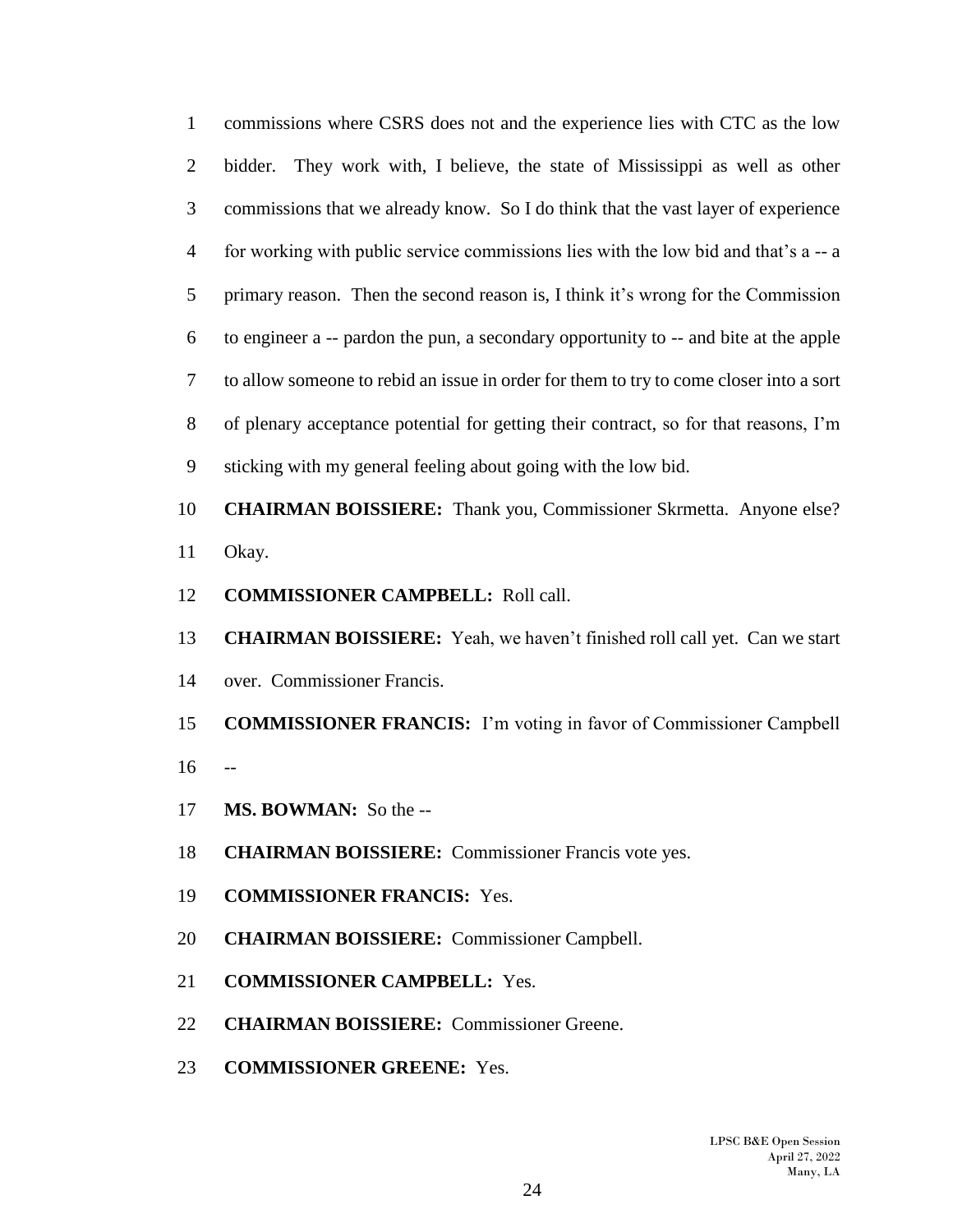#### **CHAIRMAN BOISSIERE:** Commissioner Skrmetta.

## **COMMISSIONER SKRMETTA:** No.

**CHAIRMAN BOISSIERE:** Chair votes yes. Thank you. Next item, please.

 **MS. BOWMAN:** Exhibit Number 6 is Docket Number S-35745. It's Northeast Louisiana Power Cooperative and Volt Broadband's petition for approval of a letter of non-opposition to borrow funds to construct broadband system. It's a discussion and possible vote on Staff's report and recommendation. On October 1, 2020, Northeast filed a petition for approval of a letter of non-opposition from the Commission allowing NELPCO to issue debt to finance a three-year build out of a Fiber-to-the-Home and Fixed Wireless Application broadband infrastructure, with an anticipated cost of \$53.6 million. Staff conducted a complete review of NELPCO's initial request and on October 13, 2020, filed its report and recommendation recommending to the Commission that NELPCO be granted the letter of non-opposition subject to conditions. The matter was considered by the Commission at its October 13, 2020 Business and Executive Session and Order Number S-35745 reflects the Commission's vote granting this initial request. On February 1, 2022, NELPCO and Volt, a newly formed subsidiary of NELPCO, filed a petition for approval of a letter of non-opposition to borrow funds to construct the broadband system requesting a modification to the terms of the Order Number S- 35745. Notice of the petition was published in the Commission's Official Bulletin and there were no interventions received. The present requests reflects material changes in circumstances since issuing order S-35745. NELPCO won only a small percentage of the territory they intended to serve in the RDOF auction and in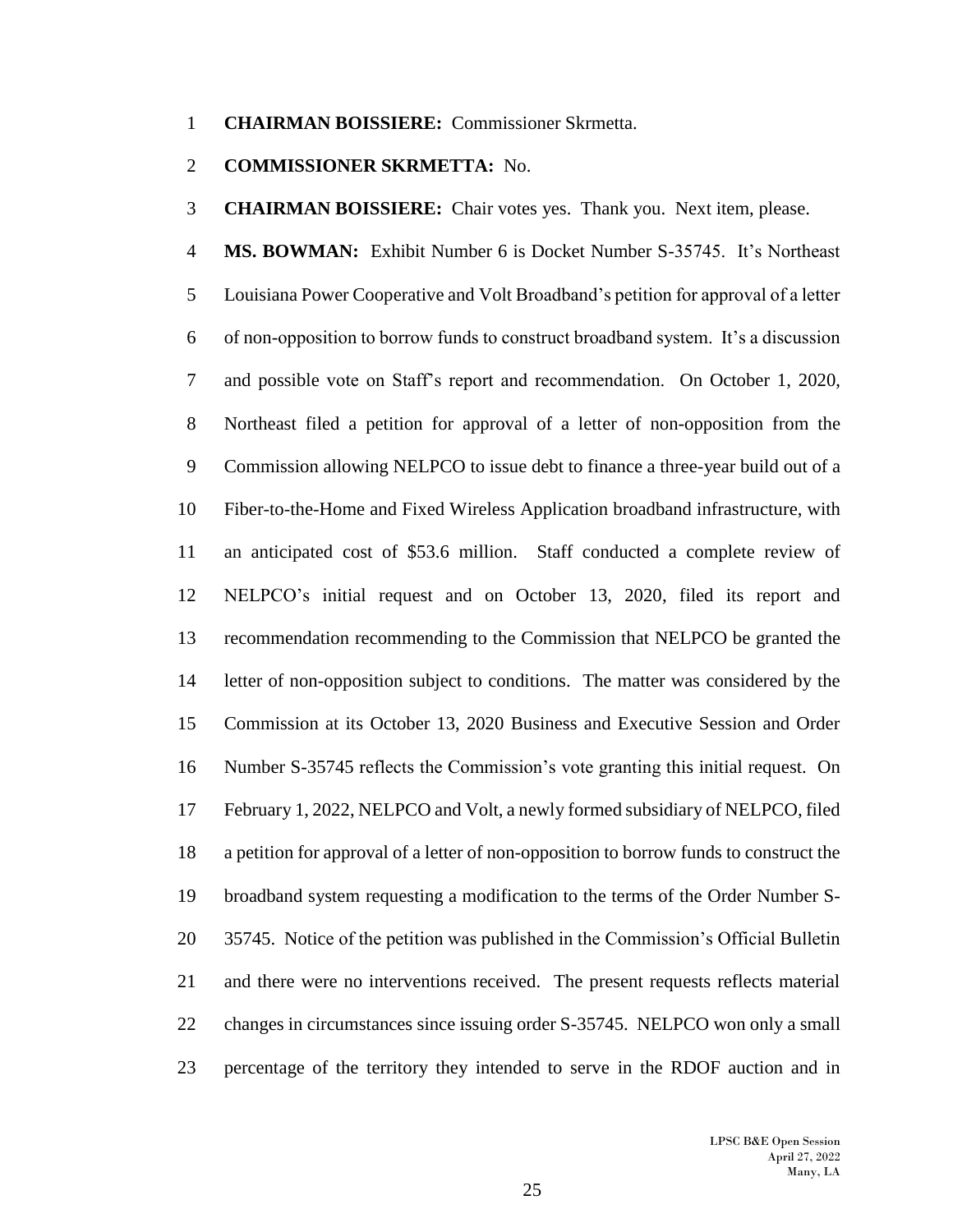response, NELPCO is requesting to partner with Conexon Connect, the winner of 2 the remaining blocks in NELPCO's territory. Conexon has offered to build a fully Fiber-to-the-Home broadband system for a cost of \$45 million. The initial request, as approved, anticipated a cost of \$53 million to build a combination of Fiber-to- the-Home and Fixed-Wireless-Application system. In addition to providing a more secure system at a lower price point, Conexon would provide back office services to Volt, as well as regulatory and tax compliance services for a period of 10 years at no additional cost. Conexon has also proposed a buyback option where Volt could sell the broadband system assets to Conexon at the cost of construction minus federal funds secured, should Volt so choose. The option to sell to Conexon would be valid for 90 days prior to the completion of the construction. As customers will be brought online during the construction phase, Volt should have a reasonable understanding of the take rate and their projected number of customers prior to the 90 period. In addition, Conexon proposes to lease two strands of fiber optic cable from Volt, for a period of eight years, in order to serve its own customers outside of NELPCO's service territory, producing additional guaranteed revenues for Volt. Because of the creation of Volt and the adaption of the infrastructure buildout plans, CoBank, which is NELPCO and Volt's lender, has modified the borrowing arrangement initially anticipated and approved. According to the new arrangement, Volt will be the borrower and, therefore, primarily liable for the construction loan and operational letter of credit from CoBank. NELPCO will be the guarantor, and therefore, indirectly liable on such instruments. This represents a change from the initial request wherein NELPCO was the borrower and primarily liable. Staff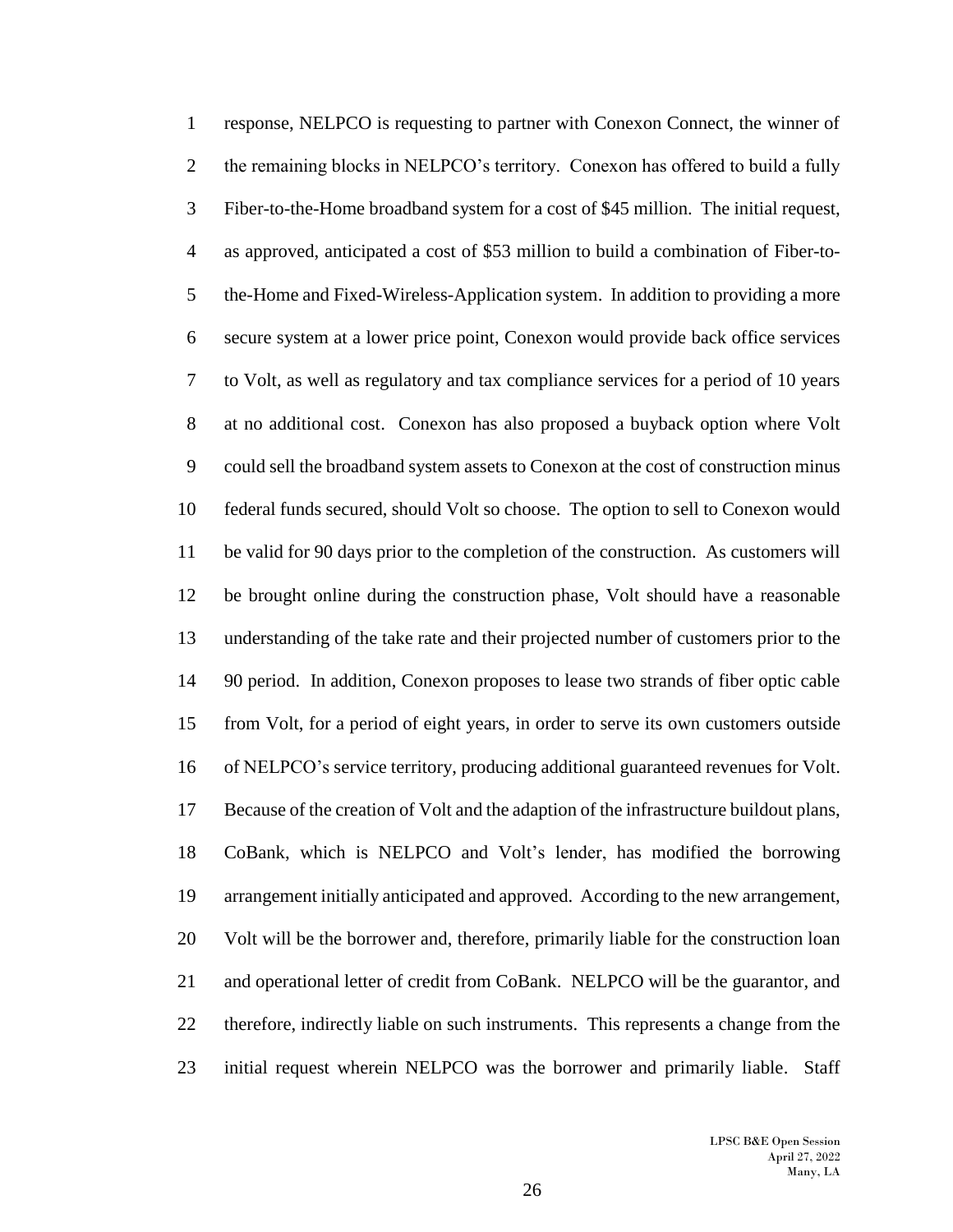recommends that the Commission grant NELPCO's petition and express its non- opposition to the proposed financing and securitization, subject to the conditions set forth in attached Staff's report and recommendation which was filed on April 25, 2022.

- **COMMISSIONER CAMPBELL:** This is -- I don't -- maybe it's a little big to say history is being made, but it is.
- **MS. BOWMAN:** Commissioner, your mic, please.
- **COMMISSIONER CAMPBELL:** Okay.
- **MS. BOWMAN:** Thank you.

 **COMMISSIONER CAMPBELL:** This is first co-op in the state of Louisiana to get in the broadband business. I have really gone over these papers and met with people and met and met and double checked and done everything I can do to talk to these people, this is Northeast Rural Electric Co-op up in Winnsboro. They've got about five parishes in northeast part. They're working together with Conexon. I've checked out Conexon. Luke's checked them out. Yesterday, we had a meeting in Shreveport in my office and Mr. Post, you might remember -- Mr. Post was the head of CenturyTel -- CenturyLink, the chairman of the board in Louisiana -- in United States. He was somewhat skeptical of this arrangement. I asked him for a favor since he knew more about the broadband business than anybody that I knew of. He knew how to run a billion dollar business up there. He called several of these co-ops where they have this operation going and much to his surprise, he at first told me it wasn't going to work, Fiber-to-the-Home. He called me back, now this is the chairman of the board of CenturyLink in United States, he calls me back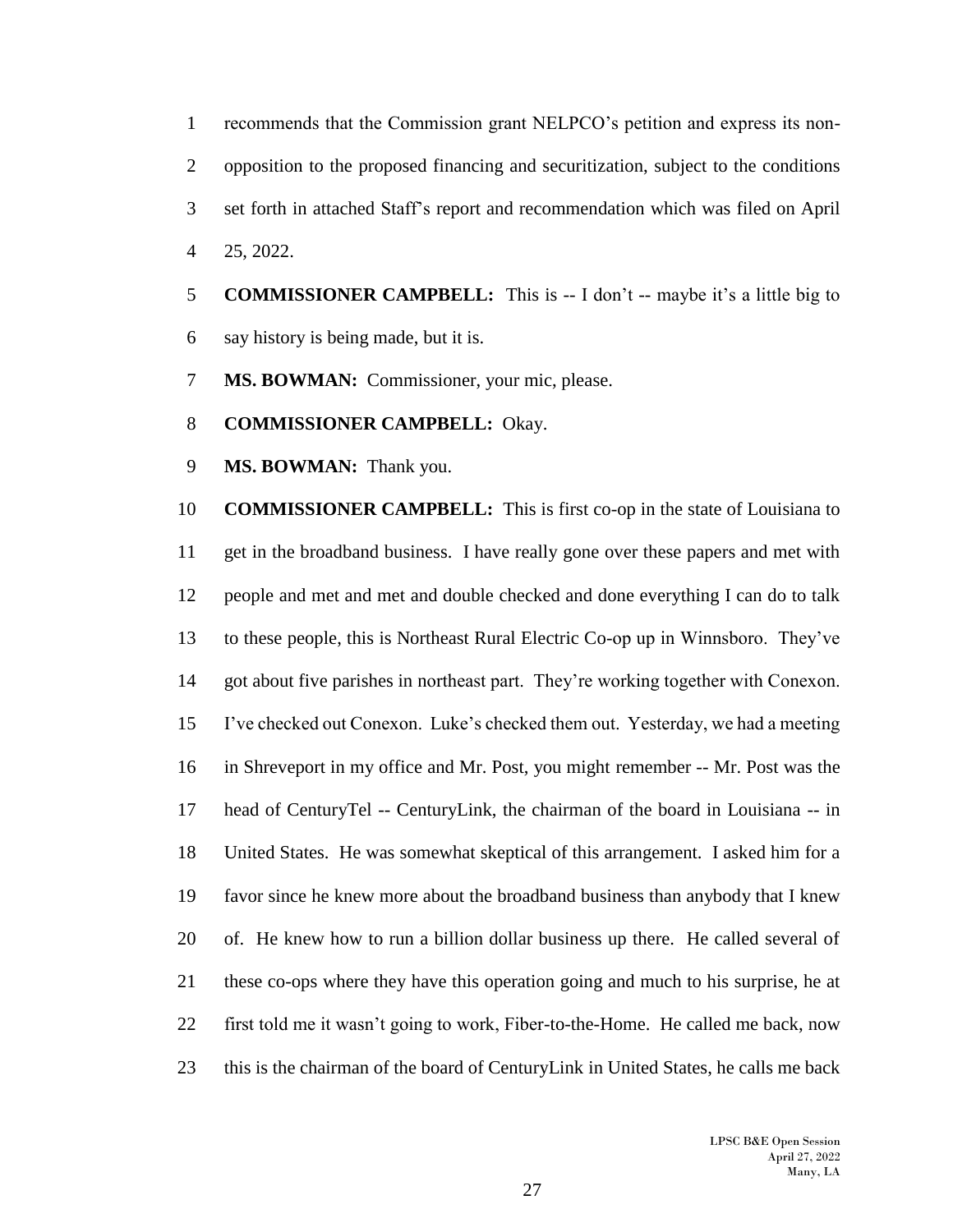-- and he lives up in Union Parish -- he said I was wrong, this deal's going to work. So that helped me a lot. Luke did a good job. The head of the Northeast Co-op, he's not here today, huh? Come on up here, Jeff.

 **MS. BOWMAN:** And Luke, just introduce yourself, please, and Jeff, introduce yourself, please, on the record.

 **COMMISSIONER CAMPBELL:** I didn't see you back there. I'm sorry. Jeff Churchwell is the director/manager of the co-op in Northeast. Saying this, I've spent a lot of time on this and worked with Luke very, very closely. I worked with Kathryn King very closely; she represents Conexon. At first, I was very, very skeptical, but I have done a lot of work. My office has. I've been in contact with a lot of people, and the icing on the cake was I asked the man who lives in Farmerville, who was the Chairman of the Board of CenturyLink, CenturyTel in the United States, to come look at this. And at first he was very skeptical and then he became -- he said it'll work. So I'm satisfied that this deal we've had with Northeast will work. I'm for this. We're all for getting rural electric -- I mean broadband in the rural areas of Louisiana. Everybody up here is for this. I think this is the first co-op to do it. I think co-ops are a great place to start because they already have lines to every home and they're working with them. And the good thing about this, they're going to put fiber to the home for about \$59 a month, 59, and that's what we all talked about, how do you get this where it's -- where people can afford it. And if you want the Cadillac kind, it costs a little bit more, but -- so anyway, I'm all for this. I talked to Brandon about it, we talked about it. I think these people are for real and I think that Claiborne Electric will be next, and I hope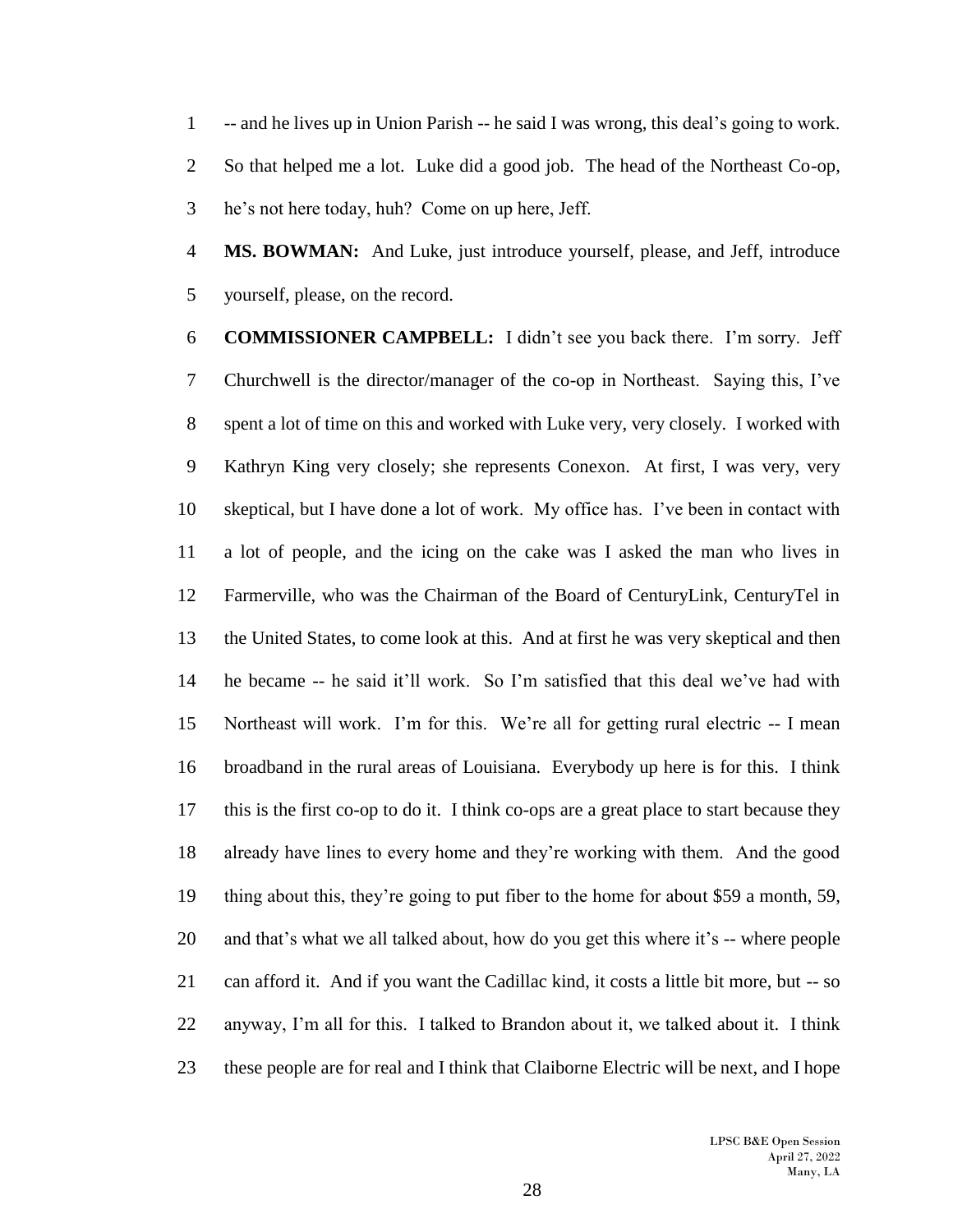that Concordia Electric down in Jonesville will be the next. I think this is the way for the co-ops to go. And I think these people, they've got all the RDOF people, these are the people who got the funds, they have millions of dollars from the federal government, and my due diligence, if you borrow the word, not being bragging, but the -- what our Staff could do and what I've done and asked you all the hard questions I could ask, I think this is the real deal. Luke was their lawyer, you can go ahead and explain the situation and tell them where we are.

 **MR. LUKE PIONTEK:** Sure thing. Thank you, Commissioner Campbell, Chairman Boissiere, Commissioners, good morning. My name's Luke Piontek. I represent Northeast Louisiana Power Co-op. With me today is Jeff Churchwell, general manager of Northeast. I also represent Volt Broadband, who is the wholly owned subsidiary of Northeast that's going to build the broadband system. The Commission approved our first letter of non-opposition back in October 2020 so that we could bid into the RDOF, the Rural Digital Opportunity Fund Auction, that the FCC had. We bid into that, we did not win as much as we had hoped. We won about \$1.2 million in the RDOF auction. Conexon won a lot of the census block groups in our territory; they won a bunch of money.

**COMMISSIONER CAMPBELL:** How much did they win?

**MR. PIONTEK:** They won, statewide, about 108 million.

**COMMISSIONER CAMPBELL:** Okay.

 **MR. PIONTEK:** How much of that is in our territory, I'm not sure, but they bid a lot of areas in north Louisiana, they won 108. And Commissioner Francis, to answer your question, we started receiving the RDOF funds in January. So they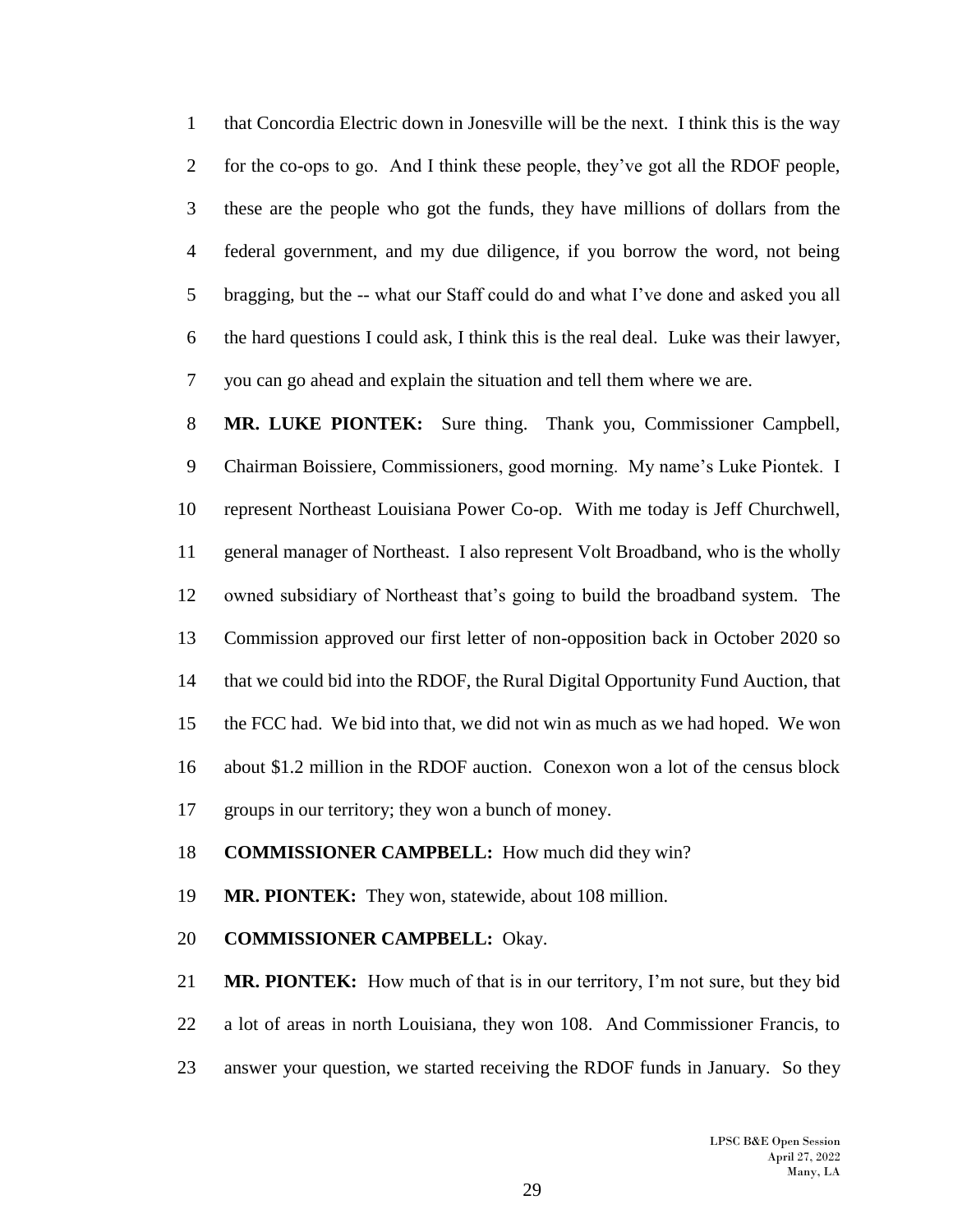give it out at equal amounts every month for 10 years, so 1.2 million over 10 years, we're getting about 10,000 a month, we started getting that in January, so we've gotten about four payments so far. And we're putting that to use with make ready engineering, make ready construction, stuff like that, which is going on right now. We're studying the poles, whether we need new poles, whether we need to rearrange attachments, that kind of thing, we're doing that right now, so it's in design right now. The reason we filed this notice filing is because the original approval was for a \$54 million system that we were going to build with National Rural Telecommunications Cooperative and it was going to take five years and had some other features that have changed now because once we got to the auction, we had to decide, well, we only won 1.2 million, are we still going to do this, is this still a good idea? So we scrubbed it down with NRTC. We had Miers Group come to us, which is a big company that builds utility systems all over the country, they proposed to build it for us. And then Conexon also came to us and proposed to build it, so we had three people basically competing to build this system for us. So we made each one of them sharpen their pencils and sharpen their pencils and sharpen their pencils, and Conexon came up with just the best deal in our opinion. They've lowered it from 54 million, that was NRTC's estimate. Conexon's going to build it turnkey not to exceed 45 million. So if it goes over 45 million, that's on them, not on us. They're going to build it in two years, not five, and the reason for that speed is because they have a unique means of designing a system, they called it distributed tap architecture, don't ask me what that means technically, but it's a design where they can design it much faster than other companies that build these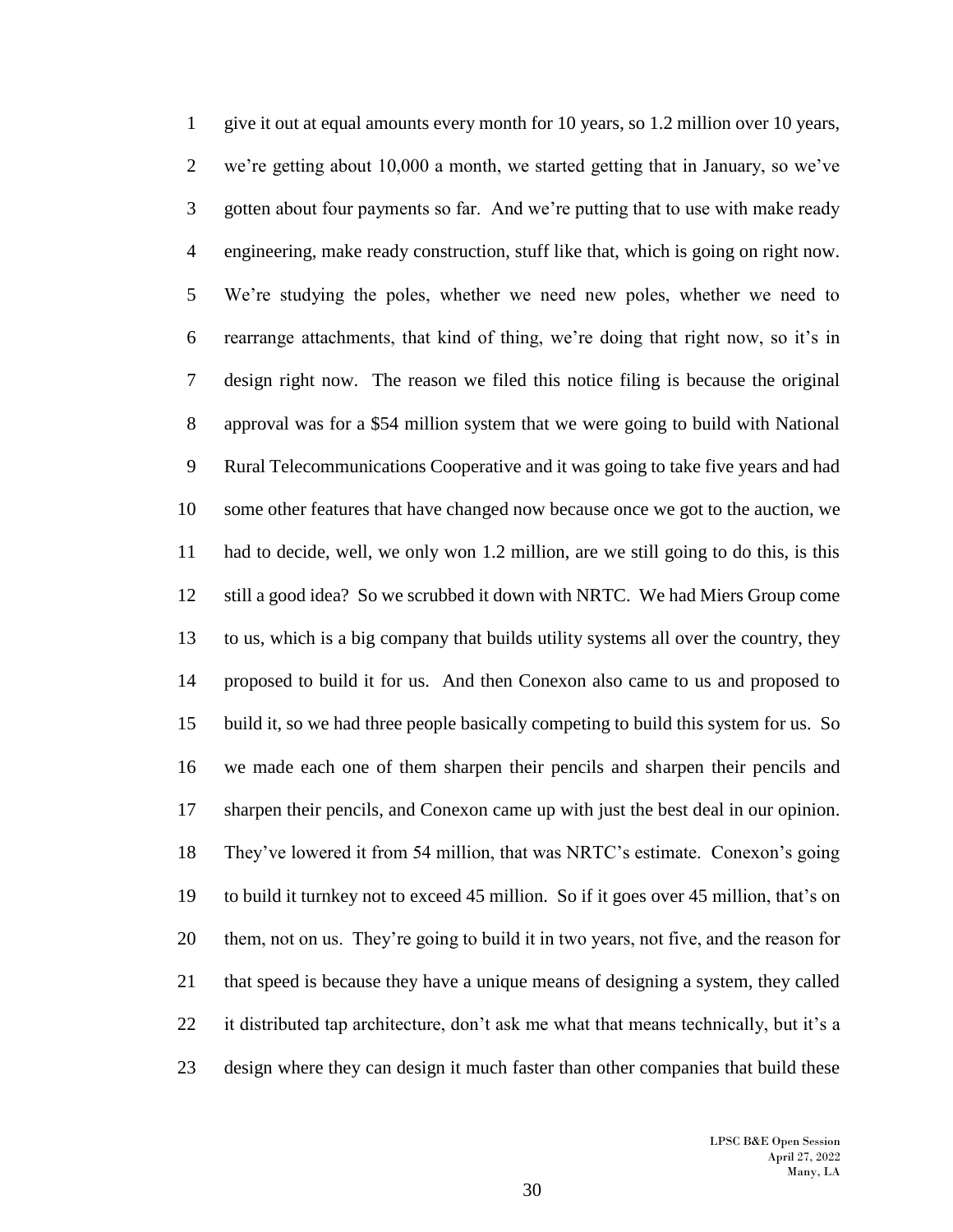systems, so their design is much more advanced. They're going to put it to -- make it available to everyone, of Northeast members, 11,500 members in two years, so we'll be done -- we expect to break ground next month or June.

**MR. JEFF CHURCHWELL:** Next month is when we expect to break ground.

 **MR. PIONTEK:** So it's going to be done in about two years from next month. We're going to start hooking up customers as we construct. We're not going to build the whole thing and then sign up the first customer. We're going to hook up people as we build it out. After two years, when the construction's complete, this is another important feature of this new deal is that we have a buy-back option from Conexon. Within 90 days after construction's complete, Volt and Northeast can say we don't want this anymore, Conexon will buy it from us and they'll pay us the full construction cost and buy the system from us.

 **COMMISSIONER CAMPBELL:** And I've checked their credit out. Brandon and I -- I've checked their credit, they can pay their bills.

 **MR. PIONTEK:** Yeah. And one of the things that they can do that to fund that is some of the RDOF funding because we'll be supplying areas that they won in RDOF and they can tell the FCC we're partnering with Northeast and Volt, so we're serving this area that we won in the auction, so that kind of frees up some money for them to build elsewhere and/or to buy the system back from us after two years. So we agree, we think they're financially sound and able to do that and it leverages out almost as much risk as you can on this deal because if we don't like it after two years, we'll know what our take rate will look like, we'll have a good idea at the end of two years and we'll sign up people as we go. If the take rate's too low and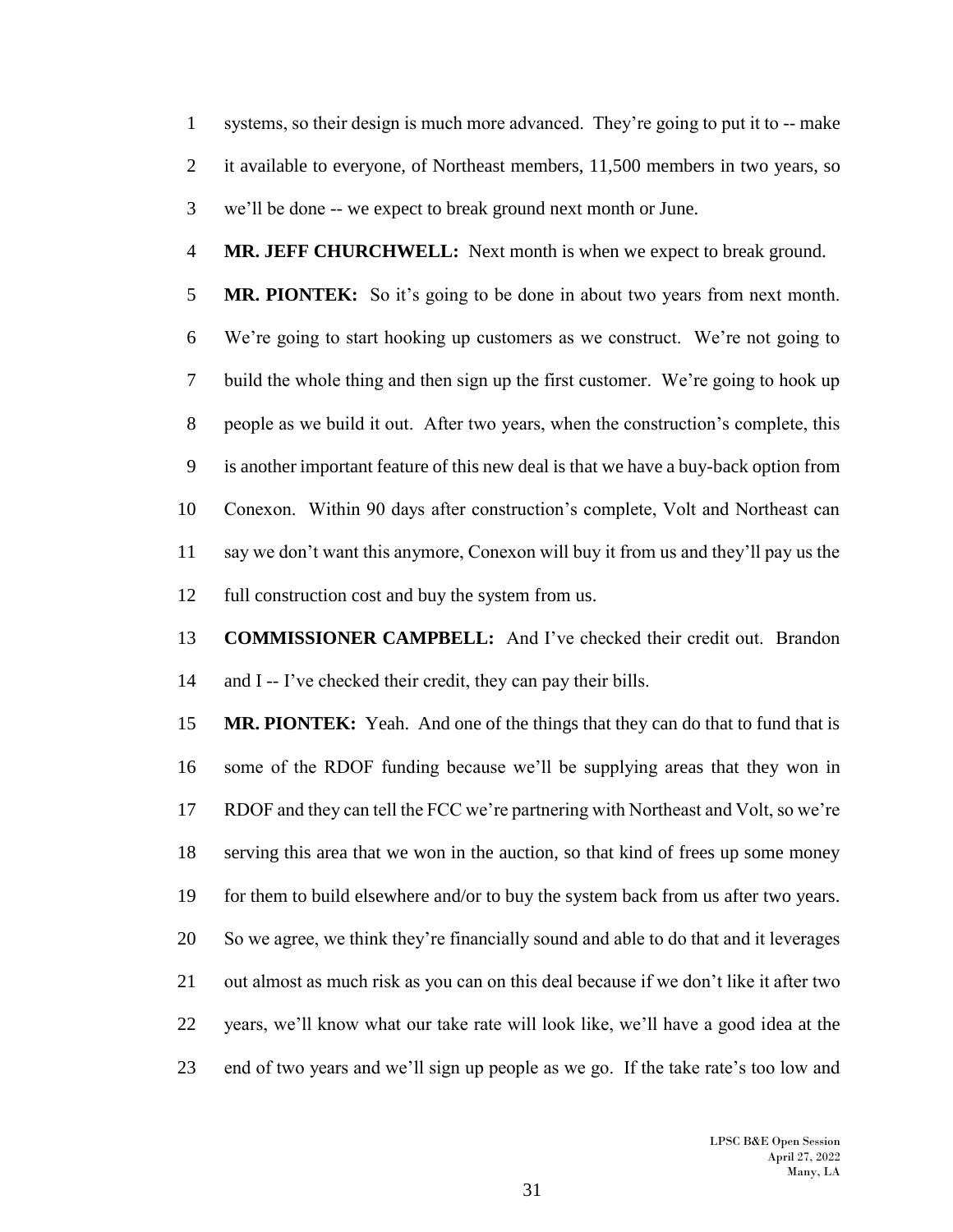it's not working, we'll sell it to them and they'll buy it from us and they'll run it. So those are the main features. Another reason we did this is that about a third of Northeast's members are in non-RDOF areas. So if we didn't do this at all and Conexon just built in the areas they won, about a third of our members may not get internet because they're in non-RDOF areas. Conexon may get them eventually but they won't get it any time soon, and that's a big chunk, a third of our members. So we decided to do this deal with Conexon, they have a bunch of experience in building these systems all over the country. They build I don't know how many thousands of miles per week for co-ops around the country. Jeff went and visited a couple of co-ops in Mississippi and Missouri where Conexon has built their system and those co-ops were very pleased with it and pleased with the take rate and the performance of Conexon. So with all that said, these are sort of some material changes from what the Commission originally approved, so we filed a notice filing asking you guys to reaffirm that we're still good to go. And our lender, CoBank, wants to loan us the 45 million to build the system. They would like the assurance that everything is still good to go as well. So that's it in a nutshell, and I'm happy to answer any questions you have.

**COMMISSIONER CAMPBELL:** Mr. Churchwell, what do you have to say?

 **MR. CHURCHWELL:** Well, first of all, I just want to thank you guys for taking this matter up. We have -- we've been down a long road. Commissioner, I want to thank you for the due diligence that you've had and your absolute involvement as we've -- through every step. You know, I told you we were going to keep you informed every step of the way through this and it's been a good experience and a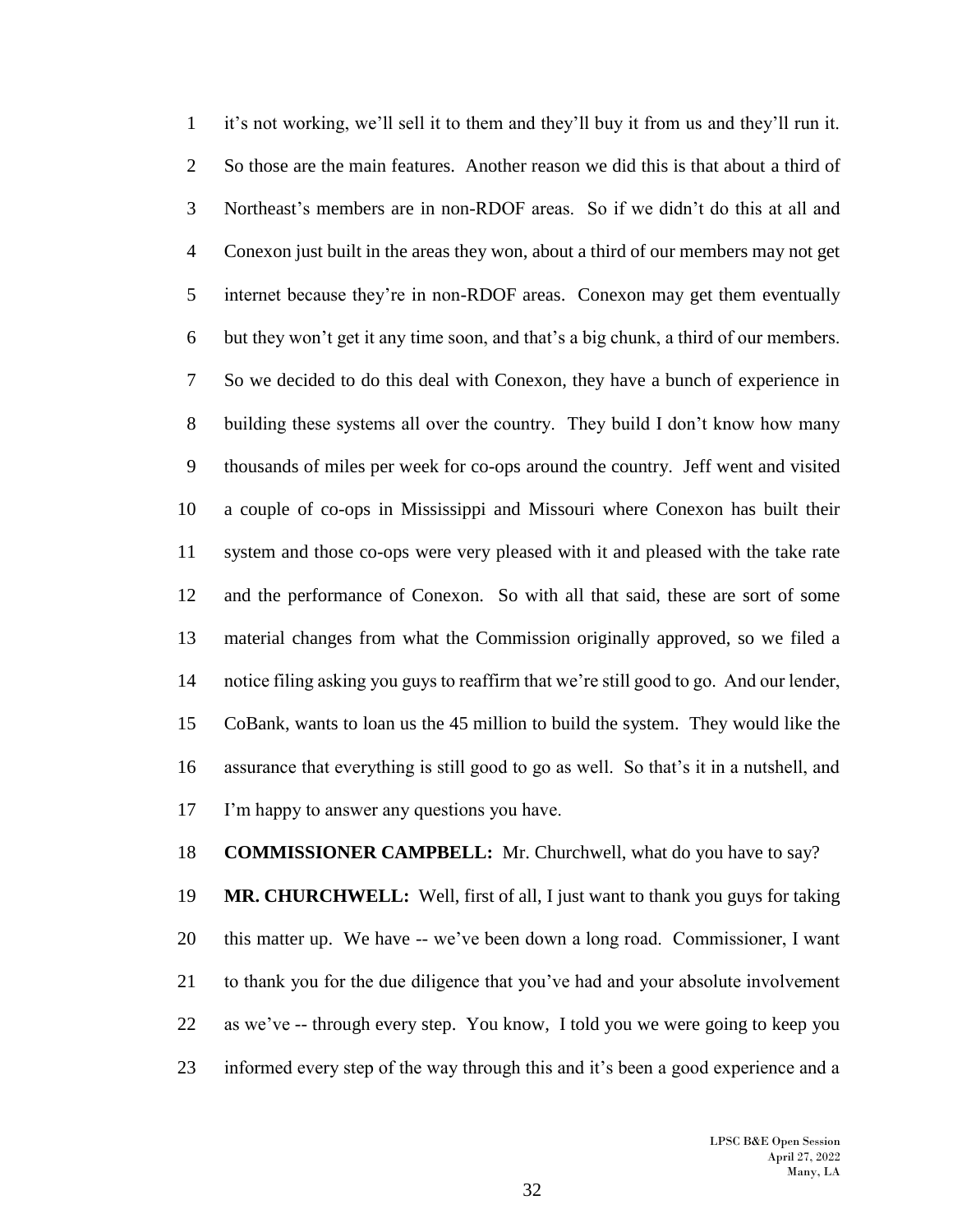great exercise because we have, as Luke said, our first out of the box quote from NRTC when we were looking at a full fiber deployment was 98 million. And Luke, when his high pitched squeal stopped because we were going to have to come to you guys for that, we said to them we've got to work this thing down, it's got to be something that's manageable. But when I approached our board, I have two of my board members here with me today, my president and vice president, you know, it's ultimately their decision. We'll chase -- general managers will chase the ball as far as they throw it, but they had to choose to throw the ball on this, and I take my hat off to them because we look at northeast Louisiana as a dying area of our state. We have a lot of good things, just like Toledo Bend, we've got a lot of good things to offer in northeast Louisiana, too, but the biggest thing we have missing, especially in the rural area, is the ability to be connected to the world and we're excited about the opportunity to provide this service to our membership in Northeast Louisiana Power Co-op.

 **COMMISSIONER CAMPBELL:** You know what I'm surprised at, and I've been down this road before, you think your take rate can be 60 percent. Mr. Post yesterday, I asked him, I thought that was ambitious, you know, and I asked him at CenturyTel, I said what do you think, you think 60 percent? He said I think it's entirely possible, and that's what you want to do. And we are making history today, this is the first time this has happened in Louisiana. And maybe the other co-ops, they'll -- I'm sure you'll help them if they're interested. I think this is the way to go. We spent a lot of time on it. Luke's done a great job, you've done a great job, and put it all out on the able. This is -- as Jethro would say, this is high ciphering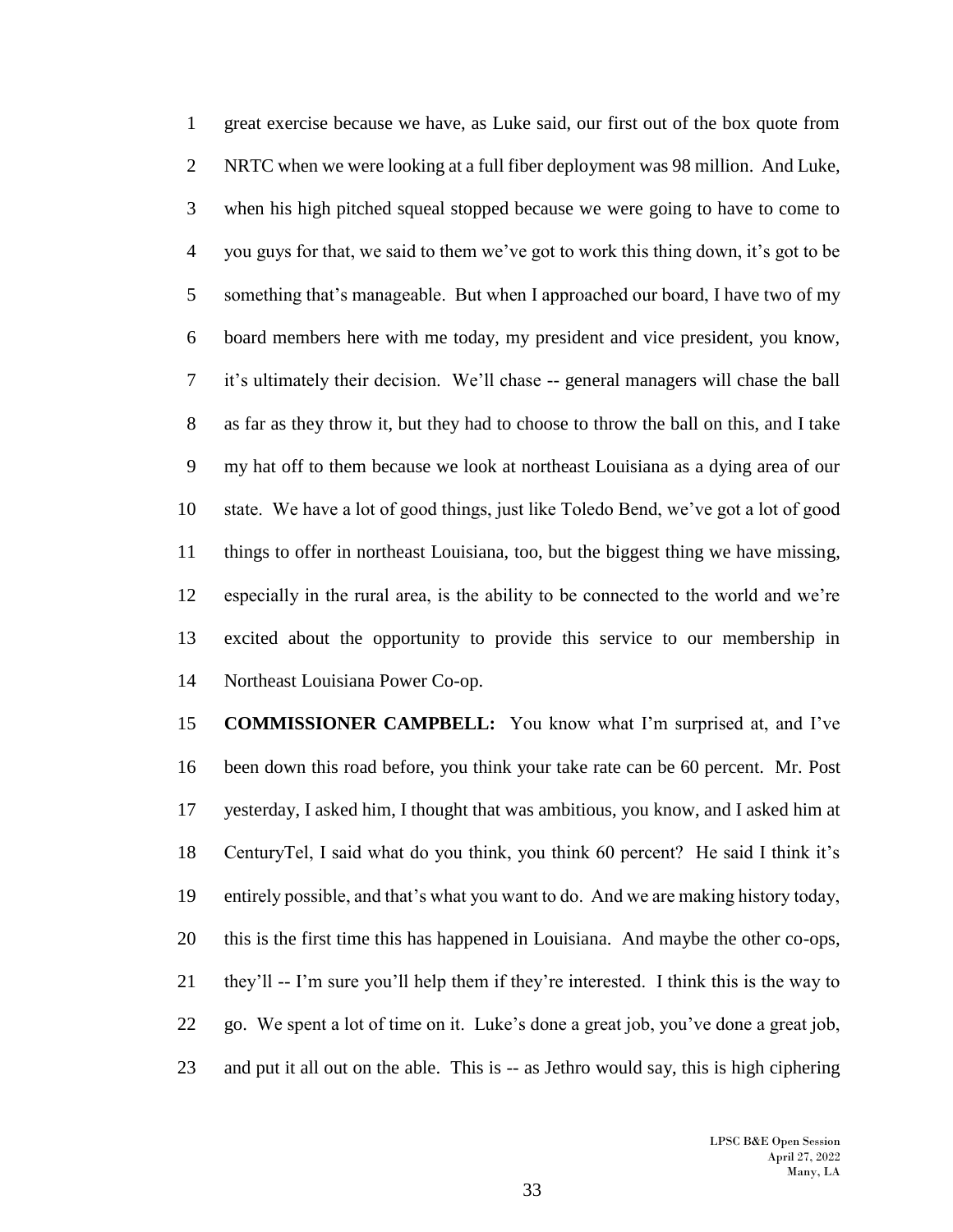here. This is not something everybody just gets walking down the street. You had 2 to have a lot of help to explain it to a lot of people. And I've been very dubious of all this stuff from the very get-go, but I'm convinced today this is the right thing to do and I hope the other co-ops of Louisiana will look at y'all's example and I hope it works because we all hope people in rural Louisiana can be connected, especially after this COVID deal. We all got a lesson there that they have -- you have to. Kids are at home, businesses are shut down, this is like the telephone used to be in the '20s or '30s, other than when I got phones at Mink, Louisiana back in 2020, they never had a phone. Anyway, so I would like to make a -- move that we accept the recommendation of the Commission Staff. And I'm glad to help you. Luke, again, I want to tell you what a fine job I think you did. You answered all my questions. I'd call him up and say -- one thing I'd say, look, let's make sure this damn company can pay the bills. You say they can buy it, y'all go broke, what's the deal. I don't want to hear about another Cajun.

### **CHAIRMAN BOISSIERE:** Cajun Electric.

 **COMMISSIONER CAMPBELL:** Cajun Electric, right. You know, when they went broke and they owed the government \$4 billion, I've been down that nightmare. But anyway, I've been assured these people can pay the money. Plus they got all the RDOF funds, \$100 million, which helps. But anyway, I'd like to make a motion that we accept Staff recommendation.

### **COMMISSIONER GREENE:** Second.

**COMMISSIONER SKRMETTA:** And I have a comment.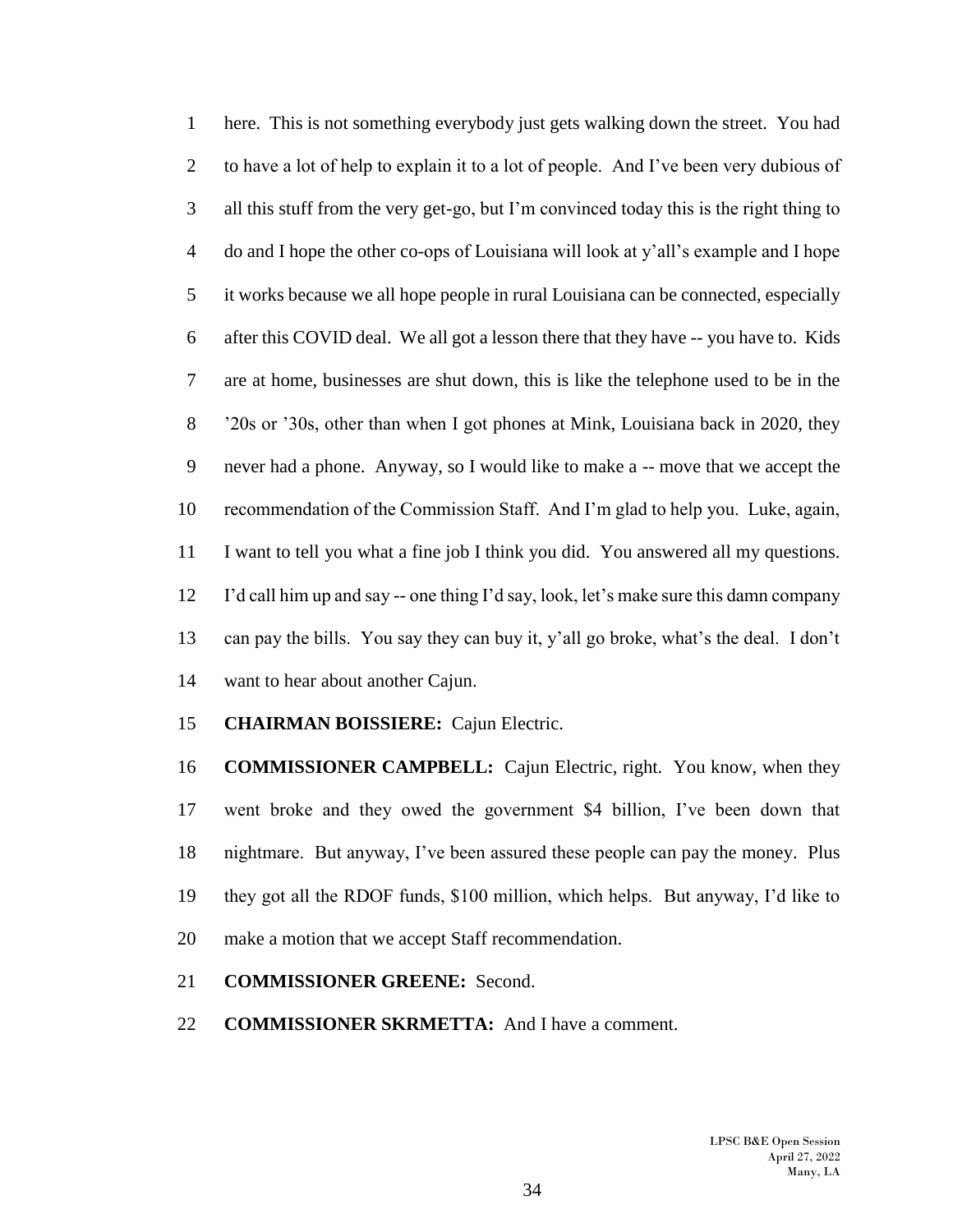**CHIARMAN BOISSIERE:** All right. We have -- yeah. We have -- Commissioner Campbell, are your comments complete?

**COMMISSIONER CAMPBELL:** Yeah.

**CHIARMAN BOISSIERE:** All right. Next, we have Commissioner Skrmetta.

 **COMMISSIONER SKRMETTA:** In general, and I had a conversation with you two gentlemen. You know, I support the general concept of this. But I've got some concerns and maybe it's not going to fall on you, but the Staff ought to be listening to this about what we ought to be looking down the road, since we're going to be looking at other people. Number one, my major concern about any of this is risk. It's not your risk, it's the risk for the ratepayers, okay. And number one is, Northeast Co-op is the ultimate guarantor of this money. Okay. Which means your ratepayers are the ultimate guarantor. So if Conexco or whatever they are fail to do anything, your ratepayers are the ultimate guarantor of this money. I mean, that's just the way it is. They've got an opportunity to buy it from you, this other company, but they can also choose not to buy it from you; is that correct?

**MR. PIONTEK:** No, Commissioner --

**COMMISSIONER SKRMETTA:** Are they forced to buy it from you?

 **MR. PIONTEK:** It's at our discretion, they either have to buy it or lease it from us for an equivalent amount. That's our --

 **COMMISSIONER SKRMETTA:** Okay. Well, that's fine. The other question is we had the discussion about -- and this is for Staff to look at, is that you've got the potential of people going to take service, right, but right now no one has looked at pre-contracting as a element of, you know, guaranteeing so much service to be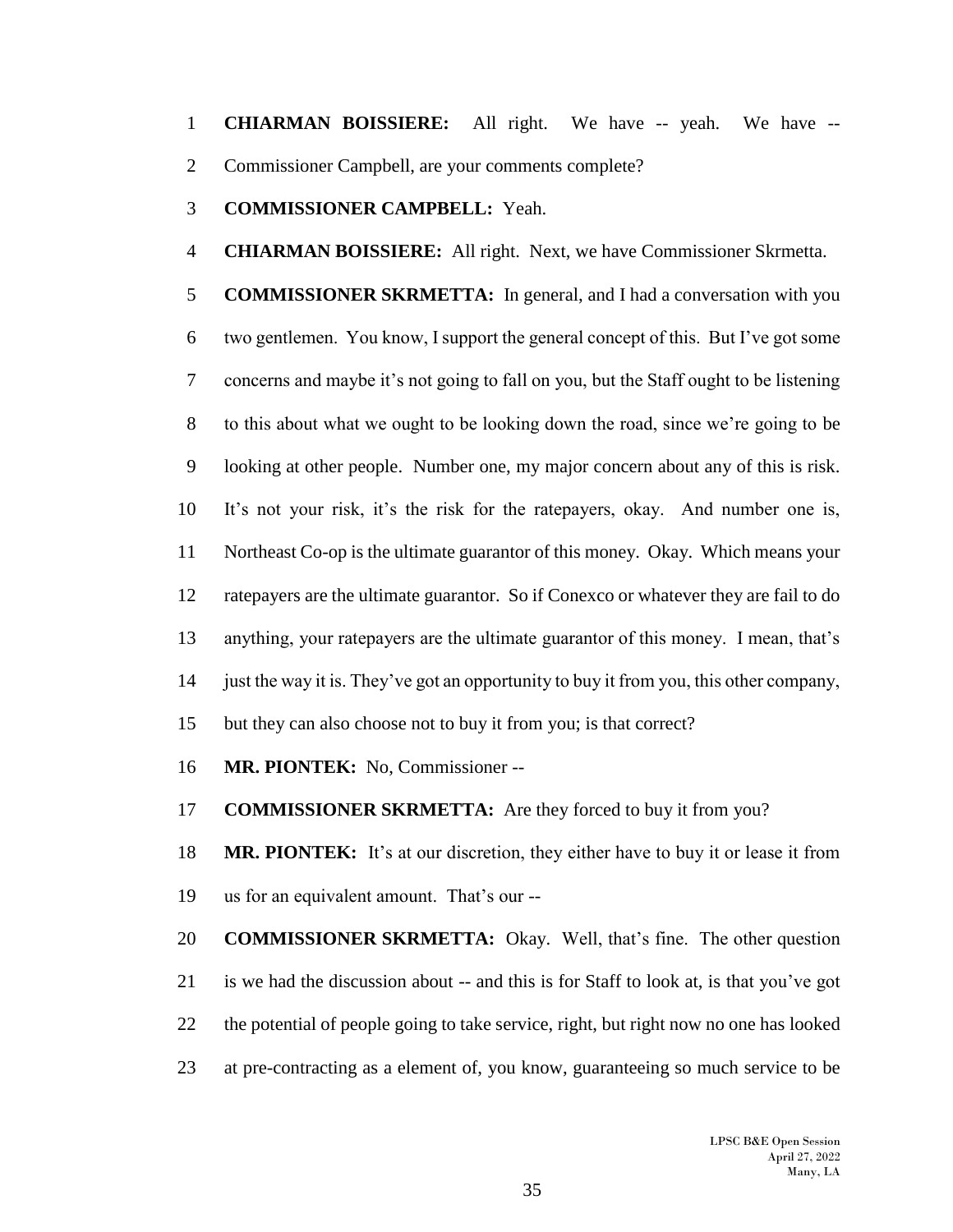taken, right. So right now it's about, you know, people are saying, oh, we want it. And I know they want it, but I think that as we look further down the road with other folks and I think as you look down, you may need to start doing this, but contracts of pledge, contracts of service, that pre-contracting to say when it comes, we will start paying you the \$59 a month and we will start doing this, I think is an important element for giving security to the members of the co-op that there's going to be the revenue stream to take care of this. Another element of this, when we're talking about y'all doing a \$45 million contract is, is this something that should be limited to a board action or should this be a required confirmation vote of the members because for me, I believe the members are de facto shareholders, okay, in that the members should have a say so in something that is a magnitude purchase. They don't have to come and vote when you buy a new truck or stuff like that, we understand that. But when you're talking about stepping into the tens of millions of dollars, should there be a call for a confirmation vote of the board actions by the members of the co-op so then later on there's not any hue and cry from the members that the board did something they shouldn't have done and the members confirm the actions of the board. And so that should be something that should be looked at, even for yourself, but right -- but for the future, that we should look at having a requirement vote for the members to ensure that this is actually what they want. Because we know what we think they want, but it's much easier to find out what the members really want when the members vote, okay. The other thing is, what's going to happen -- is this a bid to provide service or is this a bid to find a way for Northeast to make money, right, through its subsidiary and what happens to the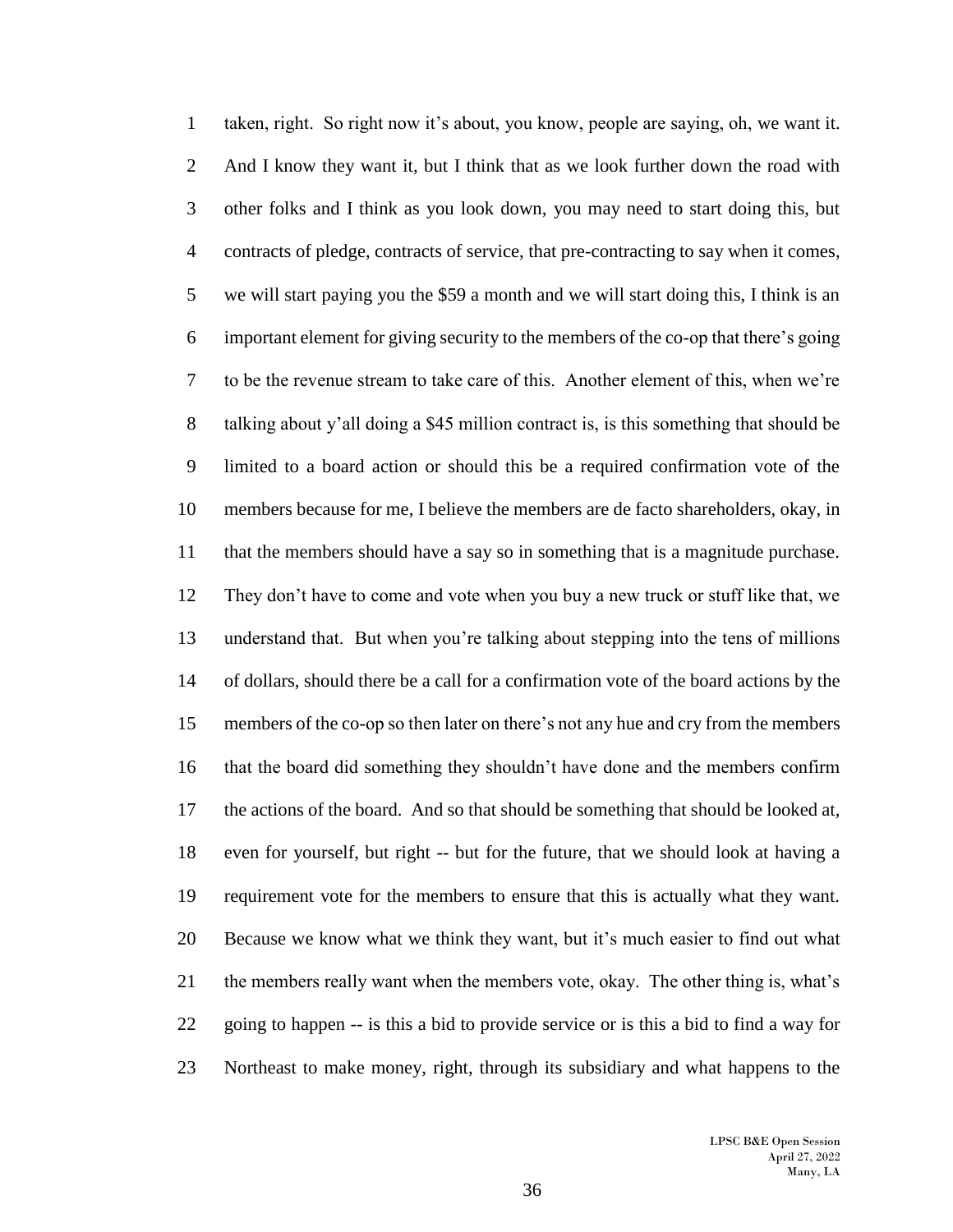money it makes as a subsidiary? Does it make a profit, does that profit transfer 2 back to the ratepayers, do they get a benefit on reduction of their electricity rates? And that comes into the next layer which is sort of this board confusion element, and we had a discussion about you'll have some members of an independent board but you'll have some members of the common board from, I think it's like four members from your Northeast board will be members of this new company board, and so what we want to make sure is that there's no board issue of paying board members more to be on the communications company board and shift revenue, which we've seen in some other companies and we want to makes sure we avoid that type of thing to where we provide the greatest value of benefits actually go back to the ultimate guarantor, which are the ratepayers of Northeast. So if there's value coming back, want to make sure that the bills are paid, but anything above the bills being paid ought to be going back to Northeast Co-op and, you know, that money should go back to help buffer and reduce the rates of electricity because if something went bad the other way, they sure would have to have their rates increased to cover the losses associated. So they should get -- the pendulum swings both ways and so that should be there. And I think that's really where I am on this. I think that, you know, unfortunately the first guy out the gate gets to be the experiment. I certainly think we need to expand broadband services. You said you're going to do VoIP based telephone services, which is great. But ultimately it comes back to my first statement, which was risk. And like Commissioner Campbell said, nobody wants to see another, you know, Cajun, big Cajun failure, and what I want to make sure is, you know, your contract with Conexon is based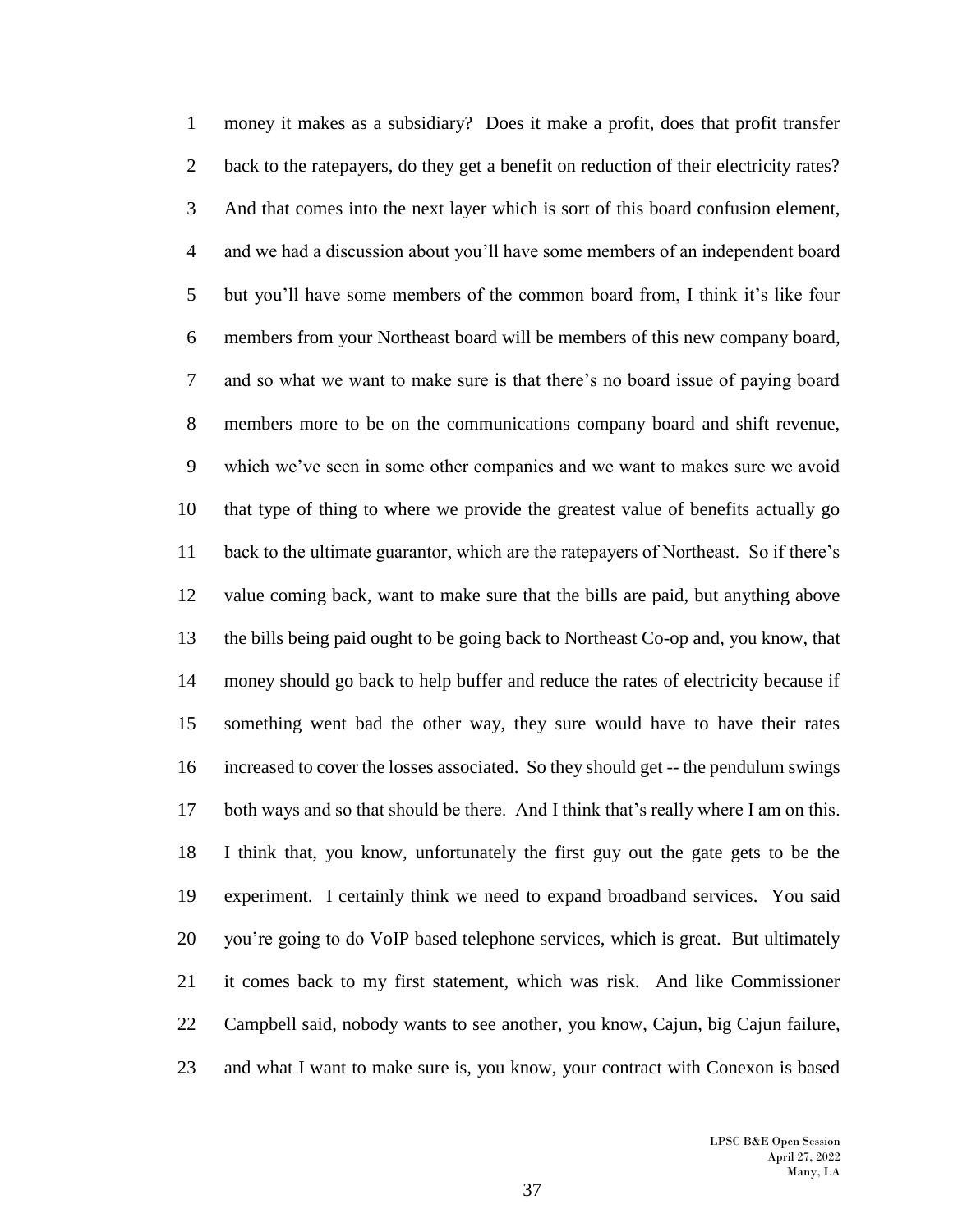on the contract on the other side, on their potential. Because just because they have to lease it from you or buy it from you, if they're not in a condition or something goes wrong and they can't do it, you could ultimately still be holding the bag, right. So then you're out looking for another suitor, right. So what we're trying to do is -- and I think you can temper that by having a security of knowing how many people are going to take the service. So that really comes down into this sort of pre- commitment of knowing what you're going to be able to sell. And I'm reluctant, but I'm going to vote for this simply because I want to see the services provided, but what I want to see is these things I've been talking about with the Staff listening to this as we move forward with the co-ops and how they do this, to ultimately remember that the co-ops are in the business of selling electricity, and there's a certain sort of lure of other potential, but that money that's out there coming from that ultimately has to find it way back to temper the cost of electricity because that's where costs are going to rise and communication costs should not. So we want to see where that really ends up and we want to look at that over the years as it progresses, to see how that potential value comes back and helps the ratepayers. So I'll be supporting it, but I do want to see how you can take from what I've told you and it's not really anything you haven't heard me tell you before, but I would like to see how we move forward from that to secure those, you know, belt and suspenders approach to protecting ratepayers and still get you what you want. So thank you.

 **MR. PIONTEK:** Thank you, Commissioner. We're going to do all we can to address your concerns and work with you on this.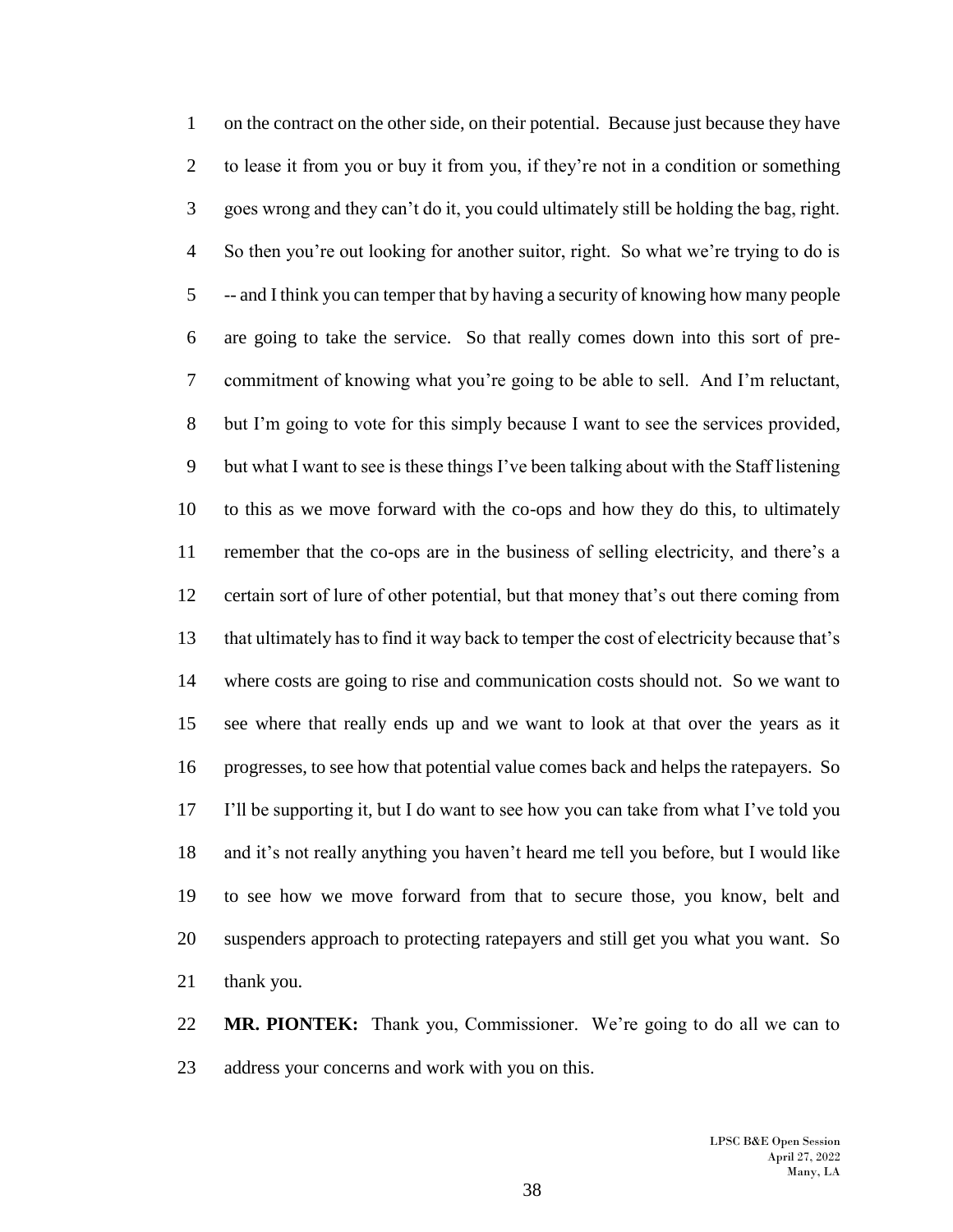#### **COMMISSIONER SKRMETTA:** Thank you.

**MR. CHURCHWELL:** You want to -- we did cover some of those and --

#### **COMMISSIONER SKRMETTA:** Yeah.

 **MR. CHURCHWELL:** And we're not -- I mean, we're, you know, obviously like you said, Commissioner, we are the guinea pig and, you know, I guess that's sometimes good and sometimes bad. We have covered some of the issues that you -- the risk piece, we think that the buyback agreement is, you know, Luke did a great job making sure that it's as ironclad as a lawyer can make it to, you know, against another lawyer, so that mitigates the risk piece. The other issue that you brought up was, you know, a vote of the membership. One of the things I'm going to give credit to Commissioner Campbell for, and this was very early on, he said, boy, you go out there and make sure they want to do this, you need to do a survey. So we hired a very reputable gentleman out of Florida. He did a survey of our membership, which is 400 respondents or responses, and it came back overwhelming, 87 percent said that they would, you know, they would choose the service if provided from the co-op versus a competing provider. But we, you know, going to my board and the board members that now serve as managers on the Volt Broadband group, they wanted to know even further. We said we need to know -- our membership needs to know. We have a 5 percent quorum requirement in our co-op that represents about 590 people. We send out ballots to all 11,000 residential members, 11,500. We got 28 -- almost 2,900 responses back, 96 percent voted in favor. And we spelled it out. And it was four simple questions, you know: Do you want us to get into this? Are you for us borrowing \$54 million? And we had four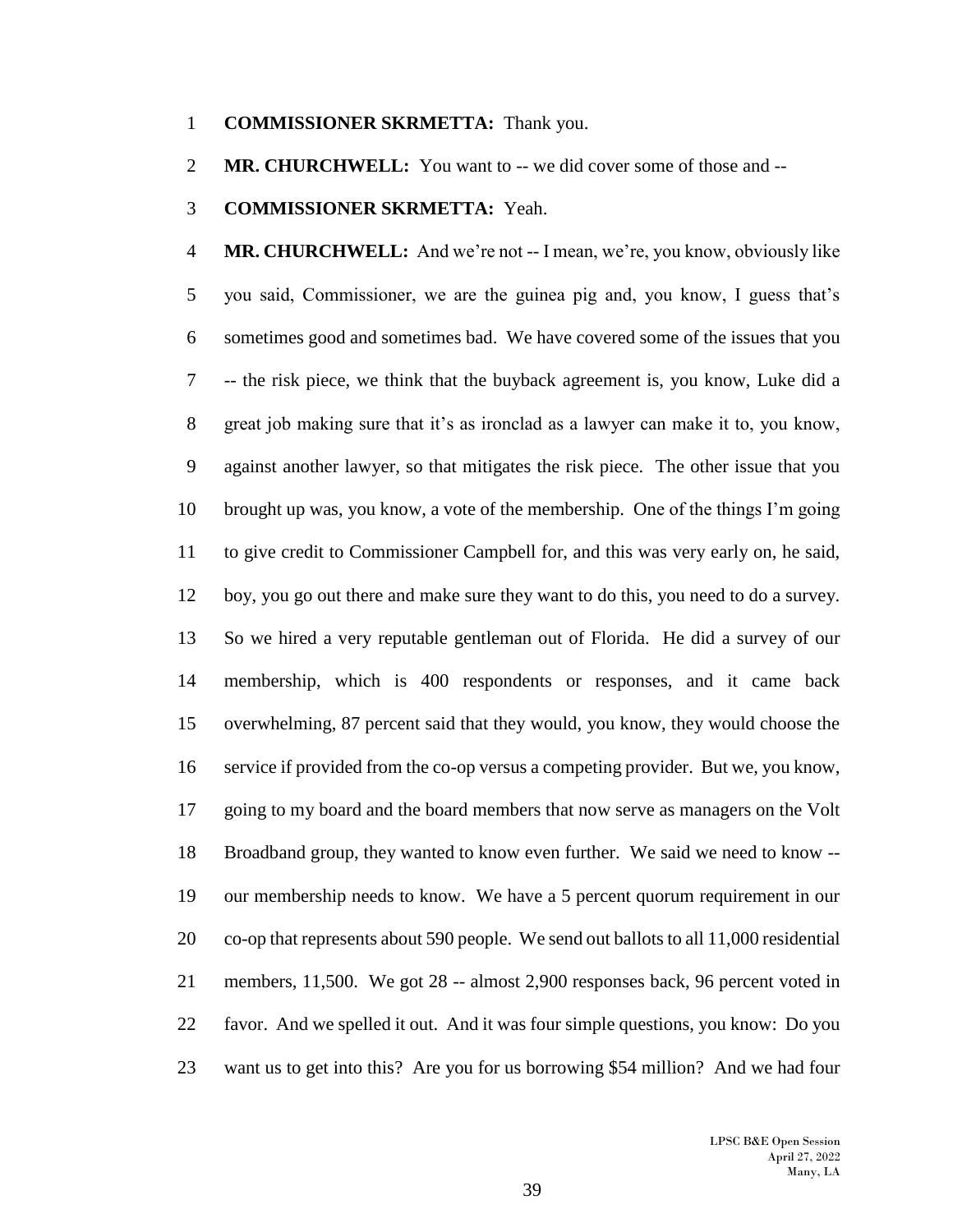-- six times the number of requirement that would meet a quorum to respond. And so we did that. I'm not saying it's the roadmap, as other co-ops may or may not choose to do this, but I think we've laid the groundwork for how you can approach it. I mean, obviously there's more than one way to skin a cat, but this is how we chose to skin this cat. The other side, on the profit, it is a for profit. We do intend to within the guise of the rules of non-profits, if we can get, you know, 15 percent and we can draw that in against our revenue on the cooperative side, it will offset. It will go to pay capital credits back, it'll go to, you know, improve life for the co- op members. So ultimately, to keep our rates as low as they are each and every month, and we're very proud of how low our rates are to our members are now. So I hope that addresses some of the issues that you have and I do appreciate your concerns.

- **COMMISSIONER SKRMETTA:** Okay. Thank you.
- **CHIARMAN BOISSIERE:** Thank you. Commissioner Francis.
- **COMMISSIONER FRANCIS:** Mr. Churchwell, is your co-op's operated out of
- Winnsboro; is that the main office?
- **MR. CHURCHWELL:** Yes, sir, Winnsboro, Louisiana.

 **COMMISSIONER FRANCIS:** One of the things that's come up in the past was compensation for board members on co-ops. Will your board members get an increased compensation for taking on this extra work?

 **MR. CHURCHWELL:** The board members that serve on the Volt board do receive a compensation for that, and the reason that is, Commissioner, is because we're going to have at large board members, and so in order to get qualified board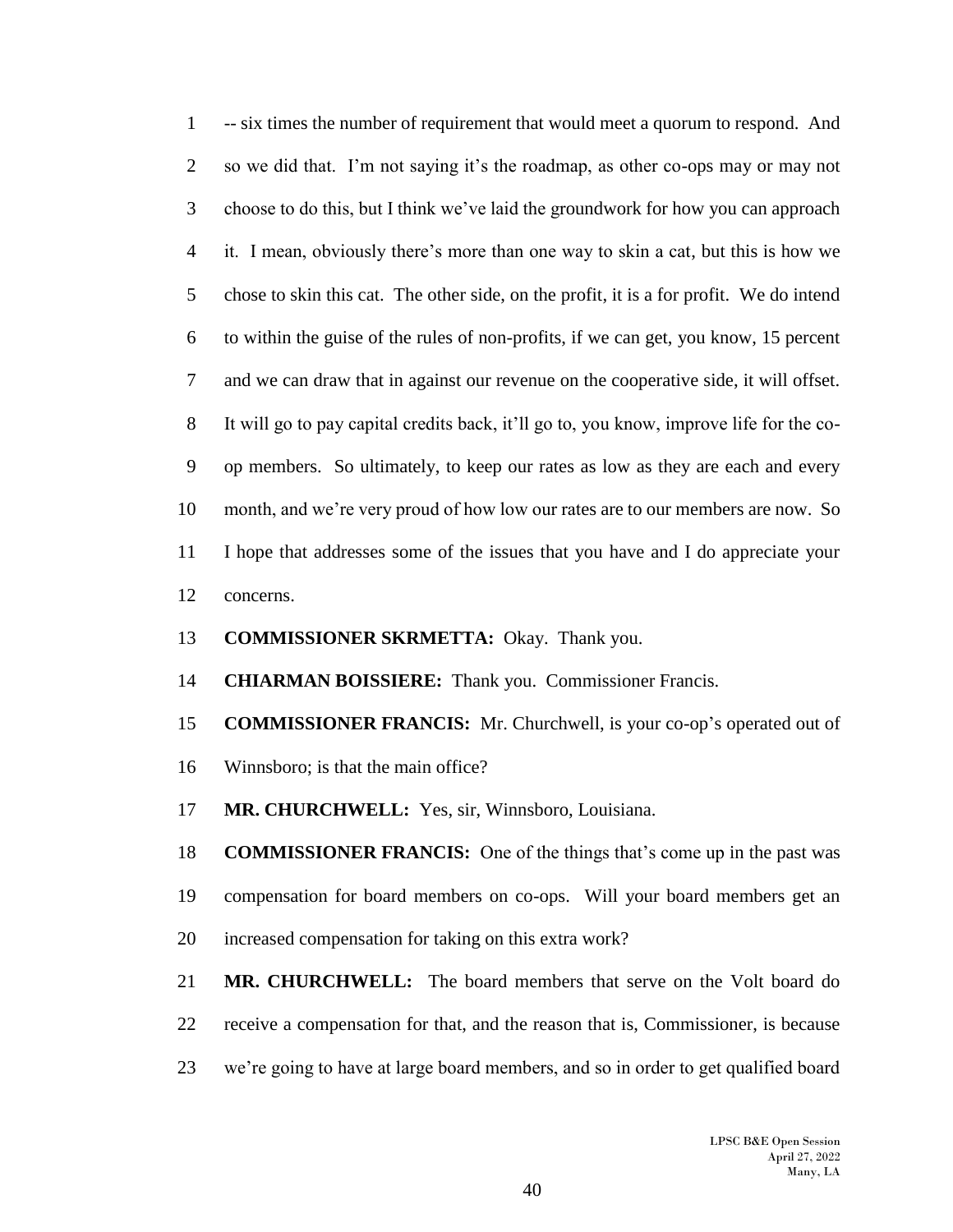members, we felt like it was important to pay a small amount. We talked about that with Commissioner Campbell, and he informed my board president, Weldon Fitch, he said, well, I know you got to pay them something to get them there, he said just don't pay them too much. So it's a minimal amount of money that they receive to be on that board.

- **COMMISSIONER FRANCIS:** All right. Will you have a full-blow election for those board members for this?
- **MR. CHURCHWELL:** Absolutely. Those board members would go through the same election. If they're voted off on the Northeast Louisiana Co-op Board then those would be -- they would be removed from that, from that automatic seat.
- **COMMISSIONER FRANCIS:** All right. One brief final -- most of your lines will be hung on the poles; is that right? Pole attachments?
- **MR. CHURCHWELL:** Yes, sir. Yes, sir.
- **COMMISSIONER FRANCIS:** Is there compensation, will they be paid, will the
- electric co-op be paid for rent on the pole attachments?

 **MR. CHURCHWELL:** Yes, sir, absolutely. We're going to treat Volt Broadband, even though it's our wholly owned subsidiary, just like we would any other ISP that would come to us. So we're going to charge a pole attachment fee, Northeast will charge its subsidiary.

- **COMMISSIONER FRANCIS:** Because those poles belong to the co-op members.
- **MR. CHURCHWELL:** Yes, sir. .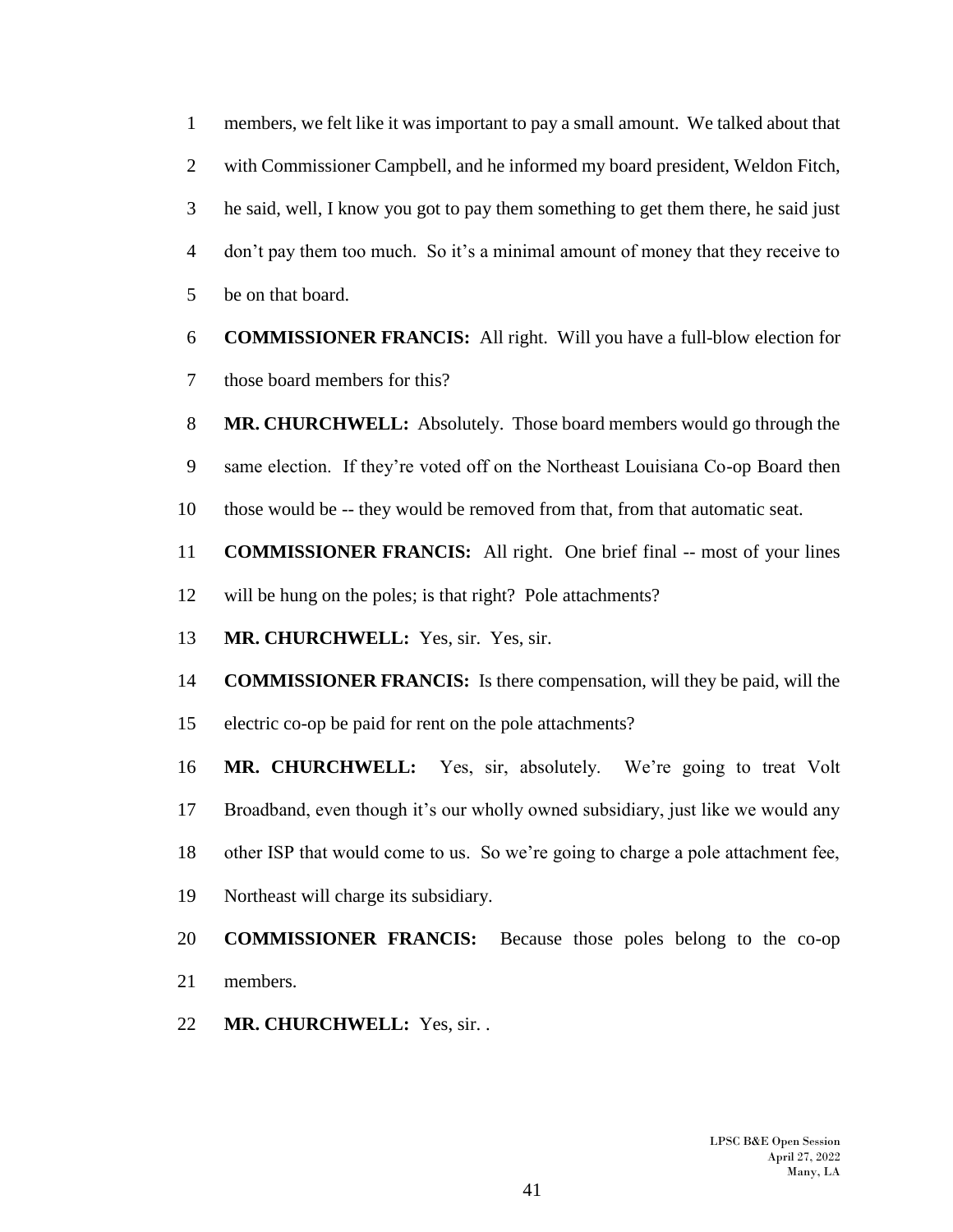**COMMISSIONER FRANCIS:** This is a revenue that goes back to -- from broadband back to the electricity side of the business and we want to be real sure that, in other co-ops as well as yours, that we should have a standard pole attachment to cost and not be playing with the books on, well, we're going to give a little fair deal here or there for some special reason because this is revenue back to the ratepayers of the electricity because of what we're doing with broadband. Okay. Thank you.

**MR. CHURCHWELL:** Thank you.

**CHIARMAN BOISSIERE:** I'll let Commissioner Campbell respond.

 **COMMISSIONER CAMPBELL:** I want all of y'all to hear this. This is good medicine for all you utility providers. By the way, their rates this month is 8.8 cents per kilowatt hour, and some of your boys' rates are not real close to that. Some of them are 12 cents per kilowatt hour, you know, so they're about 4 cents cheaper than you guys. So think about that. They're running a real clean shop, and I appreciate you keeping the rates down. Another factor that we ought to realize, and I don't -- and we're right here in north Louisiana. Central and north Louisiana, only 3 parishes out of 30 something parishes up here, half the state, didn't lose population last year. This parish here lost population. Caddo Parish lost population. Caldwell, everybody's losing population in north Louisiana. We don't have the industry you have in south Louisiana. We're hurting up here and we need everything possible to help us. So that's why it's so important that we have high- speed internet. We need it more than anybody. And they're in the poorest part of the state. And to take it another step, those parishes along the Mississippi river are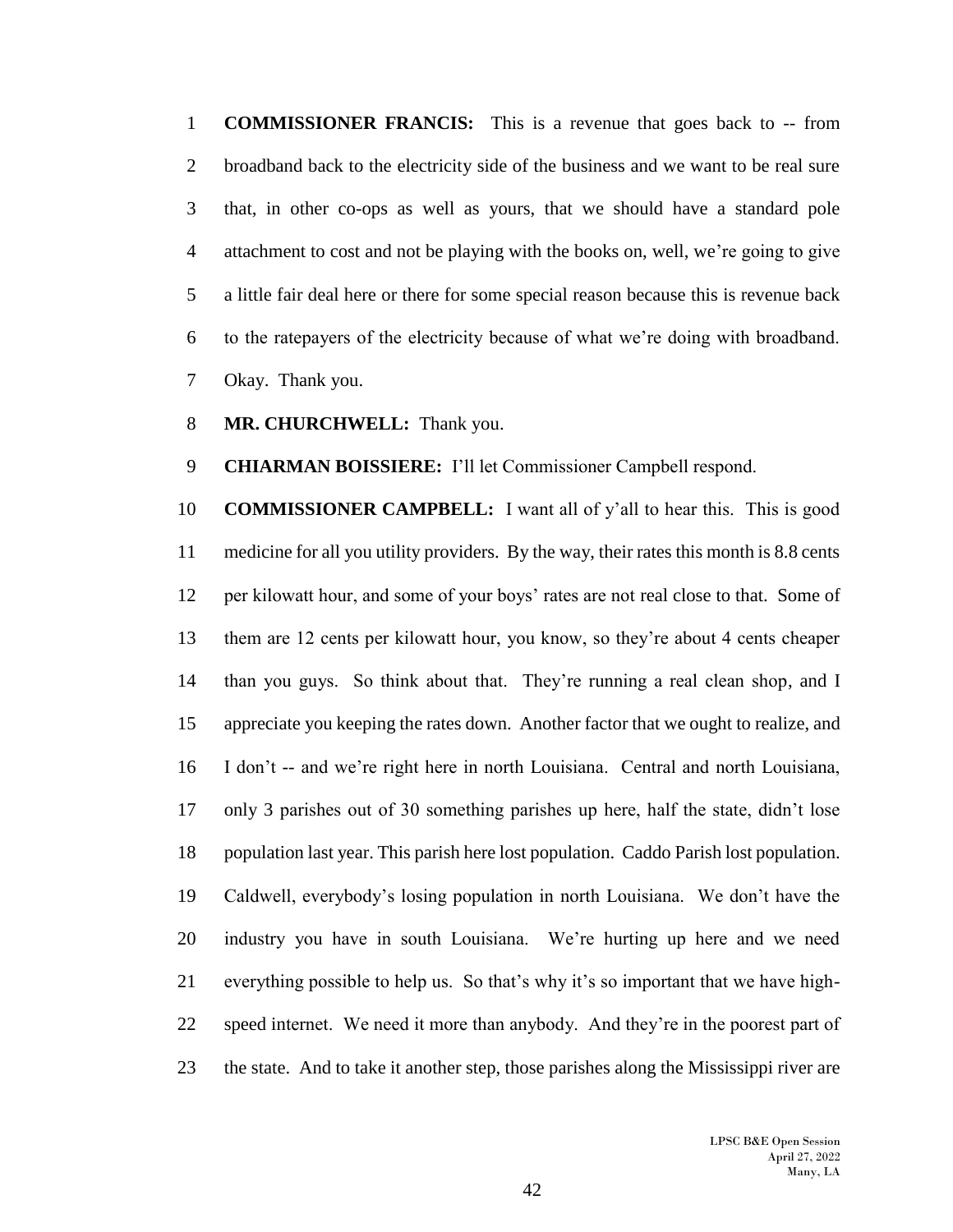the poorest in America, poorer than Appalachia. So we're talking about poor parishes, poor people, people needing jobs, and it can't be done because the first thing they do when they come in, where's the high speed internet? So I'm glad that you're here today, I think you've done a good job. I know the risk is a factor, but what's the greatest risk here today is that you don't get it. That's the biggest risk today, is that you don't get it. And I appreciate the work you did, again, Luke, you did a great job as a lawyer, answered tough questions, and I promise you, I wasn't easy on these folks because I was very skeptical. But I am satisfied it'll work, I hope it works and goes well and I hope the other co-ops in the state look at this model and you get high-speed internet to your folks all over southwest Louisiana, all over south Louisiana, everybody, if your board wants to do it. But I appreciate what you've done and I move that we accept Staff recommendation.

 **COMMISSIONER FRANCIS:** Churchwell, one last thing. I know a lot of good folks from the Winnsboro area. I think poor is a state of mind, okay, and I don't think they think they're poor. Okay. All right. Thank you.

**MR. CHURCHWELL:** Thank you, sir.

**MS. BOWMAN:** So we have a motion by Commissioner Campbell and I believe there was a second by Commissioner Greene.

 **CHIARMAN BOISSIERE:** Okay. First of all, I want to thank the Commissioners for weighing in on this issue so much. I, myself, have been extremely concerned about how this was going to go and I do remember, not so long ago, we were at this Commission examining co-ops, their board practices, their practices towards things such as insurance payments, and much of that came out of -- stemmed from a co-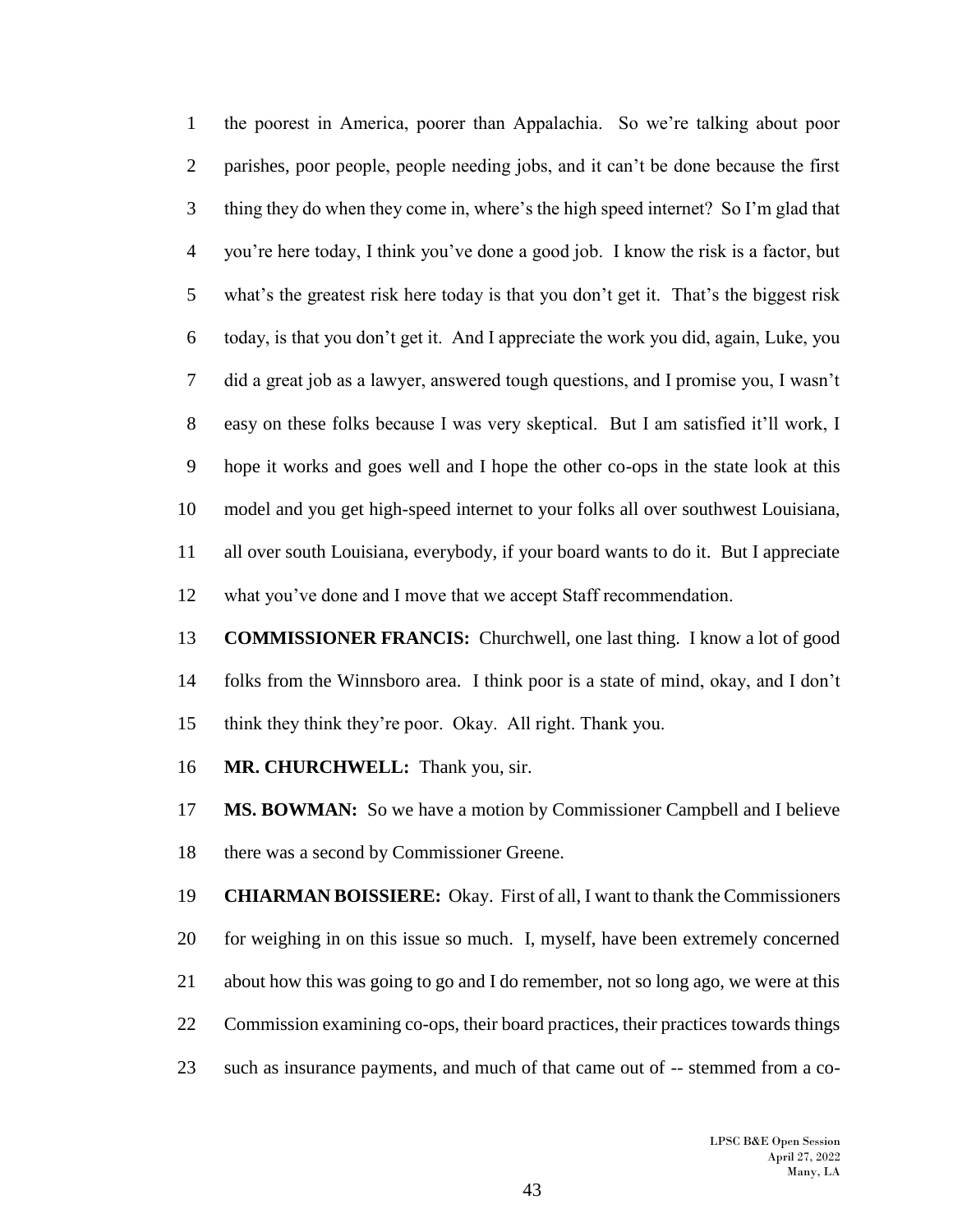op or one of the co-ops or some of the co-ops considering getting into broadband. Isn't that interesting? And I think a lot of the comments that I heard today, a lot of the questions, a lot of the concerns have stemmed from that original event that brings us there today where many of those questions have been answered affirmatively and with great details to get the confidence of the Commission to move forward, which hadn't happened before, which caused a much greater uproar and action by the Commission to really examine the board practices of our co-ops in Louisiana. I, as well as my fellow Commissioners, are very concerned about many of those things we discussed today and many of those things we discussed a couple of years ago when examining the boards of the co-ops. But at this point in time, as we sit here, we have all not only gone through that period, but we've gone through COVID, and for the last several years, if not decades, Commissioner Campbell for sure has been a champion. I know that I've worked extremely hard with him to get broadband in the rural areas of Louisiana, and I couldn't be more supportive of activities to bring broadband to the people of Louisiana who don't have it. Even going back several gubernatorial administrations, we've fought to try to get stimulus money and other things into Louisiana and we didn't get a lot of support and -- just to get broadband. And with -- I'm glad Commissioner Campbell brought it up. It's part of what I wanted to say as well, is that because of the COVID outbreak and the shutdown that we've experienced the last few years, if broadband wasn't important before, we realize just how important it is now. As schools were closing, the only way students could get their lessons is by Zoom or computer, virtual classrooms, which require internet connections and broadband. In many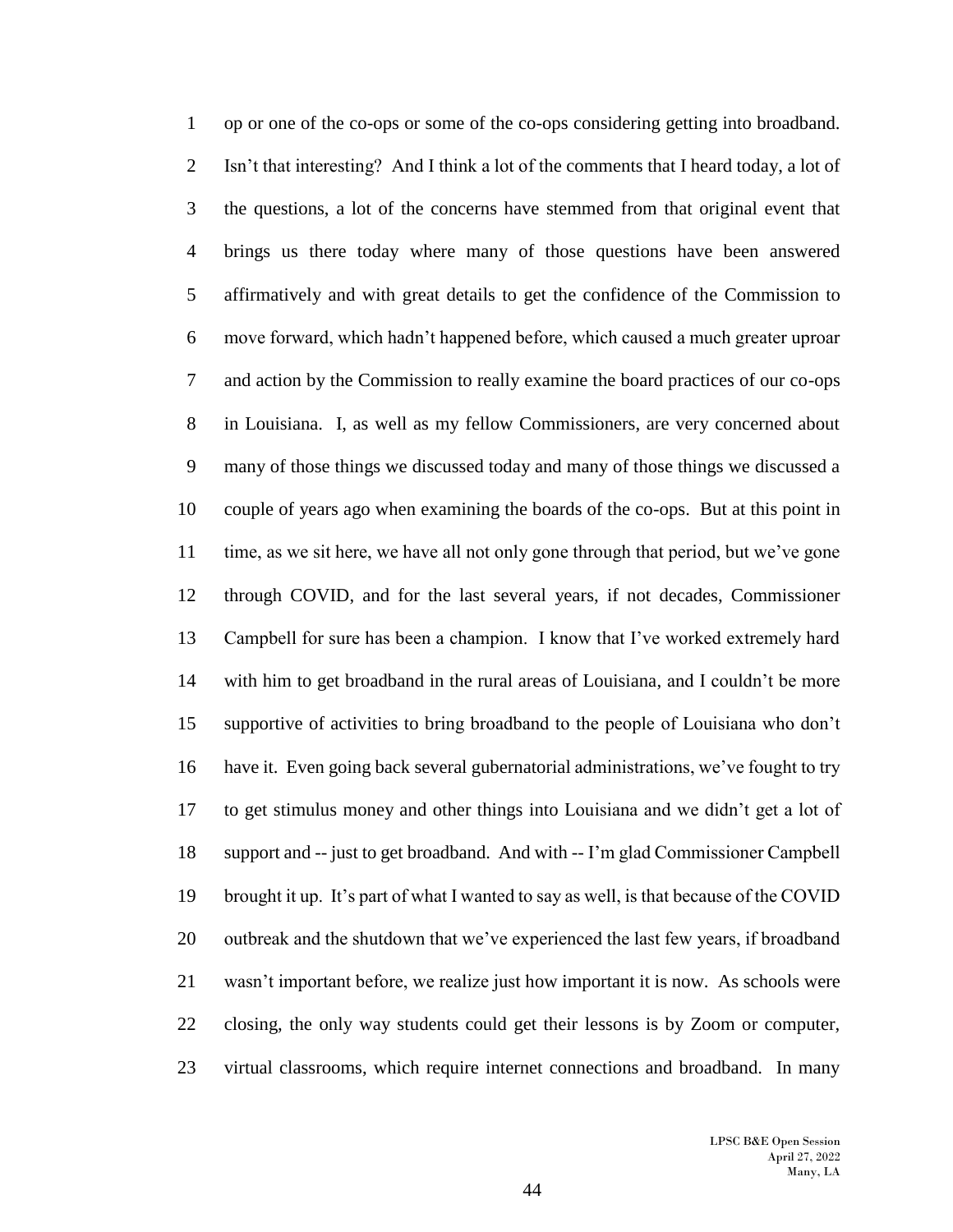cases, physical contact has been limited so much that people couldn't walk around and get through grocery stores safely, so things such as delivery, for all it's worth, all these new tech companies and delivery companies like Amazon, even Walmart, and so many other stores deliver if you sign up and you can order your things online. Just highlighting once again how important broadband is to our daily lives. It's not just for surfing or playing games on the internet, it affects our daily lives. Many of us couldn't work, couldn't go to work but for zoom calls and other different formants to have virtual meetings. Even at this Commission, we had several months of meetings virtually, online until we had a really weird incident.

- **SECRETARY FREY:** We're not talking about that.
- **CHIARMAN BOISSIERE:** I'm not talking about that.
- **SECRETARY FREY:** It never happened.
- **CHIARMAN BOISSIERE:** I'm not talking about that.
- **COMMISSIONER GREENE:** I will point out they had good internet service in
- order to do that.
- **MR. CHURCHWELL:** They didn't live in northeast Louisiana.
- **CHIARMAN BOISSIERE:** No, they didn't. No, probably not. But I will say this --
- **MR. CHURCHWELL:** We're exonerated.
- **CHIARMAN BOISSIERE:** And we can highlight the daily activities of people,
- and I know how important that is, but we also got to realize that's how business
- will -- people will conduct business from now on. Learning, businesses, hospitals,
- things we find extremely important to the daily life of the now and the future, and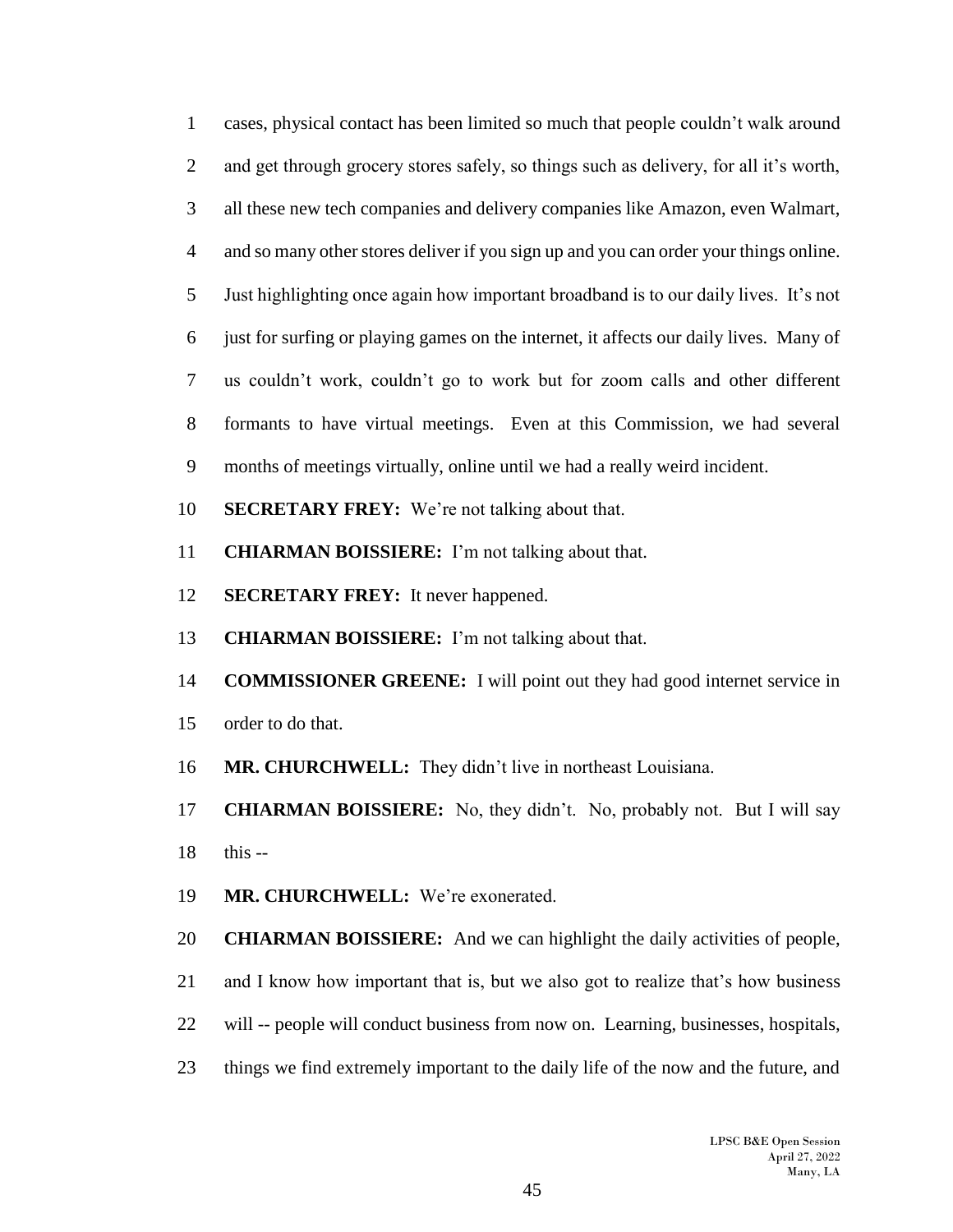so Louisiana can no longer be left behind. The people of Louisiana deserve this. Now I'm from New Orleans. My district is New Orleans and Baton Rouge. We have broadband in my district. We have thorough coverage. We have competition, we have so much coverage. You can pick one provider or another if you're unhappy. But I recognize that the rest of the state deserves it, too. It's an economic tool, an education tool, a health tool, it's a utility, and we need this. So here we are today with all the questions and the skepticism we may have had throughout those times, I want to thank Mr. Piontek as well as -- I'm sorry, say your name again, from the co-op.

**MR. CHURCHWELL:** Jeff Churchwell.

 **CHIARMAN BOISSIERE:** Mr. Churchwell from Northeast, for their work in getting this project done. You are the first which means -- I heard the word guinea pig, but in some ways it means you're the best because you've worked to get it done where others have not been as successful. And I don't know if you've given a roadmap, but you've reached your destination, or you're nearly there and we're with you. And I hope others, be it co-ops or someone else, continue to give us the broadband coverage we need in these rural areas for Louisiana people to be able to 18 enter the  $21<sup>st</sup>$  century and be able to function in a world that requires broadband and internet service. And some of the risks that I heard, and I share, I really concerned about those as well. At some point, I believe the legal language has been put in place, be it guinea pig or not. It seems to be -- I've been satisfied by the things that I've heard and been told about this company, but at some point, we have to take the move forward in order to try to get this done. Either this manner or some other, but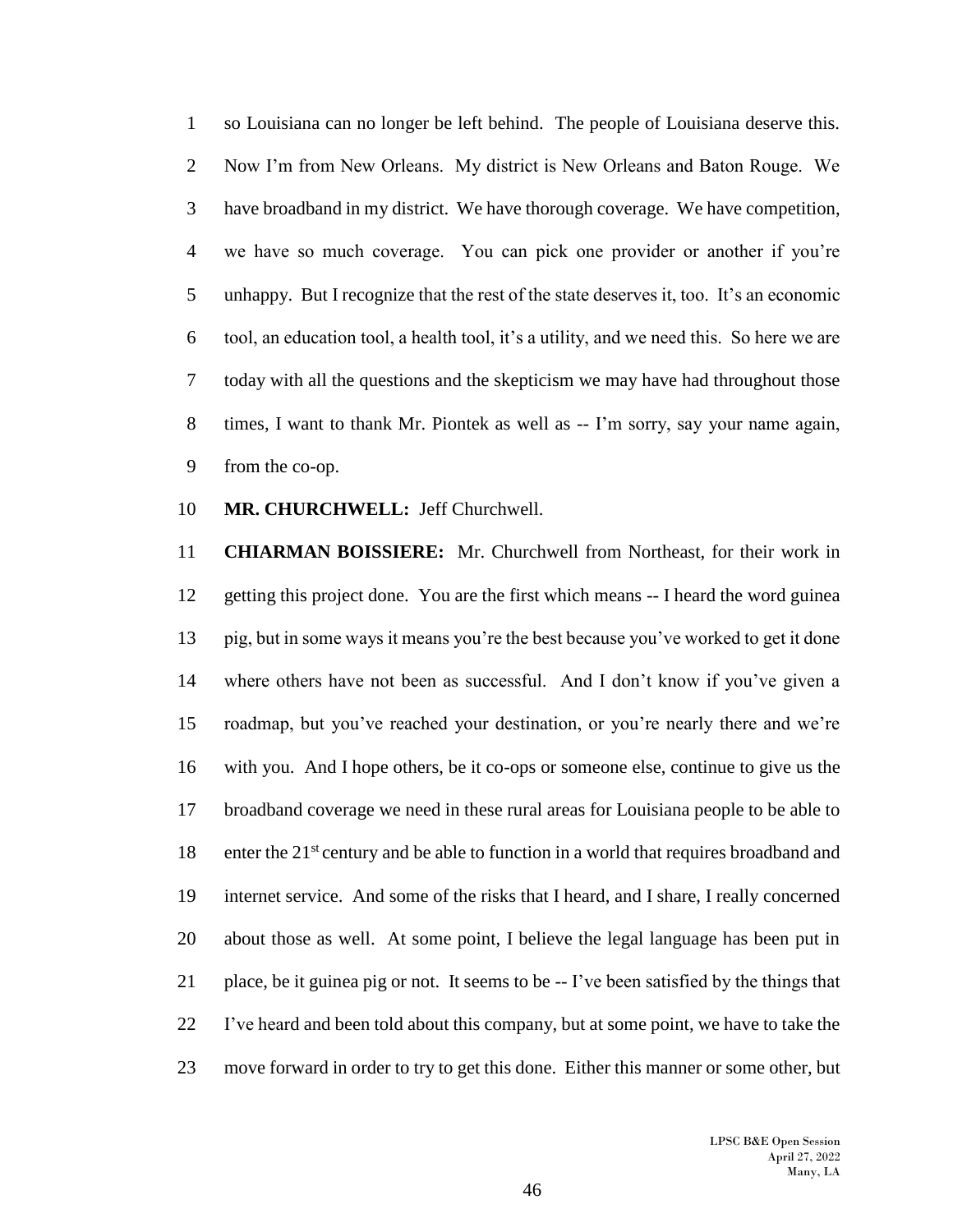we have to try, and I'm willing to take the risks which I think are minimal because 2 of the guarantees in contracts that I've heard, and the confidence that I have in this group to get it done. And I hope that others will do the same in other areas that are struggling. So I say all that to say thank you and I appreciate you and you have my confidence and my vote here today.

**MR. PIONTEK:** Thank you, Chairman.

 **CHIARMAN BOISSIERE:** Okay. Once again, somebody read back to me who did the motion and --

 **MS. BOWMAN:** So motion by Commissioner Campbell and a second by Commissioner Greene.

 **CHIARMAN BOISSIERE:** Great. So I'll repeat that. Motion -- moved by Commissioner Campbell, second by Commissioner Greene. Any opposition? [NONE HEARD] Hearing none, so ordered. Thank you, gentlemen.

**MR. CHURCHWELL:** Thank you.

 **MS. BOWMAN:** Exhibit Number 7 is Docket Number U-36121. This is Deepwoods Utilities' rate application for increase in water and sewer rates in Caddo Parish. It's a discussion and possible vote pursuant to Rule 57 on Staff's report and recommendation at the request of Commissioner Campbell. On July 22, 2021, Deepwoods Utilities filed an application with the Commission seeking an increase in its water and sewer rates. Notice of the application was published in the Commission's Official Bulletin with no interventions received. Deepwoods currently provides water and sewer service to approximately 216 residential customers in Caddo Parish, and in its application indicated that its requested rate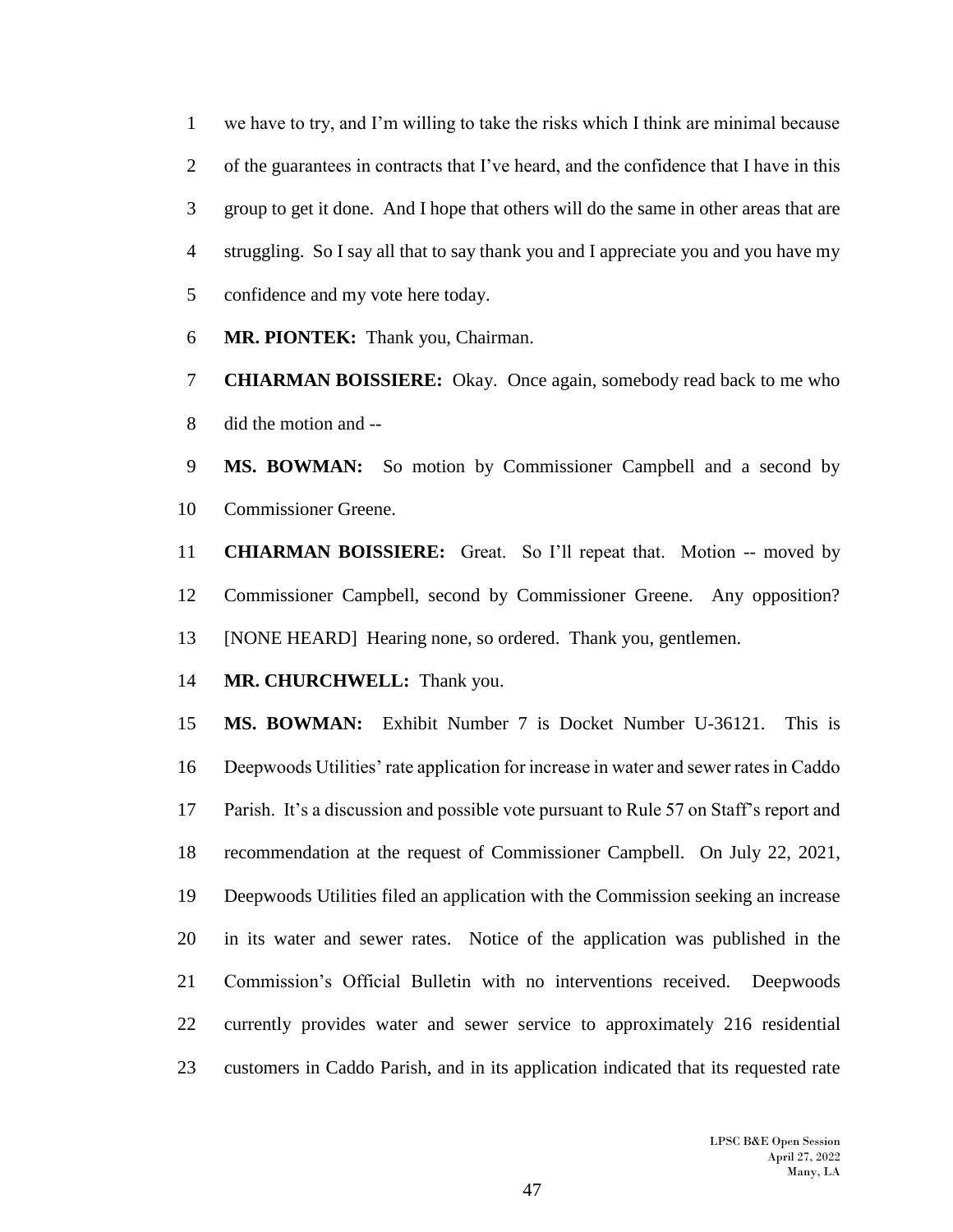increase is necessary as a result of increasing cost of operating expenses, salary, and cash reserve to be able to repair or replace any critical infrastructure when needed. And based on the proposed rates in its application, the company seeks a revenue increase of \$57,552 per year. Following discovery on the company's application, Staff filed its report and recommendation into the record on January 14, 2022 and subsequently filed an amended report on April 26, 2022 to correct an omission of a formula on Schedule A. The major terms of Staff's amended report and recommendation are as follows: That the Commission authorize a return over operations and maintenance of 24.59 percent, and that to achieve that desired return, Staff recommends that the Commission approve rates which will generate additional revenues in the amount of \$11,772 compared to the 2020 test year. Deepwoods shall also provide written notice to its customers of the increase in its rates for water and wastewater services no later than 15 days prior to implementing any such rates. Staff recommends that: 1) The Commission exercise its original and primary jurisdiction pursuant to Rule 57 to consider this matter; and 2) Accept Staff's amended report and recommendation filed into the record on April 26, 2022. So this will need two votes. The first will be a vote to take the matter up under Rule 57.

# **COMMISSIONER GREENE:** Motion to take the matter up under Item -- or Rule 57.

## **COMMISSIONER FRANCIS:** Second.

 **CHIARMAN BOISSIERE:** Moved by Commissioner Greene, second by Commissioner Francis to take the item under Rule 57.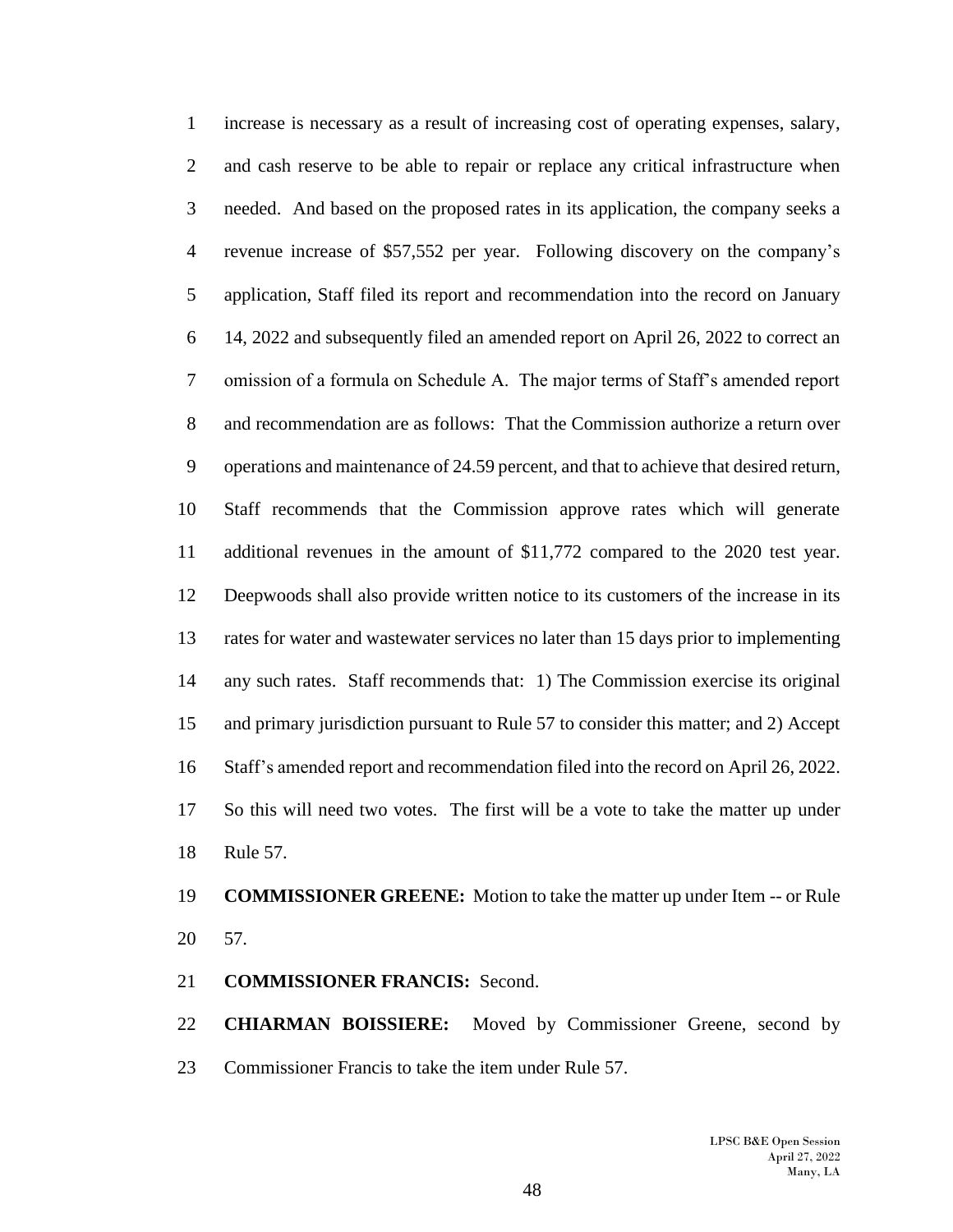**MS. BOWMAN:** And I have a motion by Commissioner Campbell that I can read into the record.

**CHIARMAN BOISSIERE:** Yes. Will you read that, please?

 **MS. BOWMAN:** I will. Motion on behalf of Commissioner Campbell says based on the review of jurisdictional water and wastewater rates in Caddo Parish, which are comparable to Deepwoods, I move to reject the Staff recommendation and instead adopt the following rates, which are more in line with the average rates in 8 the area. That the flat rate for the first 2,000 gallons of water be increased to \$12; that the per additional 1,000 gallons rate be increased to \$2; and that the flat rate for wastewater customers be increased to \$18.

 **COMMISSIONER CAMPBELL:** I make that motion and this gentleman's been a good operator. He hadn't had a rate increase since 1995, so he does a good job, I have no complaints. So I would move that we accept these rates that I recommended.

**COMMISSIONER GREENE:** I'll second.

 **CHIARMAN BOISSIERE:** Moved by Commissioner Campbell, second by Commissioner Greene. Any opposition? [NONE HEARD] Hearing none, so ordered. Next item, please.

 **MS. BOWMAN:** Exhibit Number 8 is Docket Number U-36124. This is CenterPoint Energy Resources doing business as CenterPoint Energy Entex's application for renewal of a rate stabilization plan rider. It's a discussion and possible vote pursuant to Rule 57 on Staff's report and recommendation, so this item will also need two votes. On July 30, 2021, CenterPoint Energy Resources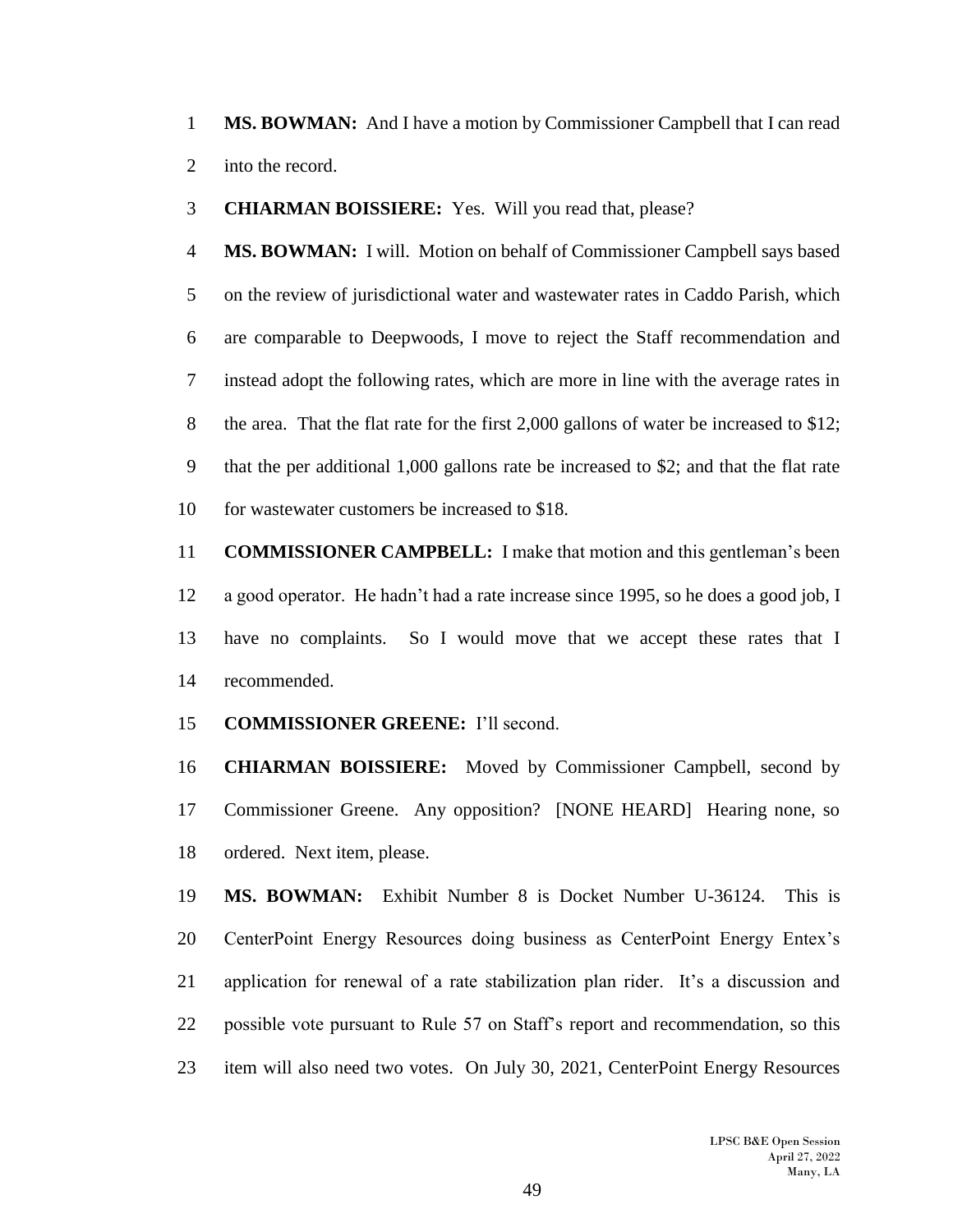Corp. doing business as CenterPoint Energy Entex filed an application with the Commission for approval of a renewal in its rate stabilization plan rider for a three- year term. Notice of Entex's application was published in the Commission's Official Bulletin with no interventions received. Entex's RSP was initially authorized by Commission Order U-26720 in Subdocket A, and has subsequently been amended by Order Numbers U-32998 and 34669. The Commission's most recent earnings review of Entex and most recently approved RSP was adopted pursuant to Order Number U-35739, and established a three-year term of Entex's RSP, which extends through the test year ending June 30, 2022. Entex's current RSP allows the company to earn a midpoint ROE and requires a resetting of rates in the event that the test period earnings fall outside of the prescribed bandwidth. After thoroughly reviewing the company's application and responses to data requests, Staff filed its recommendation on February 25, 2022, finding that Entex's request to renew its RSP is in the public interest, subject to certain conditions. And on March 23, 2022, Entex filed correspondence into the record of the matter indicating that it has no opposition to Staff's recommendation. As there are no unresolved issues, Staff recommends that the Commission: 1) Exercise its original and primary jurisdiction under Rule 57 to consider the Staff report and recommendation; and 2) Approve that report and recommendation filed into the record on February 25, 2022.

## **COMMISSIONER GREENE:** I motion to take the item up under Rule 57.

#### **COMMISSIONER SKRMETTA:** Second.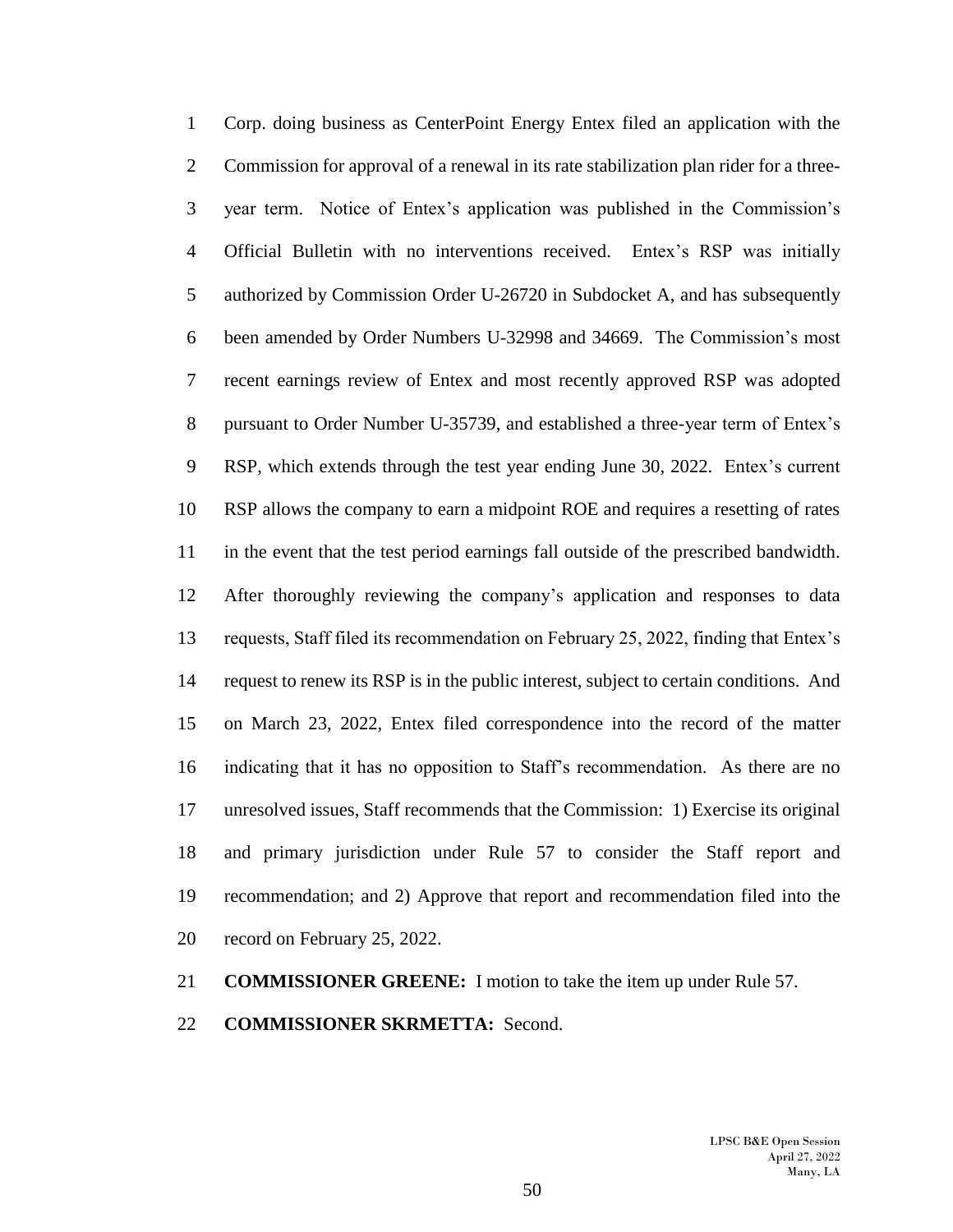**CHIARMAN BOISSIERE:** Moved by Commissioner Greene, second by Commissioner Skrmetta to take the item up under Rule 57.

 **COMMISSIONER FRANCIS:** I make a motion that we accept the Staff recommendation.

**COMMISSIONER GREENE:** Second.

 **CHIARMAN BOISSIERE:** Moved by Commissioner Francis, second by Commissioner Greene to accept Staff's recommendation. No opposition? [NONE HEARD] Next item.

 **MS. BOWMAN:** Exhibit Number 9 is the sister docket. It's Docket Number U- 36126. This is CenterPoint doing business as Energy Arkla, and it's a application for a renewal of rate stabilization plan rider. It's a discussion and possible vote pursuant to Rule 57 on Staff's report and recommendation, so this will also need two votes. Energy Arkla filed its application with the Commission for approval of renewal of its rate stabilization plan rider for a three-year term and the notice was published in the Commission's Bulletin with no interventions being received. Arkla's RSP was initially authorized by Order Number U-27676 and it has subsequently been amended by Order Numbers U-32996 and U-34667. The most recent earnings review of Arkla was adopted pursuant to U-35740 and established a three-year term of Arkla's current RSP, extending through the company's test year ending June 30, 2022. Arkla's current RSP allows the company to earn a midpoint ROE and requires a resetting of rates in the event that the test period earnings fall outside of the prescribed bandwidth. After thoroughly reviewing the company's application and responses to the data requests, Staff filed its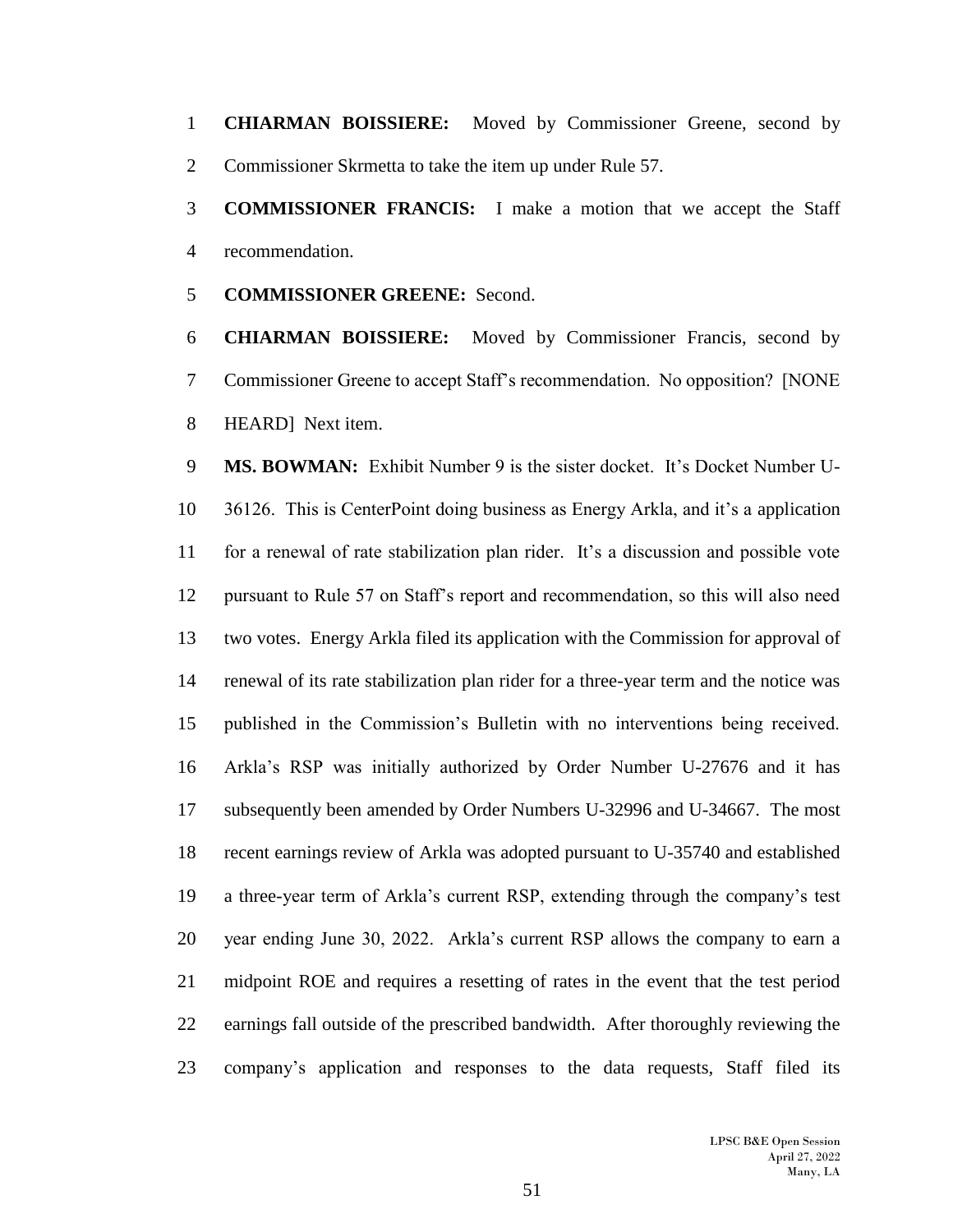recommendation on February 25, 2022, finding that Arkla's request to renew its RSP is in the public interest, subject to certain conditions. On March 23, 2022, Arkla filed correspondence into the record on the matter indicating it had no opposition to Staff's recommendation. As there are no unresolved issues, Staff recommends that the Commission: 1) Exercise original and primary jurisdiction under Rule 57 to consider the Staff report and recommendation, and 2) Approve the report and recommendation filed into the record on February 25, 2022.

- **COMMISSIONER GREENE:** Motion to take the item up under Rule 57.
- **COMMISSIONER SKRMETTA:** Second.
- **CHAIRMAN BOISSIERE:** Moved by Commissioner Greene, second by Commissioner Skrmetta to take it under 57.
- **COMMISSIONER GREENE:** Motion to accept Staff recommendation.
- **COMMISSIONER FRANCIS:** Second.
- **CHAIRMAN BOISSIERE:** Moved by Commissioner Greene, second by
- Commissioner Francis to take the item under -- I mean to accept Staff
- recommendation. Do we have any discussion on this one?
- **COMMISSIONER SKRMETTA:** One thing, Mr. Chairman, I'd like to ask
- Francisca Comeaux to come up, please.
- **CHAIRMAN BOISSIERE:** Okay. Are you going to steal my thunder?
- **COMMISSIONER SKRMETTA:** I'm not. I'm just bringing her up. You can
- go thunder away.
- **CHAIRMAN BOISSIERE:** Go ahead.
- **COMMISSIONER SKRMETTA:** We'll put this in the Chairman's hands.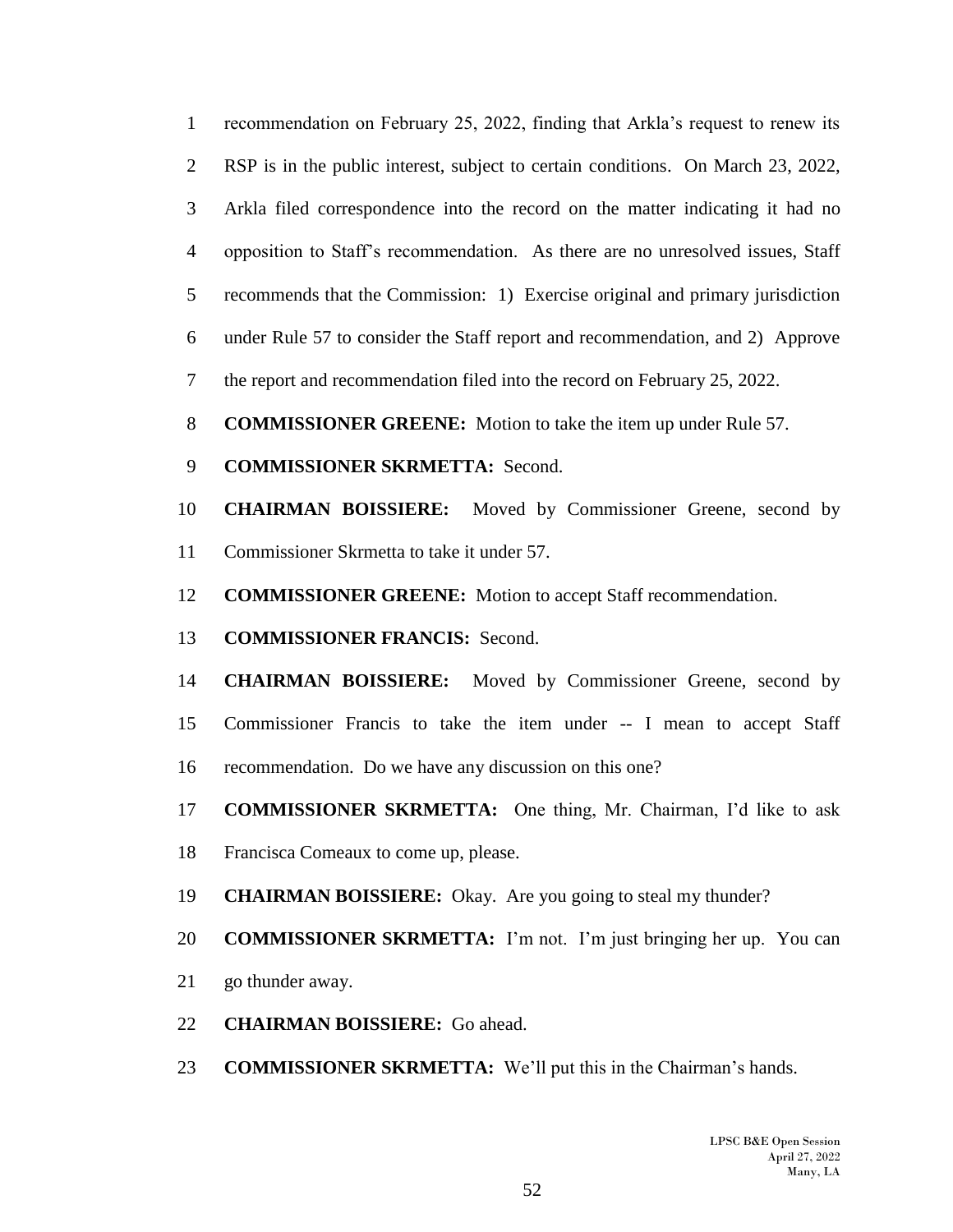- **CHAIRMAN BOISSIERE:** No, no, no. Please, please. It's okay.
- **COMMISSIONER GREENE:** I'll take over.
- **COMMISSIONER SKRMETTA:** We just wanted to wish you aloha.
- **MS. FRANCISCA COMEAUX:** Francisca Comeaux with CenterPoint. Aloha.
- [INAUDIBLE] and goodbye.
- **COMMISSIONER SKRMETTA:** Aloha. And wish -- and thank you for all your
- years of service and know you're going to be coming back but -- you know, we
- know you're leaving and going home, but we know you're probably are going to at
- some point say yeah, I want to go back to work. So we're just going to welcome
- you back, but want to thank you for everything you've done.
- **MS. COMEAUX:** Thank you.
- **COMMISSIONER GREENE:** Well done.
- **CHAIRMAN BOISSIERE:** Commissioner Francis. Commissioner Francis,
- Commissioner Campbell any words?
- **COMMISSIONER CAMPBELL:** You're going home with your children?
- That's a --
- **CHAIRMAN BOISSIERE:** That's a job.
- **COMMISSIONER CAMPBELL:** -- valuable to your kids and you. You won't
- regret it. It's a great thing. And thank God you got a husband that can afford you
- to go [INAUDIBLE].
- **COMMISSIONER SKRMETTA:** Well, I wouldn't say that.
- **COMMISSIONER CAMPBELL:** That makes it a lot better when you can afford
- to go home, and your kids will be the beneficiary of that. No doubt about it.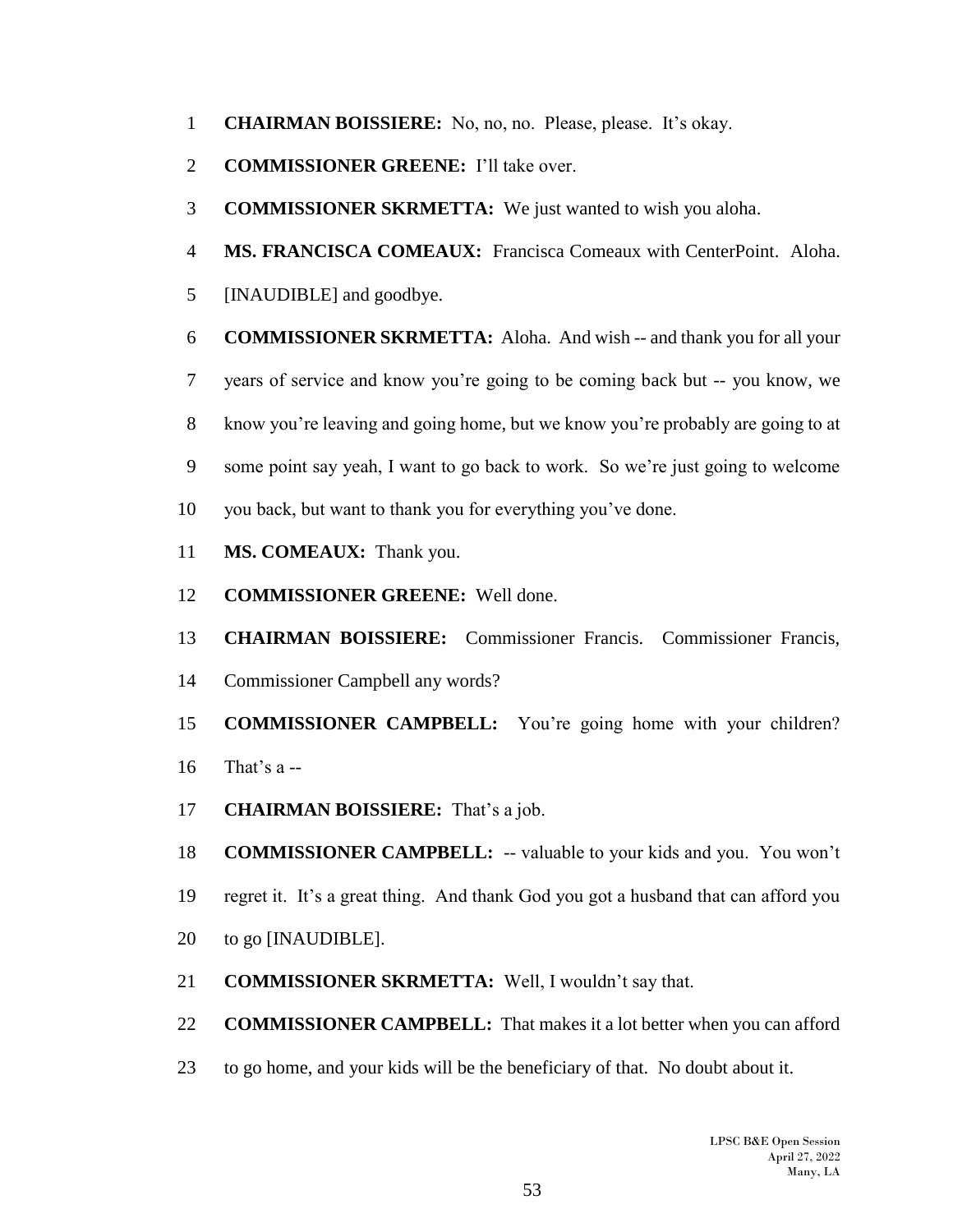**CHAIRMAN BOISSIERE:** Francisca is a -- Francisca Comeaux is -- in case you haven't figured it out, is leaving after this B&E, will soon to be leaving her position with the company representing CenterPoint in this one and her other position that she -- right now, and take a little sabbatical if you will, a little time off if you will. So we'll be missing her around here in short, in case you hadn't figured that out yet. And we just wanted to come up here and thank her for her service. I want to thank you for service. It's always a pleasure to meet with you. You've always been -- the first time you worked over here at the Commission and then the second time you worked at the Commission.

# **COMMISSIONER SKRMETTA:** And the third time.

 **CHAIRMAN BOISSIERE:** There's been three already? Okay. The third time. And you've always been respectful. You've always been prepared. You've always represented your company well, and you've always worked with the Commission as we always try to help the public and the people and the businesses of Louisiana survive through utility work. And you have been conscious and aware of the total landscape since you joined the Commission shortly after law school. I think you - - Mr. Shirley even learned a little bit from you over the course of time.

# **COMMISSIONER SKRMETTA:** Yeah, you helped John Shirley over rough patches.

 **CHAIRMAN BOISSIERE:** And we thank John Shirley for bringing her in to the fold at some point, and then -- long and short of it all, we just want to thank you and tell you how much we appreciate you and wish you well and good luck with those beautiful babies and everything else you decide to do. Commissioner Francis.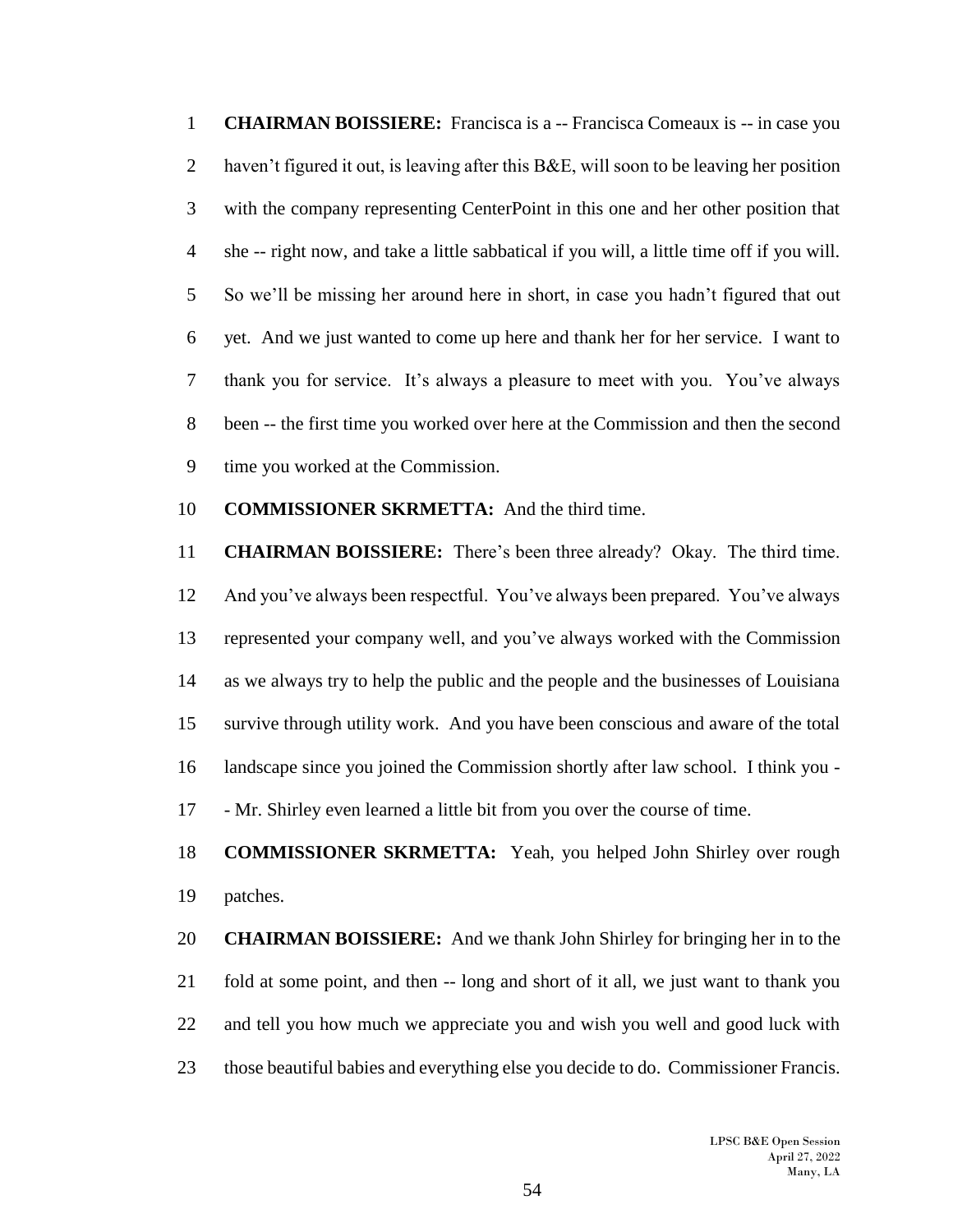**COMMISSIONER FRANCIS:** I've just noticed someone real special is here 2 today, is Secretary of the Wildlife and Fisheries is Jack Montoucet. Is that you back there, Jack? All right. Jack, come up here, come up front.

 **COMMISSIONER GREENE:** He's going to see how many fish you catch this afternoon, Mike.

 **COMMISSIONER FRANCIS:** Yeah. Down in our country, we call him the alligator man, but we're real proud of Jack and his service to the Wildlife and Fisheries. So just say a couple of words, Jack. Welcome to Toledo Bend.

 **MR. JACK MONTOUCET:** Thank you so much, Mike. Mike's one of my old constituents from my days in the legislature. So -- but I just wanted to come and show my face. I have a meeting here with the sheriff in a few minutes, but found out y'all were meeting here. Glad to have y'all over here. You know, I have a house here, not far from here. So I spend a lot of time here. I've been here for about 24 years.

#### **COMMISSIONER FRANCIS:** Wow.

 **MR. MONTOUCET:** So Toledo Bend is special to me. And when I found out y'all were meeting, I said maybe I need to get in there and tell those guys, you know, we have limits on this lake. If you happen to catch one or two more that you didn't count, just give me a call and we'll see if we can't work that out. Okay?

**COMMISSIONER SKRMETTA:** Better be talking to Mike.

**MR. MONTOUCET:** The fines aren't too, too bad, okay, so.

 **COMMISSIONER GREENE:** Does it matter if we caught it on the Texas side of the lake?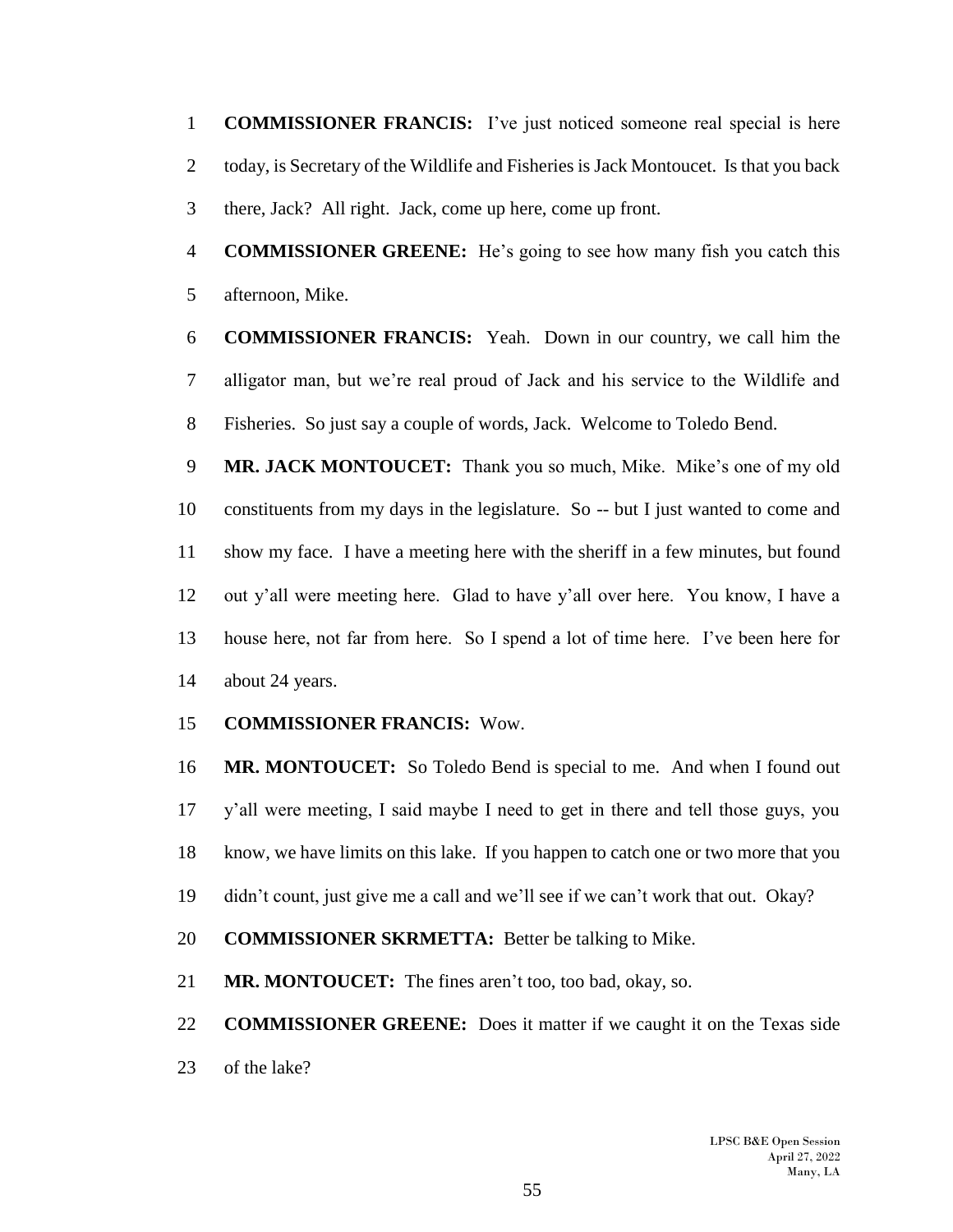**MR. MONTOUCET:** No, it's certainly a pleasure to be here. We have a -- you know, this is an awesome resource the state has here, one of the biggest lakes in the country, probably in the top five. And it's certainly an awesome place to visit. We've got a lot of people that come here. We try to do a lot of things to enhance that, especially with the fisheries that we have here. Toledo Bend has been one of the great lakes when it comes to bass fishing and we're going to continue working with the Sabine River Authority and the folks here to make sure that our Sportsman's Paradise stays alive and well. So glad to have you guys, man. It's nice to see y'all over here. Thank y'all so much.

 **COMMISSIONER FRANCIS:** All right. Thank you for your public service. Thank you for putting those fish in the Mermentau River, too. That's, you know, we're looking forward to that.

- **MR. MONTOUCET:** Don't say that too loud because they're going to be screaming for some here.
- **COMMISSIONER FRANCIS:** Okay.
- **MR. MONTOUCET:** Thank y'all, sir.
- **CHAIRMAN BOISSIERE:** Did we finish the last one?
- **MS. BOWMAN:** We did. We're on to Exhibit Number 10.
- **CHAIRMAN BOISSIERE:** Next. Okay. Let's move on.
- **MS. BOWMAN:** Which is a FERC Docket Number PL21-3-000. This is the
- FERC's consideration of greenhouse gas emissions and natural gas infrastructure
- project reviews, and it's a discussion and possible vote to retain Stone Pigman. And
- pursuant to discussions had with the Commission, Stone Pigman was directed to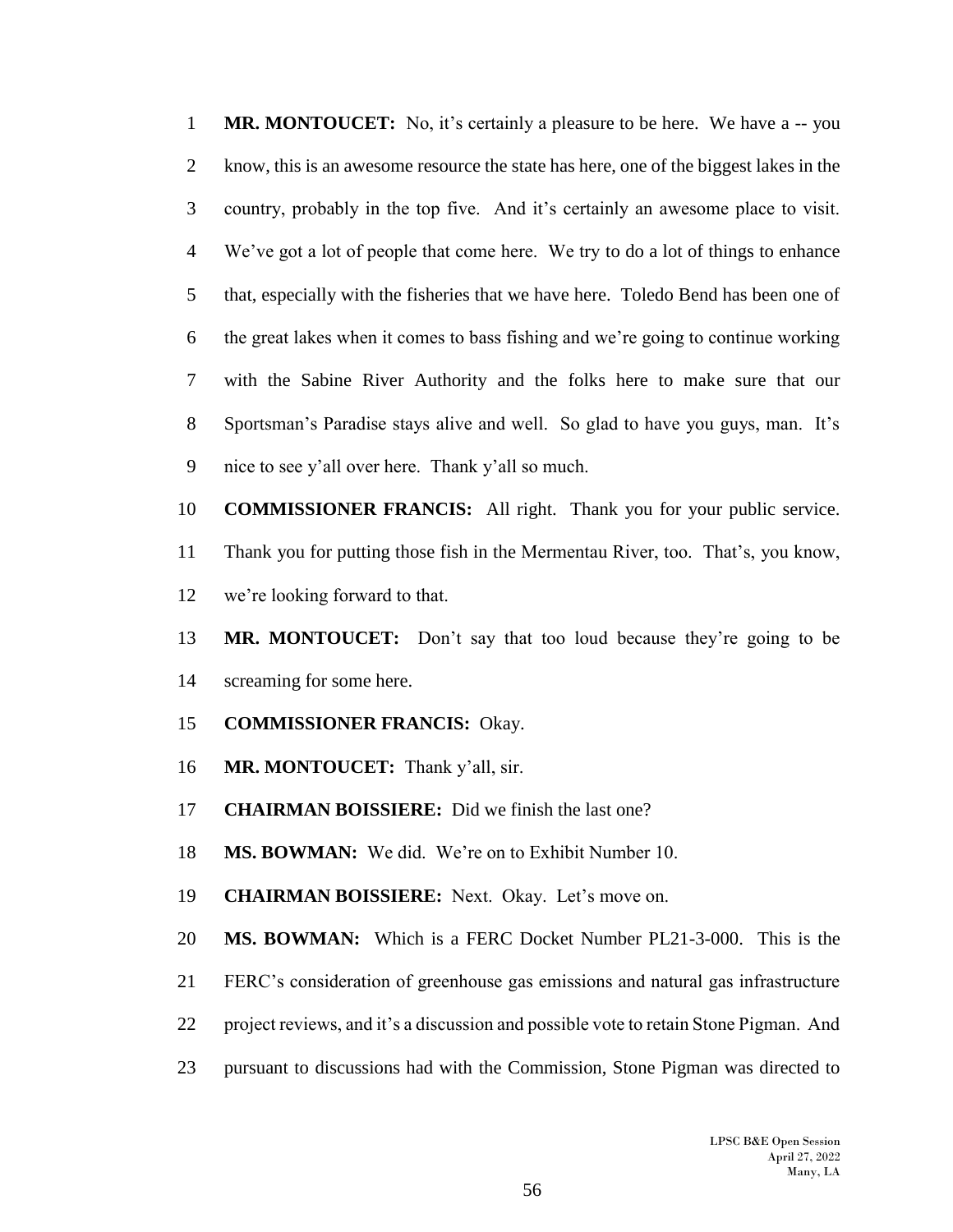submit a budget for monitoring and filing comments in FERC Docket Number PL21-3 concerning proposed policy on the approval for evaluating proposals for new natural gas pipeline and liquefied natural gas facilities. The FERC proceeding could affect Louisiana utilities that use natural gas to generate electricity and purchase natural gas from pipelines. While the scope for the entire docket is unknown at this time, Stone Pigman submitted a budget for the 2022 comment process in the amount of 47,000 in fees and 1,000 in expenses. Further, as this is an estimate, Stone Pigman agrees to provide updated estimates as necessary, including justification for any increases, subject to the Commission's approval. Staff recommends that the Commission approve Stone Pigman's budget in the amount of 47,000 in fees and 1,000 in expenses to assist the Commission in FERC Docket PL21-3.

**COMMISSIONER GREENE:** Motion to accept Staff recommendation.

**COMMISSIONER FRANCIS:** Second.

 **CHAIRMAN BOISSIERE:** Moved by Commissioner Greene, second by Commissioner Francis. No opposition. Item is approved.

 **MS. BOWMAN:** Moving on to Exhibit 11 is our reports, resolutions, and discussions. Under reports we do have one update, which is from Staff and Entergy Louisiana regarding Docket Number U-35991, and this was Exhibit 16 on March's agenda.

**COMMISSIONER GREENE:** Can you give us an update -- yeah.

 **MR. ZIMMERING:** Thank you, Commissioners. Good morning. Paul Zimmering again. Two months ago in New Orleans, the Commission approved the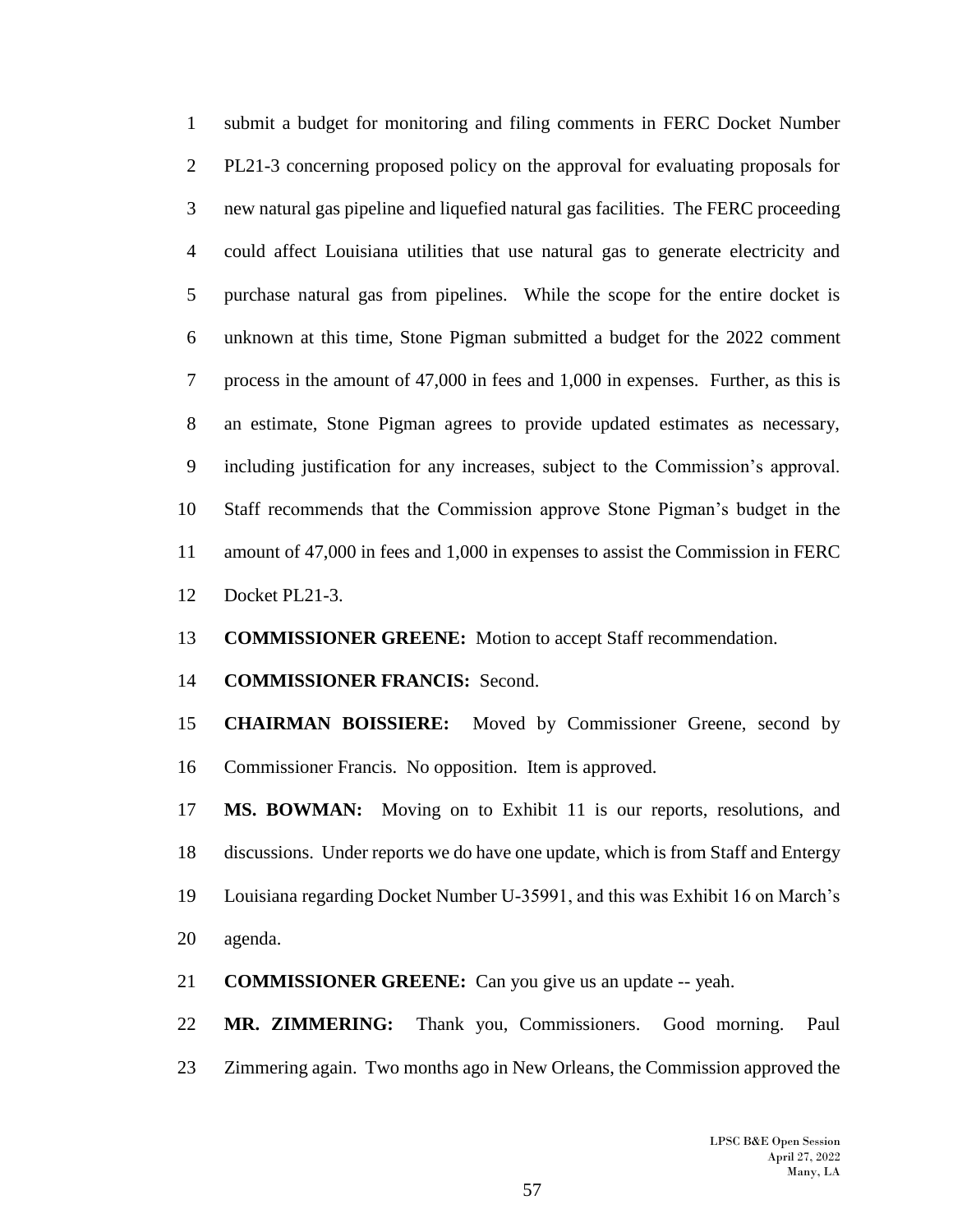revenue requirement and financing orders for Entergy Louisiana's storm costs related to Hurricanes Laura, Delta, Zeta, and Ida and Winter Storm Uri. If you'll recall, there was a glitch in the way the payments were going to be made such that the first year's payments were going to be significantly higher than they would in subsequent years and you asked the Staff to go back and find a solution to this. We worked with Entergy. We reported to you last month that we found the solution, such that the costs on the bills would be, in fact, levelized, but we wanted to get all the parties to the docket to sign onto that. And I'm happy to report that we have reached agreement with all the parties. We'd like to thank ELL, the Alliance, Marathon, Walmart, and the LEUG and particularly thank the Commission for their indulgence in waiting on us to get this done.

 **CHAIRMAN BOISSIERE:** Thank you for your work on this one. Commissioner Greene.

**CHAIRMAN GREENE:** Well done. Good job.

**MR. ZIMMERING:** Thank you.

**CHAIRMAN BOISSIERE:** Thank you, sir. Next one, please.

 **MS. BOWMAN:** I want to go back to Exhibit Number 9, which is CenterPoint's Arkla's application for renewal. I just want to clarify that we did have a motion by Commissioner Greene and a second by Commissioner Skrmetta for Rule 57, and then we had a motion by Commissioner Greene and a second by Commissioner Francis to accept Staff's report and recommendation, but I don't believe we actually made sure there was no opposition. So I just want to clarify that for the record.

**CHAIRMAN BOISSIERE:** You are absolutely right. We started the discussion.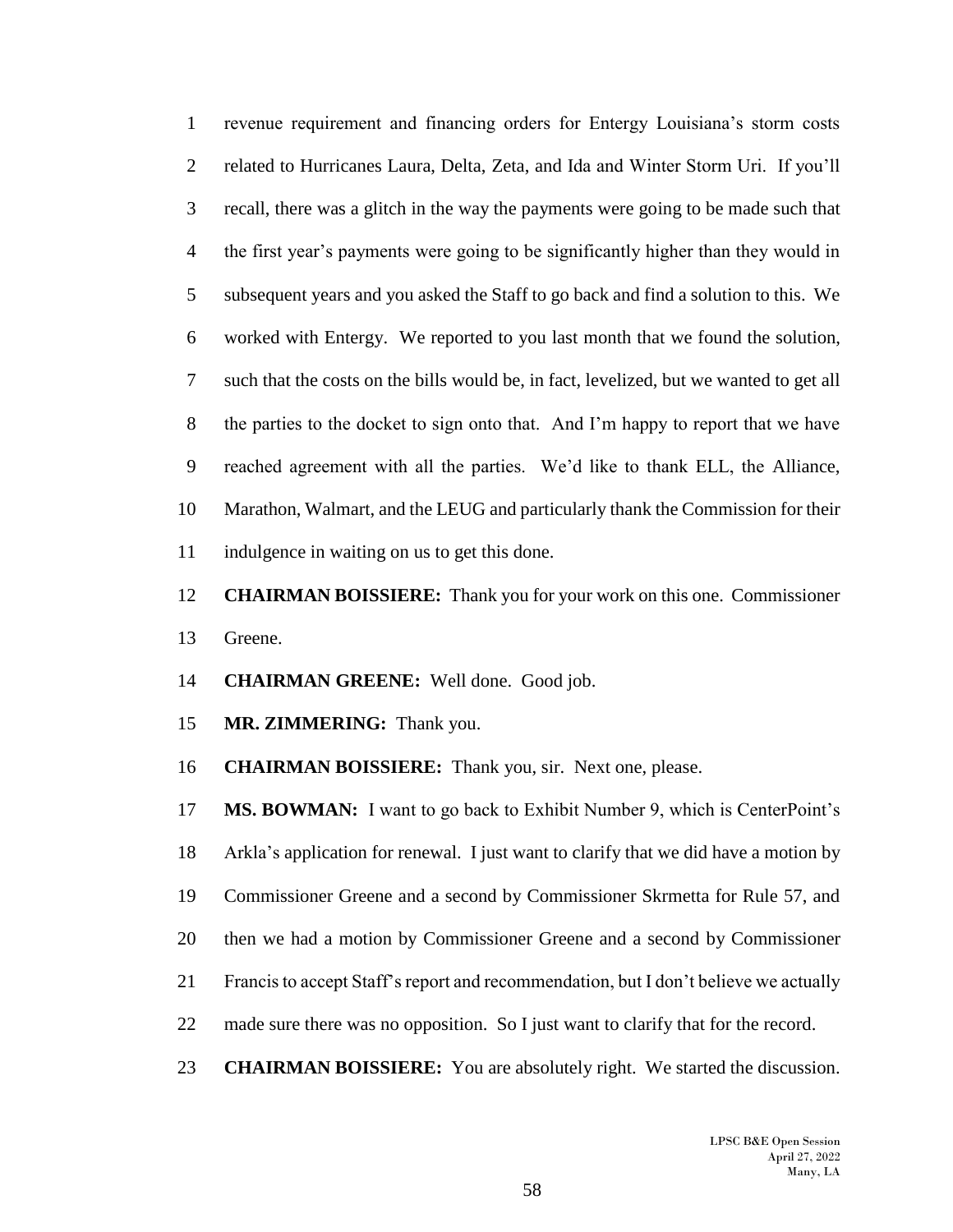- **COMMISSIONER SKRMETTA:** Do we need to call the vote?
- **CHAIRMAN BOISSIERE:** So did we have any opposition? I don't think we had
- -- yeah, I think -- I think we didn't have any opposition, but if you need me to read
- it again, I'll do that.
- **MS. BOWMAN:** No. I just want to -- because I know we called Francisca --
- **CHAIRMAN BOISSIERE:** I understand.
- **MS. BOWMAN:** -- so I just wanted to make sure everyone was --
- **CHAIRMAN BOISSIERE:** How would you like us to correct it?
- **MS. BOWMAN:** No opposition. Perfect.
- **CHAIRMAN BOISSIERE:** No opposition. Of course. Okay.
- **MS. BOWMAN:** Moving back to Exhibit Number 11, under discussions there's a
- discussion regarding General Order dated November 16, 1972 and late fees charged
- by jurisdictional utilities, and this was at the request of Commissioner Campbell.
- And this was Exhibit 16 last month.
- **CHAIRMAN BOISSIERE:** Late fees, utility late fees.
- **COMMISSIONER CAMPBELL:** Yeah. What about that? What are we doing?
- I want to look at that.
- **MS. BOWMAN:** Okay. So we have a General Order dated 1972 that has that all
- the utilities should charge no more than 5 percent. All utilities charge various amounts. It's not a set 5 percent rate.
- **COMMISSIONER CAMPBELL:** Yeah.

**MS. BOWMAN:** I just wasn't sure if you wanted -- if you wanted to just discuss

that or did you want us to look at the order.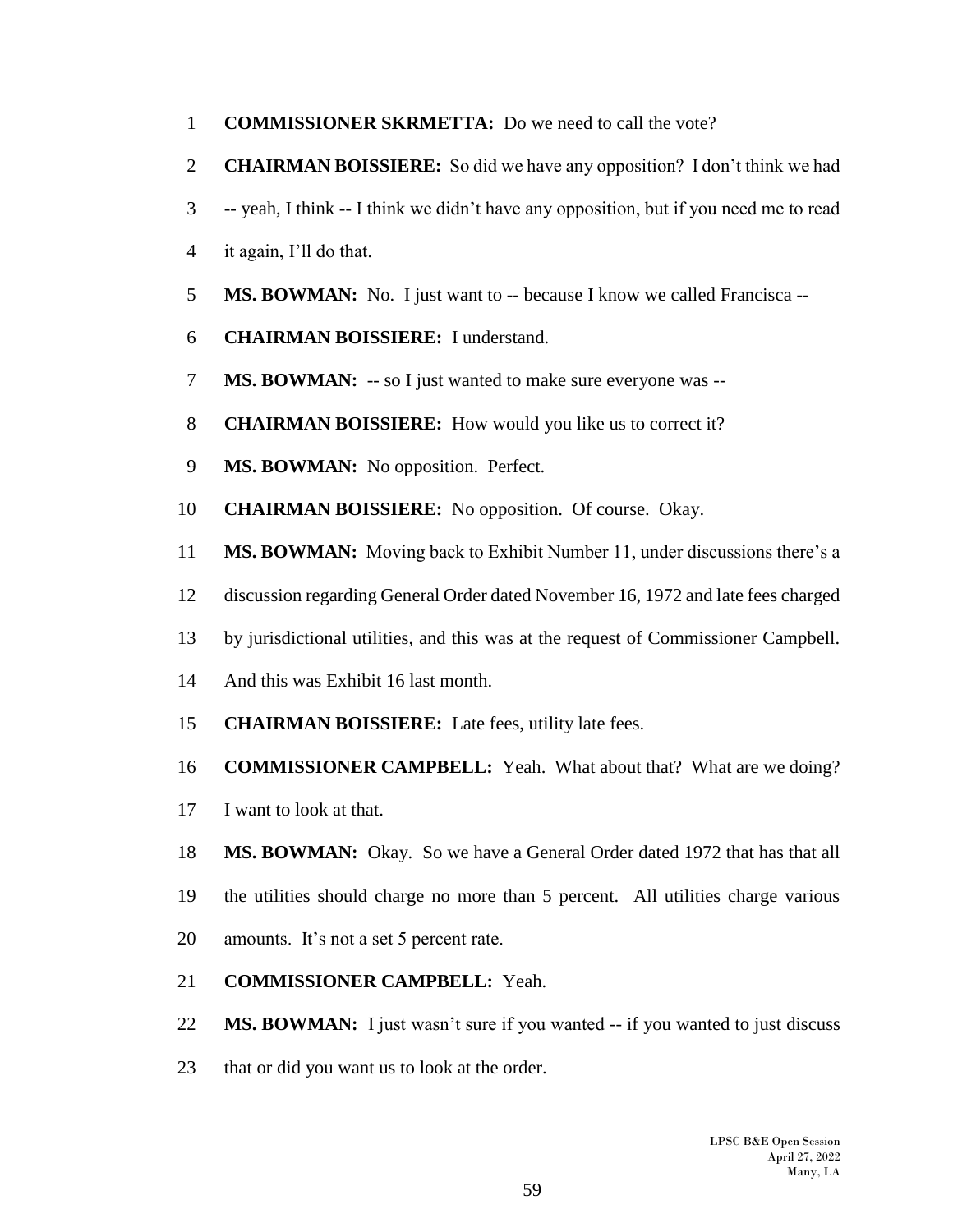**COMMISSIONER CAMPBELL:** Yeah. I would like to discuss it because we've 2 had some problems with late fees on some -- I think they ought to sort of be uniform, basically, late fees. I don't know. Different companies do different things. Some of them are extremely high. Could we look at that?

**SECRETARY FREY:** Sure.

 **COMMISSIONER CAMPBELL:** For next month and see about what we're doing with late fees. Some of them are, I think, out of line.

 **SECRETARY FREY:** It's -- briefly on that, we have an order. It's an old order. It goes back to the '70s that capped it at 5 percent. But to your point, not every

utility charges 5 percent, so we can look into that, see who charges what.

 **COMMISSIONER CAMPBELL:** Yeah. I've had several complaints. Some -- I mean, I forget exactly but some of them seem extremely high. Some companies, they're doing different things. Look like we ought to have some kind of uniform rule what you can charge on late fees because of all the problems we've had in the state, we've had people with late being able to pay the bill and then they get hit with a big late fee. It just makes it worse. But I don't know, maybe it's in line but I'd like to look at it. I'd like to see what these companies are charging and see if we can't come up with something reasonable and tell them this is what you can charge and this is what you can't charge.

 **CHAIRMAN BOISSIERE:** Brandon -- I'm sorry, Secretary Frey, would you feel it's better to open a docket or what is the best mechanism to help Commissioner Campbell achieve his goals on this one?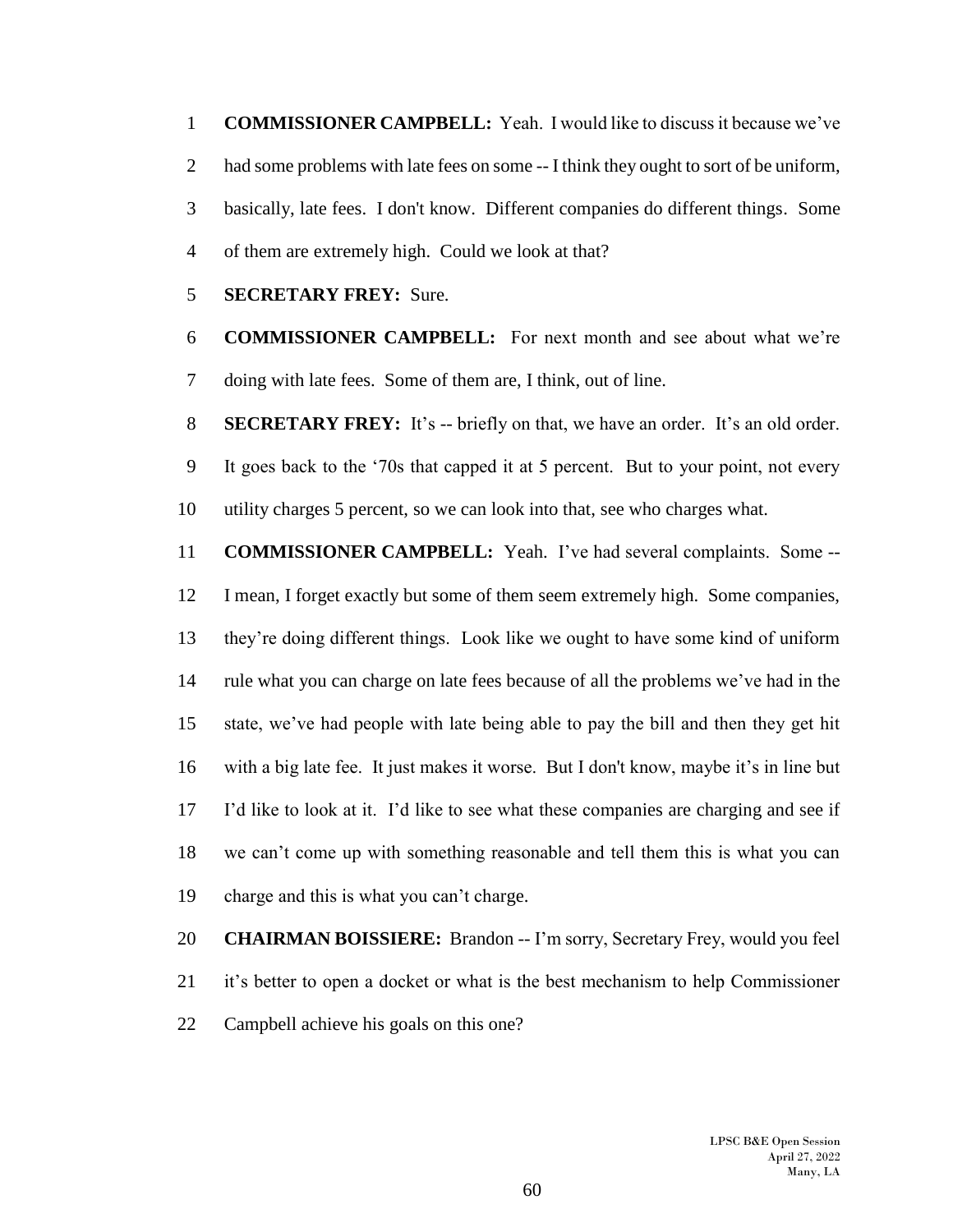**SECRETARY FREY:** I think what we can do, initially, is kind of survey where we are and then based on what we see there, if we do want to ultimately change it, yes, we'll have to open a docket because it's a general order so we'll have to modify that, but.

 **CHAIRMAN BOISSIERE:** Well, if you would let me to interject on this a little further, how about if you and I and Commissioner Campbell discuss this over the next 30 days and we readdress it in the next B&E and come up with a course of action?

**SECRETARY FREY:** Sure. Not a problem.

**CHAIRMAN BOISSIERE:** All right. Great job.

 **COMMISSIONER CAMPBELL:** It might not be that big a deal, but what I've heard, some of them are extremely high. And I'd like to know what companies charge for late fees and how they really handle that, you know, because I think they all have a different rate, a way of handling it, and since I have three companies in my area, SWEPCO, Cleco, and Entergy plus three co-ops, I'd like to sort of know what's going on.

 **COMMISSIONER SKRMETTA:** See if they conform to the general order in the first place.

 **CHAIRMAN BOISSIERE:** Right. Right. All right. Well, let's move on to the next one, please.

 **MS. BOWMAN:** So still under Exhibit Number 11, there's a intervention ratification. It's a discussion and possible vote to ratify LPSC interventions in RTO or ERSC related FERC proceedings. This matter is on the agenda for ratification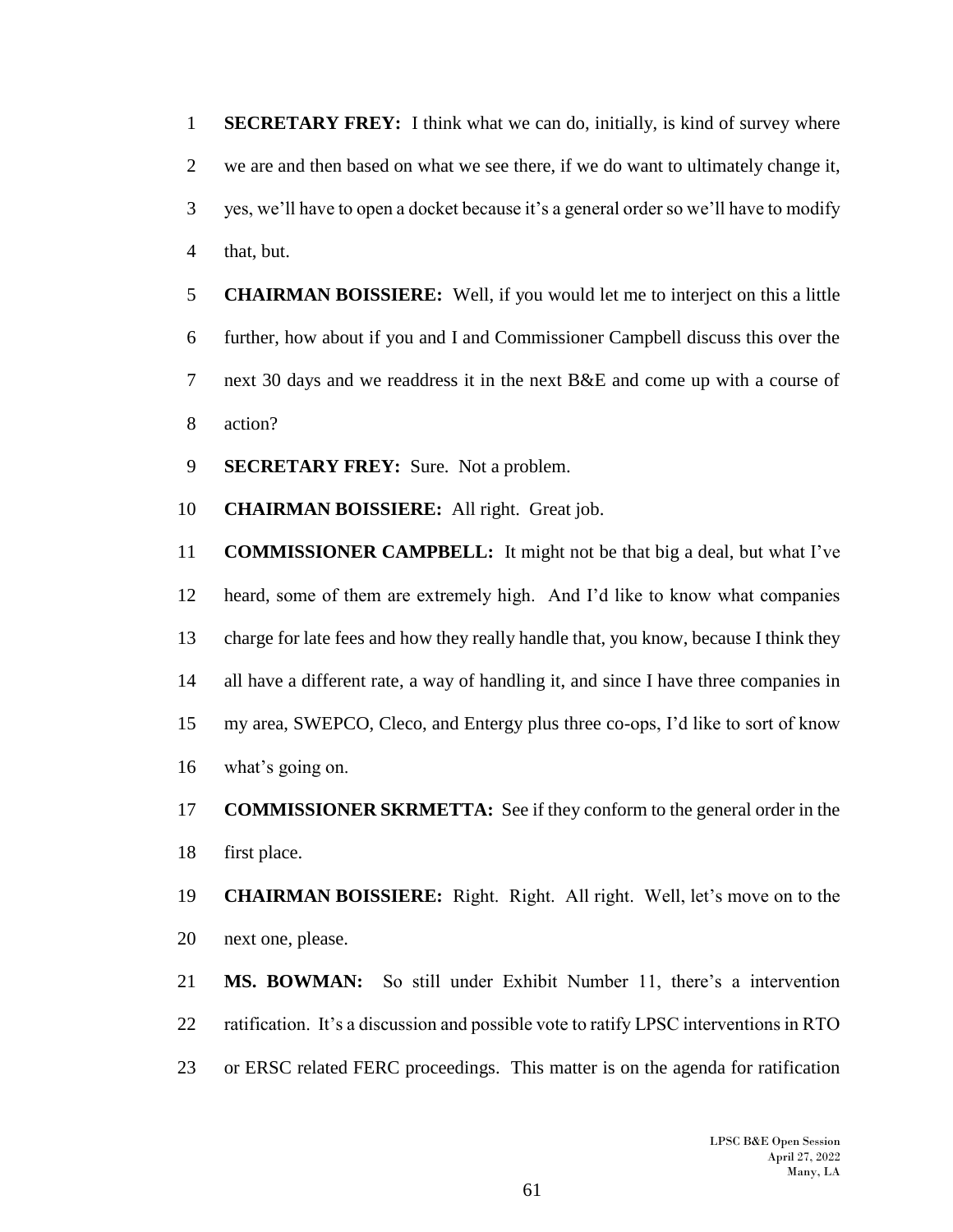| $\mathbf{1}$   | pursuant to the scope of work approved in connection with the retention of Stone   |
|----------------|------------------------------------------------------------------------------------|
| 2              | Pigman and United Professionals Company at the February 2021 Business and          |
| 3              | Executive Session for MISO, SPP, and ERSC participation. Interventions were        |
| $\overline{4}$ | filed on behalf of the Commission in FERC Docket ER22-1493 on April 19, 2022.      |
| 5              | This intervention was filed for the purpose of monitoring issues related to MISO   |
| 6              | and/or SPP and/or filed at FERC by a regulated utility which impacts joint         |
| $\tau$         | regulators. Staff recommends that the Commission ratify and/or authorize this      |
| 8              | intervention.                                                                      |
| 9              | <b>COMMISSIONER SKRMETTA:</b> Move to ratify.                                      |
| 10             | <b>CHAIRMAN BOISSIERE:</b> Moved by Commissioner Skrmetta.                         |
| 11             | <b>COMMISSIONER GREENE:</b> Can I second or is it OMS?                             |
| 12             | <b>COMMISSIONER SKRMETTA:</b> No, it's not OMS.                                    |
| 13             | MS. BOWMAN: No, you can second.                                                    |
| 14             | <b>COMMISSIONER GREENE:</b> I'll second.                                           |
| 15             | <b>CHAIRMAN BOISSIERE:</b> Yeah. It's moved by Commissioner Skrmetta,              |
| 16             | second by Commissioner Greene to ratify. Any opposition? [NONE HEARD] No           |
| 17             | opposition. Next.                                                                  |
| 18             | MS. BOWMAN: Still under Exhibit Number 11, there's an OMS ratification. It's       |
| 19             | a discussion and possible vote to ratify the vote taken by Commissioner Greene     |
| 20             | acting at the Commission's representative on the Board of Directors of the         |
| 21             | Organization of MISO States. And Staff followed the protocol set forth in Special  |
| 22             | Order 17-2019 to consult with the executive secretary and the chairman and to make |
| 23             | a recommendation to Commissioner Greene prior to the votes. The protocols also     |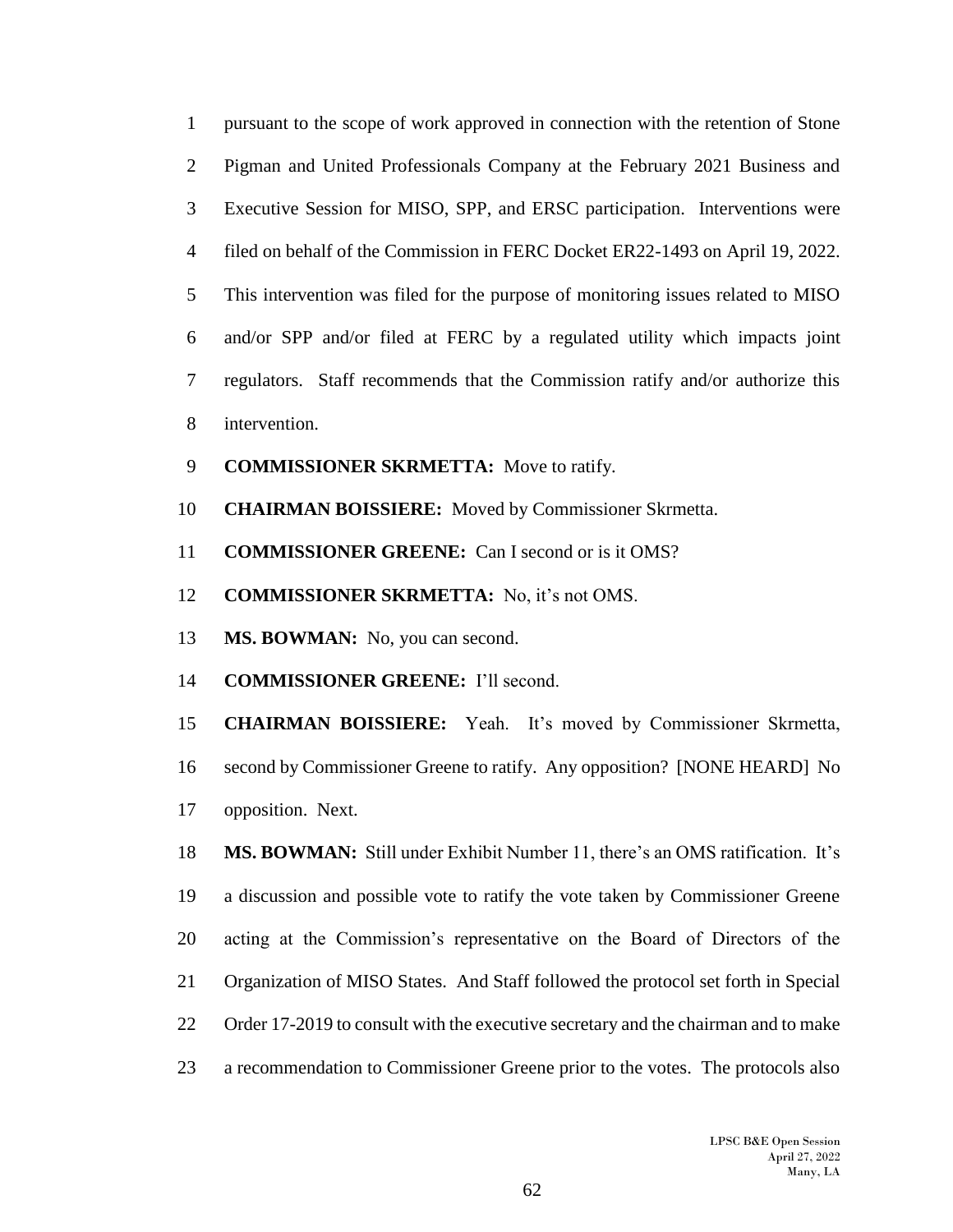require the Commission ratify any votes taken at a following B&E. The vote to be ratified is summarized as follows: OMS held its monthly board meeting on April 14, 2022 and there was one business action item for the April meeting, which was a vote on proposed comments for filing in FERC Docket AD22-5 which was dynamic line rating notice of inquiry. Dynamic line rating requires the installation of monitoring equipment to transmission lines and towers to measure in real time the thermal capabilities of transmission in order to allow for the more efficient use of existing transmission resources. The proposed OMS comments support the use of DLR where it would be economically beneficial where congestion is a consistent problem but not as a blanket requirement. The comments point out that the costs of the DLR equipment will fall on retail rates even though the benefits will may be realized by others as well. At the recommendation of Commission Staff, Commissioner Greene voted to support the comments. And Staff recommends that the Commission ratify Commissioner Greene's vote taken on April 14, 2022 as the Commission's representative to the OMS Board of Directors.

**COMMISSIONER SKRMETTA:** Move to ratify.

 **CHAIRMAN BOISSIERE:** Motion by Commissioner Skrmetta and this one Commissioner Greene has to abstain.

**COMMISSIONER CAMPBELL:** Second.

 **CHAIRMAN BOISSIERE:** Second by Commissioner Campbell. Any opposition? [NONE HEARD] Hearing none, so ordered. Next, please. Directives. **MS. BOWMAN:** So under Exhibit Number 11, there are two directives. The first is a directive to Staff regarding the cancellation of authority of regulated carriers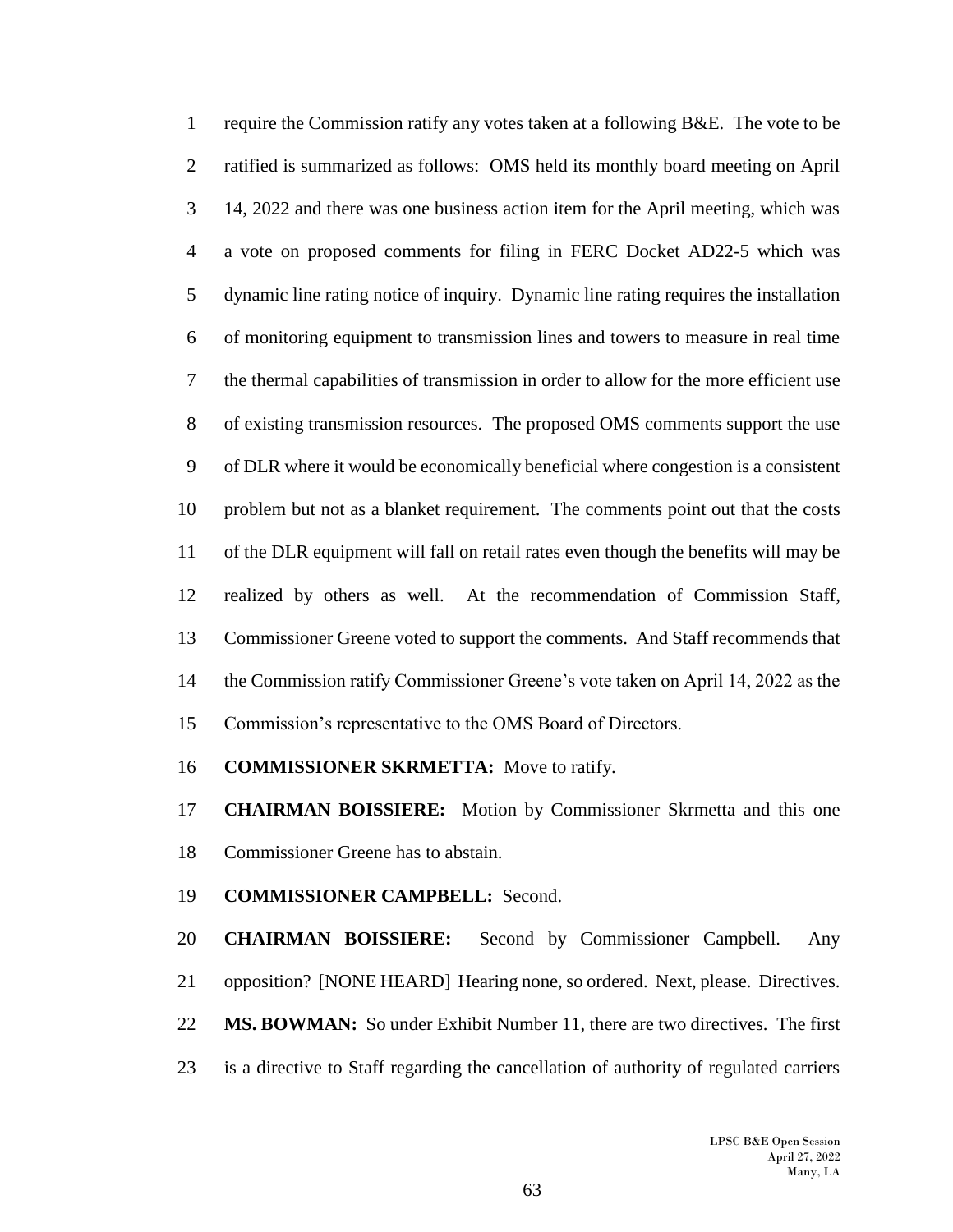with multiple violations. This was at the request of Commissioner Skrmetta. This was Exhibit 18 on March's agenda. And the directive is as follows: After reviewing the record of recent transportation citations, it appears that no Commission policy exists for when Staff should pursue the cancellation of a regulated carrier's authority for certain violations. Therefore, when issuing citations to regulated common carriers, I direct Staff to seek cancellation of the carrier's authority when that carrier has committed three violations of the Commission's rules, regulations, or the relevant statutes in Title 45 within a three year period. Citations resulting from a regulated carrier's failure to file a annual report, maintain insurance on file, obtain vehicle or driver stamps, or any other administrative citation would not be included in this three violation count.

 **COMMISSIONER GREENE:** I have a comment and a question. So at this point -- and I think it's directed to you, Justin; is that right, that y'all can cancel somebody whenever you want. Would this be helpful to provide y'all some guidance? And also would it be a possibility to have a database where people if they're going to hire a company, they could Google or find out how many violations the potential company they might hire has had so that that could be public information?

 **MR. JUSTIN BELLO:** Commissioner Greene, Justin Bello on behalf of Commission Staff. For the first question, the -- at this time, the Commission Staff can seek cancellation of a carrier for a single violation. This would, as you indicated, just give a little more clear guidance on when we would do that. As to the database, we do have, as you know, our public facing database, we do not have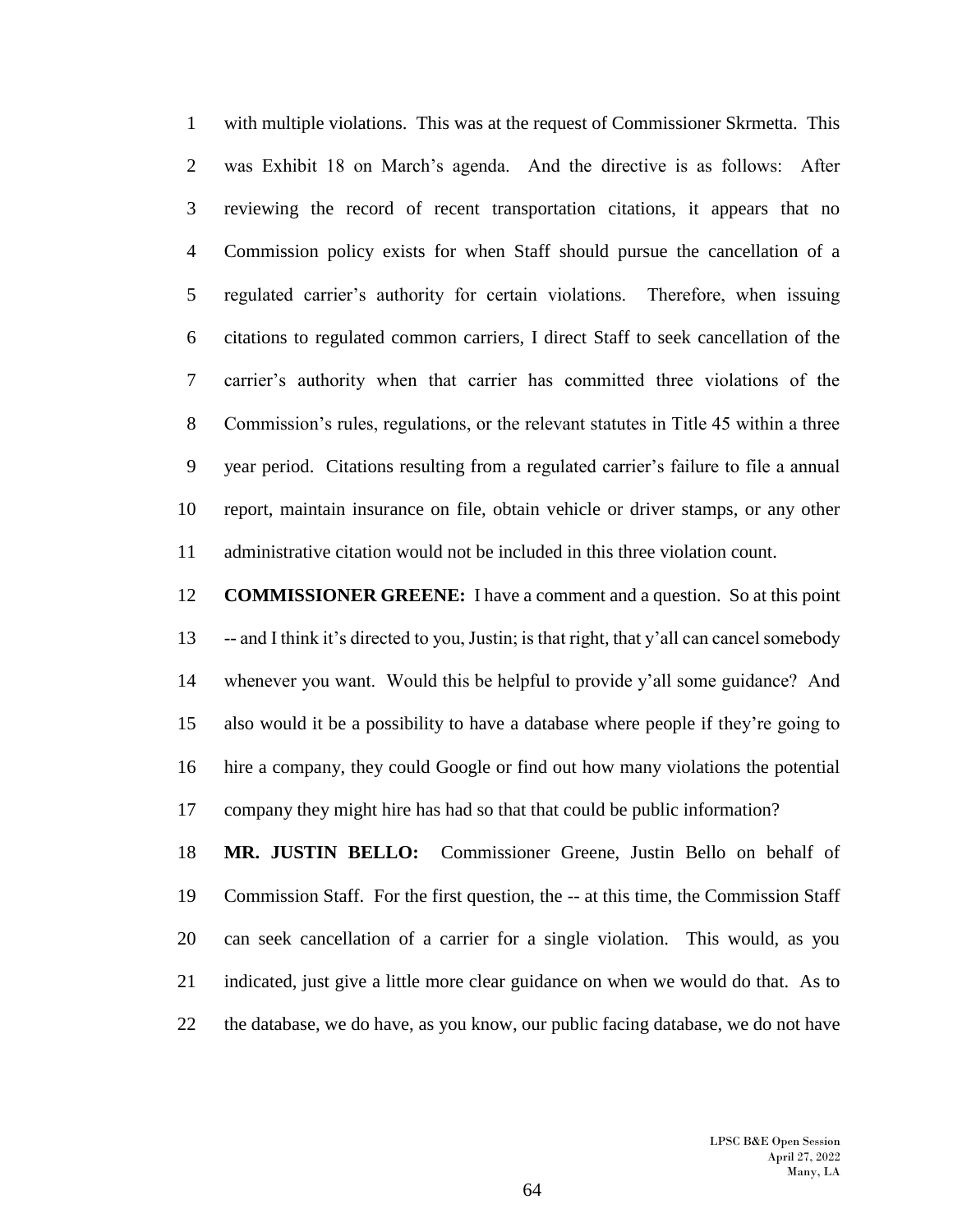- a single document with the number of citations. That's something that we can work
- on and report back to you.
- **COMMISSIONER GREENE:** Do you think that this -- if someone had three
- violations and they were cancelled, could they come back a year later or, like, if
- they wanted to reapply for a -- for the licensure, could they?
- **MR. BELLO:** Pursuant to the directive, there's not a certain time within which
- they would have to come back, so. [INAUDIBLE]
- **COMMISSIONER GREENE:** But they would lose it and have to go through the
- process of reapplication if they wanted it?
- **MR. BELLO:** That's correct.
- **COMMISSIONER GREENE:** How many have we cancelled in the last five years?
- **MR. BELLO:** For overcharging or any citations?
- **COMMISSIONER GREENE:** Violations.
- **MR. BELLO:** Violations like that, excluding failure to have insurance or annual
- reports, I haven't -- any cases I've been involved with, I have not closed out any
- authority.
- **COMMISSIONER GREENE:** So I know there's a concern about how this could
- be overregulation but I think -- let me ask you this. If this rule were in place for the
- last five years, how many would have been cancelled?
- **MR. BELLO:** I'd have to go back and look at that. I can't tell you off the top of
- my head.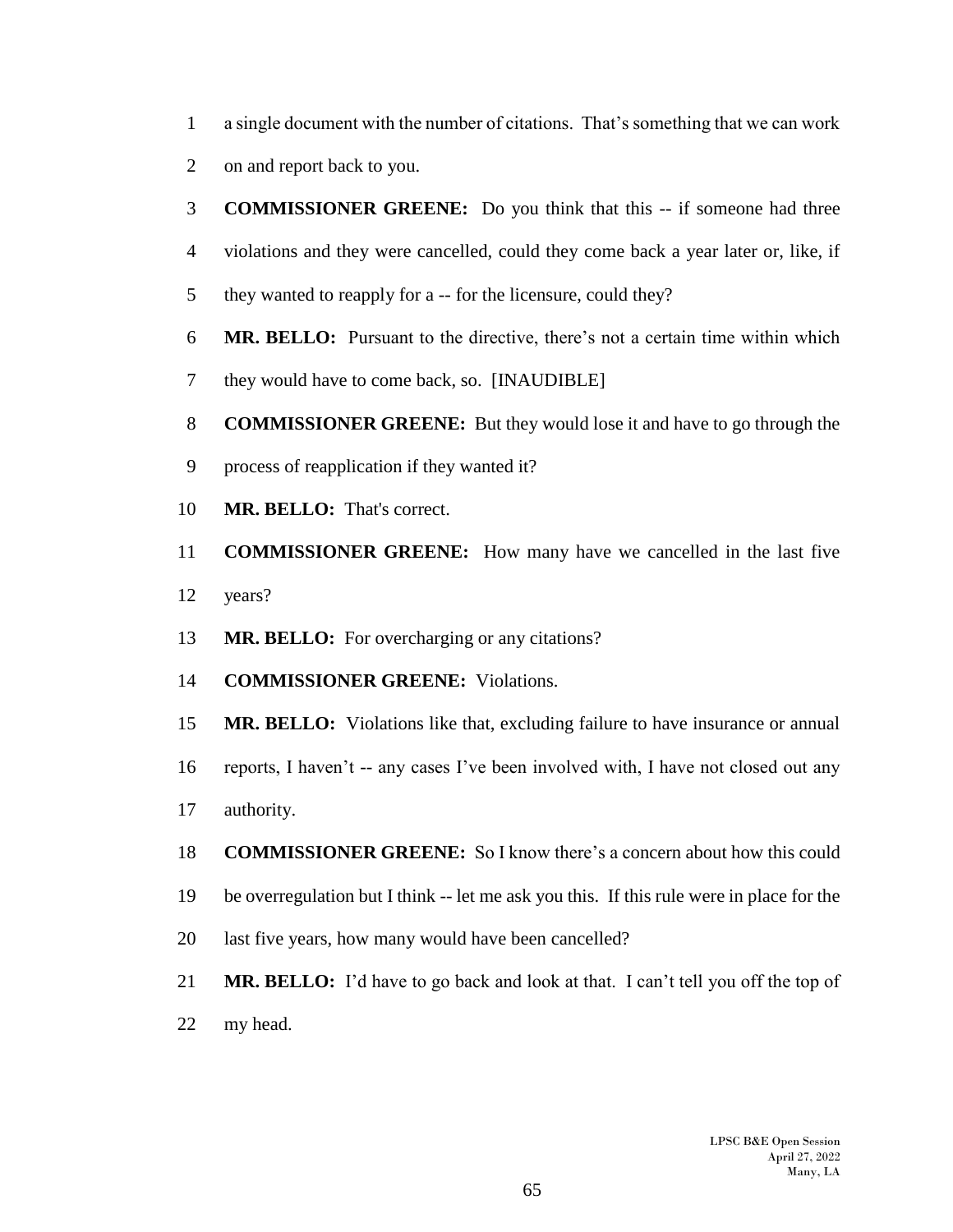- **COMMISSIONER GREENE:** I mean, do you find this rule necessary, that there are people that are four time offenders?
- **MR. BELLO:** We do have companies that we see. We have, for example, towing companies and household good companies that are repeats, for lack of a better word. They do come up. Whether they hit three or not, I'd have to look at the numbers to tell you that.
- **COMMISSIONER GREENE:** It seems like it would be helpful for people to know what the enforceable line to cross is.
- **MR. BELLO:** Yes, sir.
- **CHAIRMAN BOISSIERE:** Commissioner Campbell.
- **COMMISSIONER CAMPBELL:** Don't you charge them a fine for doing this?
- **MR. BELLO:** That's correct.
- **COMMISSIONER CAMPBELL:** Y'all in the money business. You just charged
- one of my clients -- I mean, one of my constituents 25,000. So I mean, big deal if
- -- I mean, I understand somebody breaks -- why you take his license away from
- him because he has three violations, if they man pays you what you tell him to pay.
- How much -- don't you charge him more for every time he has a violation?
- **MR. BELLO:** That's correct, Commissioner. As the citations -- or there's more than one --
- **COMMISSIONER CAMPBELL:** Well, help me a little bit. I do something wrong, I'm hauling something I shouldn't be hauling, what's the first fine? How much money?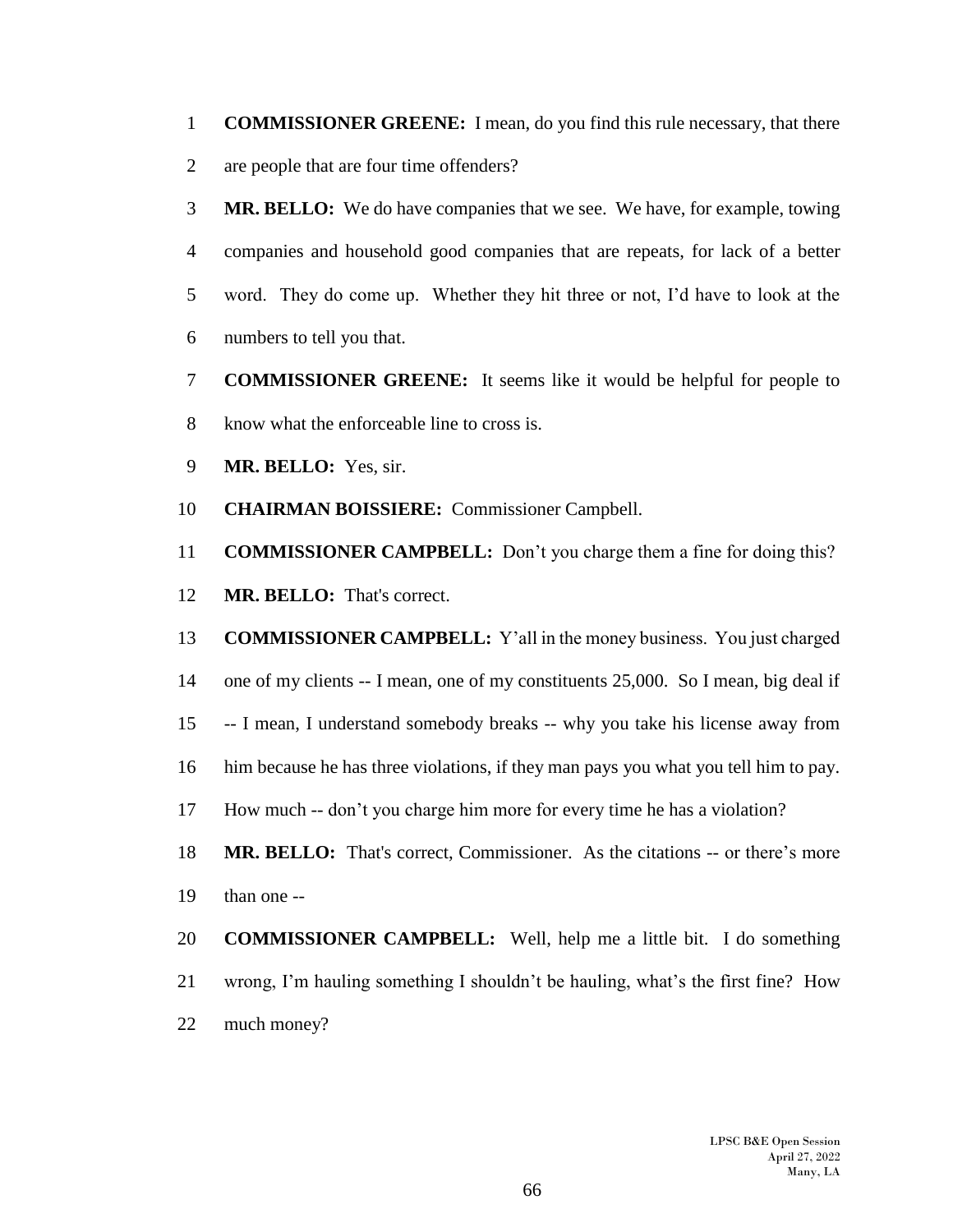**MR. BELLO:** Usually for a waste hauler, we do a 2,000 -- if they stipulate, if they

2 settle with us, we do a \$2,000 fine with half of that fine suspended per count.

 **COMMISSIONER CAMPBELL:** So you can get -- \$2,000 one violation, second one another 2,000 or do you --

 **MR. BELLO:** It would depend on the scenario, but normally they do go higher; that's correct.

 **COMMISSIONER CAMPBELL:** And then another 2,000. I'm not for this. I don't want to take somebody's license because they've had three violations. Charge the hell out of them and let them pay it.

 **COMMISSIONER SKRMETTA:** Well, then just to add into this, then it just encourages them to build in the fines into the cost of operation and just lets them promote violations. That's the whole issue. The Staff came up with the concept of three violations. I'm okay with coming up with a rulemaking to find out what's the critical point, but at some point, you got to not let people who are the constant violators continue to operate and do the job. Otherwise, they just build it in to their operations and then just consider it a cost of doing business to do the wrong thing. **COMMISSIONER CAMPBELL:** I'm trying to understand what you're saying. **COMMISSIONER SKRMETTA:** Well, let me put it very clearly. If a guy knows that he can keep breaking the rules, get fined, and find ways to get those costs built in to doing it and he knows he can only get caught so many times and keep doing it, then there's no incentive for him to stop breaking the rules because he can just keep going. But if he knows he's going to lose his license if he breaks the rules, then he's going to not do the thing that causes a violation in the first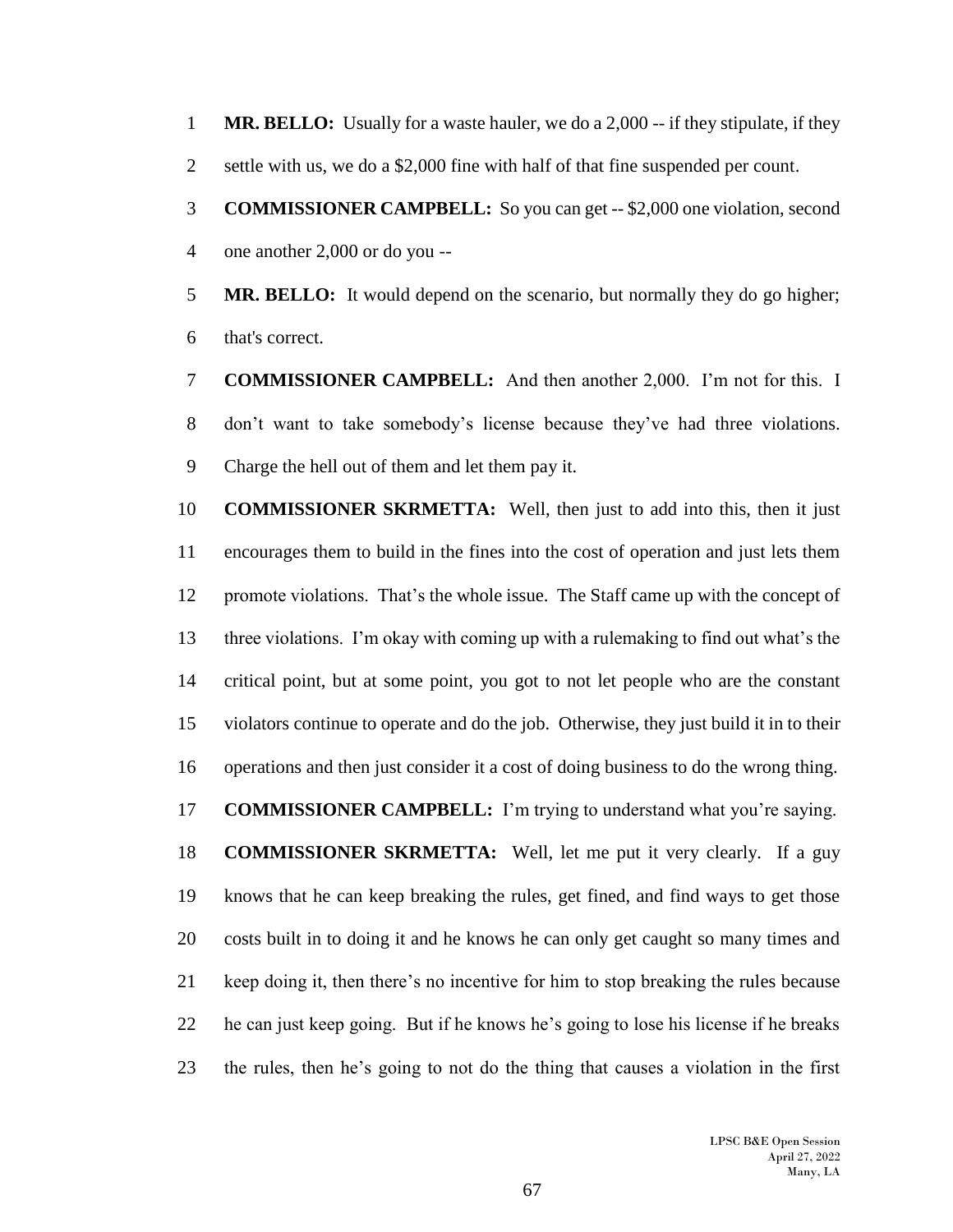places. That's the problem, is that by not having a cut off point, you encourage them to continue finding ways to continue the violation.

**CHAIRMAN BOISSIERE:** It's --

 **COMMISSIONER SKRMETTA:** If you go to traffic court and you constantly are doing stuff, eventually the judge takes your license away from you. That's just the way it is. And they may suspend it. They can cancel it. They can do a bunch of different stuff. What we're doing here, is telling him, you want to go a hundred miles an hour, go ahead. And here's your fine. You want to keep going it, then the guy goes, you mean, all I got to do is pay money and I can keep doing this. Well, this is great. So they'll just keep doing it, and eventually they don't get caught. So that's the problem. So, you know, this is a Staff generated concept of what could be the number, but if you want to open a rulemaking for it, that's fine, but eventually, you know, it's sort of comical to think that there's no end to allowing violations. That's the problem.

 **COMMISSIONER FRANCIS:** Mr. Bello, this authority these people have that we're talking about, is that what they call that Rolex authority or that Cadillac authority?

**MR. BELLO:** It could be, Commissioner. It could be.

 **COMMISSIONER FRANCIS:** Okay. So they got plenty of money, you know, I say we keep fining them, you know.

 **CHAIRMAN BOISSIERE:** If it's all right for me to jump in here, I'll ask the author, Commissioner Skrmetta, a few questions about it because I'm concerned about it to some degree.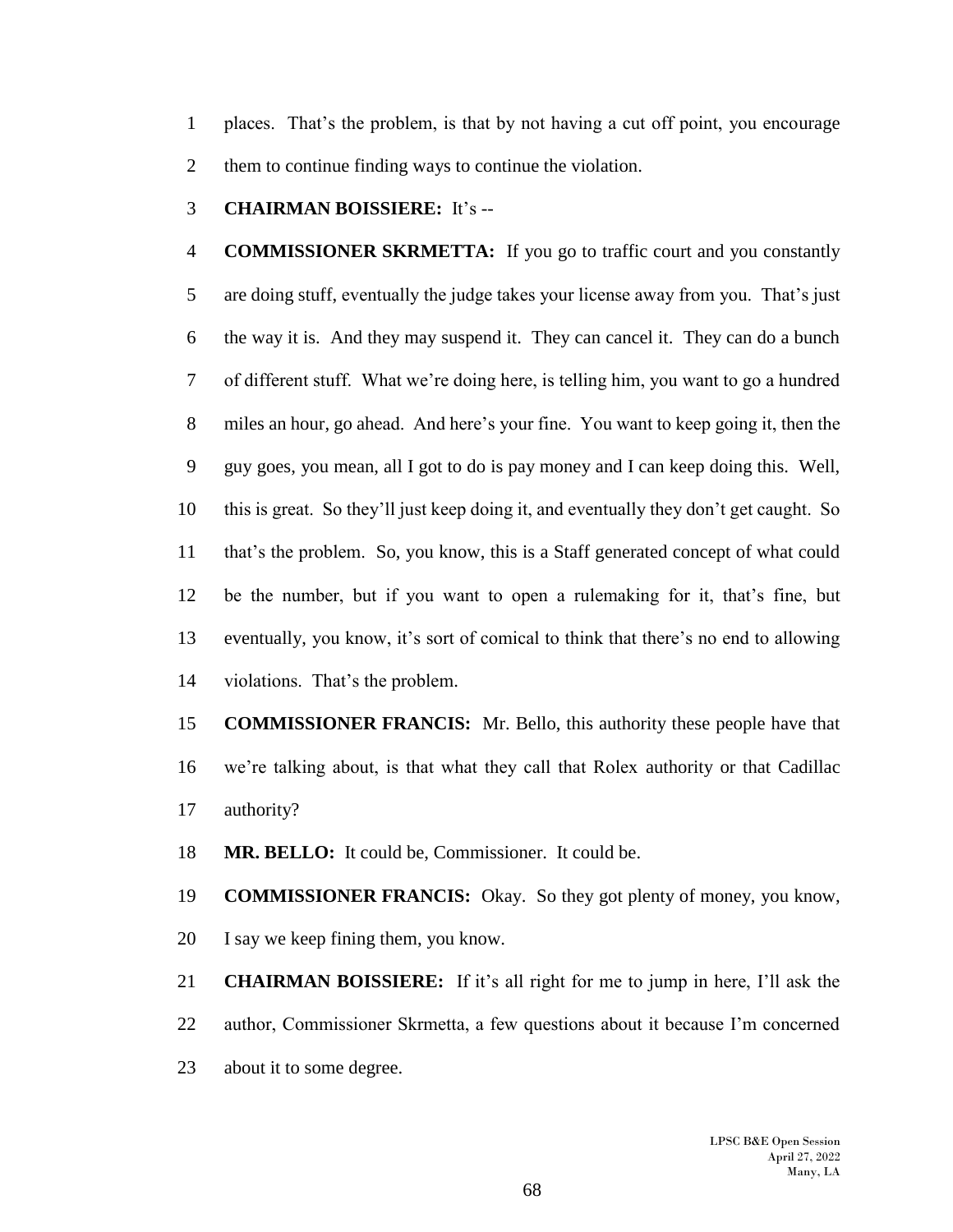- **COMMISSIONER SKRMETTA:** I'll make it real simple since everybody thinks
- that what we should do is let violators keep violating, I'll withdraw it.
- **CHAIRMAN BOISSIERE:** No, I don't -- first of all, that's not my question.
- **COMMISSIONER SKRMETTA:** Okay. Well, go ahead.
- **CHAIRMAN BOISSIERE:** And second of all, that wasn't my attitude about it.
- **COMMISSIONER SKRMETTA:** That's fine.
- **CHAIRMAN BOISSIERE:** Okay. So I just want to be clear and you can hear the tone of my voice is very calm and understanding like everyone else wants to --
- really who may be reacting to [INAUDIBLE] --
- **COMMISSIONER SKRMETTA:** I got it.

 **CHAIRMAN BOISSIERE:** What I -- no, really, let's -- I really want to -- I'm asking you because I know there's a reason you did it so I want to understand it better. First of all, I didn't hear anybody say we want more people to violate. That's not what's going on here. I did hear that this was Staff generated. Did Staff generate this?

 **MR. BELLO:** Commissioner, we worked with Commissioner Skrmetta's office and we came up with the three -- three year three violation time frame.

- **CHAIRMAN BOISSIERE:** So Staff asked Commissioner Skrmetta to do this?
- **COMMISSIONER SKRMETTA:** No. We said it during an open meeting and I
- asked the Staff to come up with a plan --
- **CHAIRMAN BOISSIERE:** Okay.

 **COMMISSIONER SKRMETTA:** -- during the open meeting and they came up with a plan.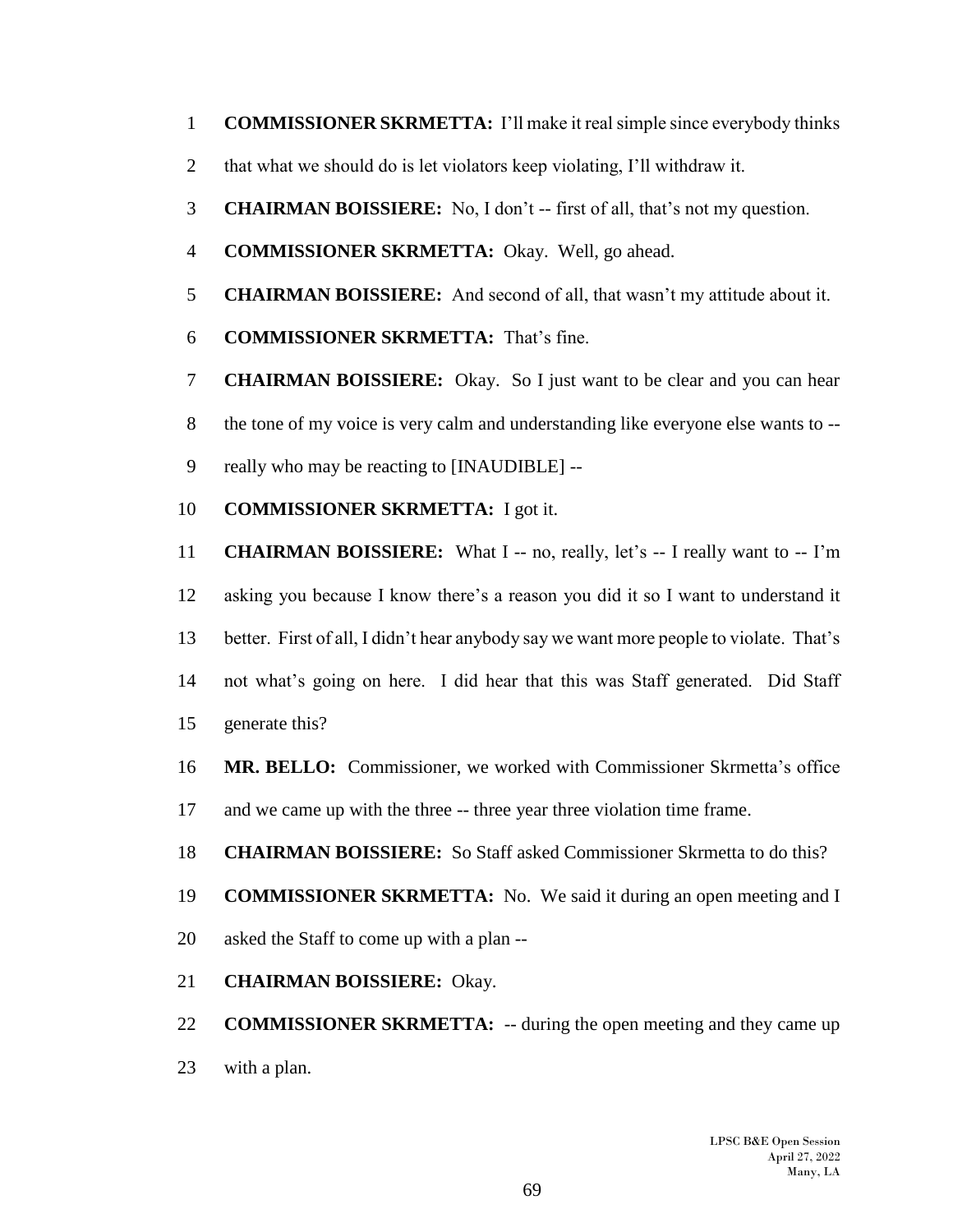**CHAIRMAN BOISSIERE:** Okay. Well, I understand that. Okay. Let's start off 2 with the first question I think I heard, does the ALJs currently who would hear cases like this have the authority to take someone's license now?

**MR. BELLO:** Yes.

 **CHAIRMAN BOISSIERE:** Okay. So nobody thinks you can come here and violate forever and not have -- just like you mentioned, a traffic court judge, they don't necessarily have a three strike rule. This is what it reminds me of, three strike rule. It also reminds me of mandatory minimums. It sounds like a lot of things we've done in criminal justice that have sometimes backfired or not been great criminal justice practices, so I just want clarity on it. If we have the authority to do it anyway, then why don't we do it? And if we do create a rule like this, do we then limit the judge's or the ALJ's opinion or authority in forcing their hands to make decisions they otherwise didn't have to make. If it can be solved by fines, just -- if the whole rule is just a directive, then there's a lot of vagueness to it. For example, you mentioned there can be three violations on one stop. He could not have his insurance, maybe didn't have proper authority or, you know, or damaged some goods for -- well, he -- somebody could lose a license on one -- moving one piece of furniture and completely out of business. And I don't know that we ought to be in the business of putting people out, but at the same token, I don't think anybody heard me say I want people to violate rules. That's not what this is. We have an ALJ system. We have a system of rules and fines already in place. I think maybe someone should talk to ALJs about being more -- considering the fines and the remedies or the consequences for breaking rules a little more seriously but by no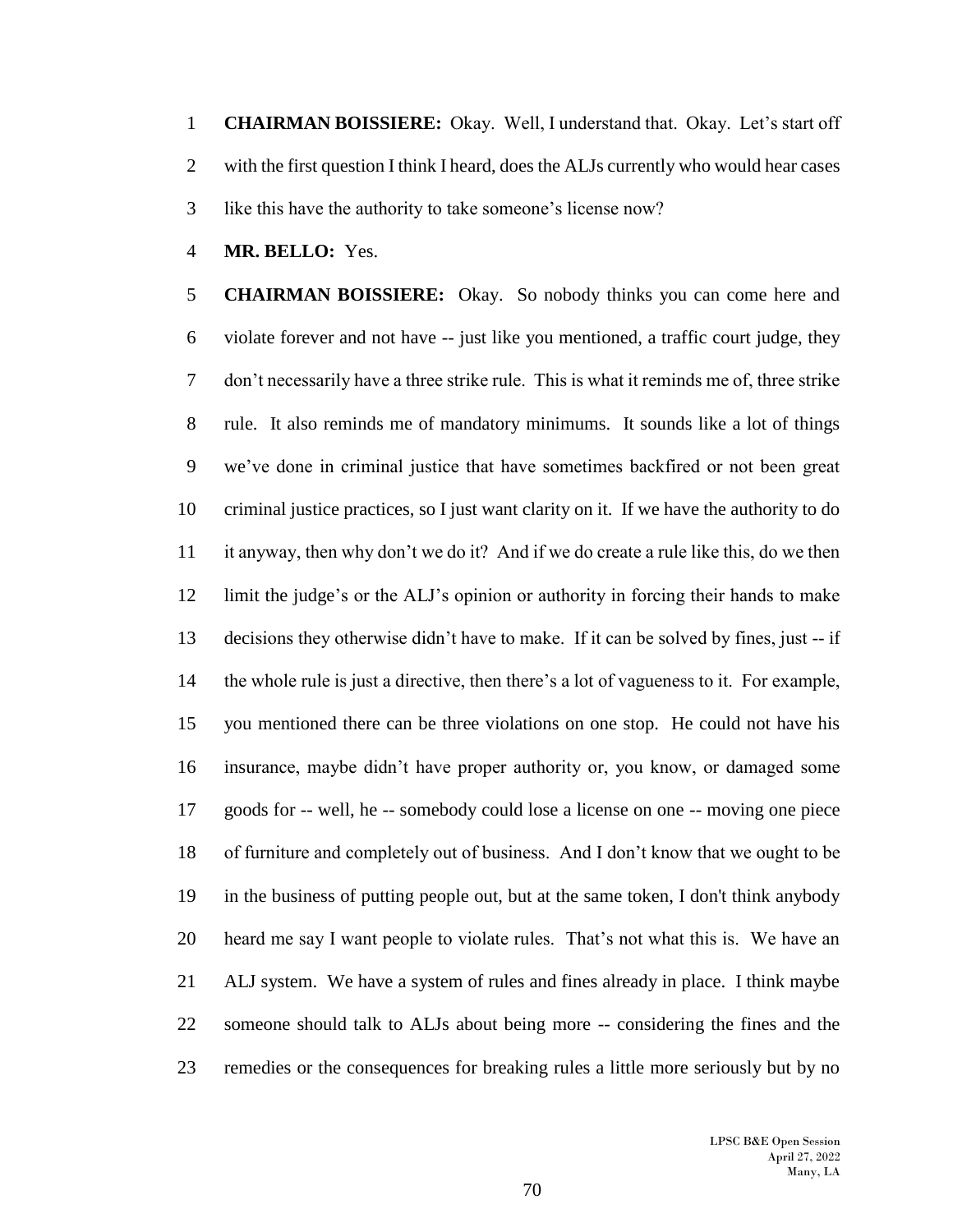means do we want this to happen. I remember when I first came on the Commission, we had a real problem with illegal movers, and it may still be somewhat of a problem. And we jumped through a million ways to solve that. But we -- where we could, we did remove people and we found other ways to get it done. I just think that -- I don't want to limit us by creating parameters that sometimes better judgment has no room in. You've mentioned we've already taking some people's licenses in this past year, when Commissioner Greene was asking questions. So we have the authority to do that if the violations seem to call for it now. I'm only raising those issues because all I have is this one line here to read and it just doesn't fill those gaps enough for me.

**COMMISSIONER SKRMETTA:** Mr. Chairman.

**CHAIRMAN BOISSIERE:** Yes, sir.

**COMMISSIONER SKRMETTA:** I withdraw my directive, so we can end this.

**CHAIRMAN BOISSIERE:** It's not a bad idea. I just think it needs --

 **COMMISSIONER SKRMETTA:** I think it's a terrible idea at this point because clearly I don't think that it's given -- being given fair consideration and understanding, so I don't want to promote a elongated argument when I don't think that there's an understanding that we have habitual violators who are not being looked at for removing their licenses either by the ALJ and they just are basically saying we'll just keep paying the fines and do what we do wrong and harming the customers and consumers of the state and we'll just not do it. So I'm just going to 22 pull the directive. If there's -- there's already opposition to it, we're not going to have a vote on it that's going to pass, so I'm just going to pull it. You can open up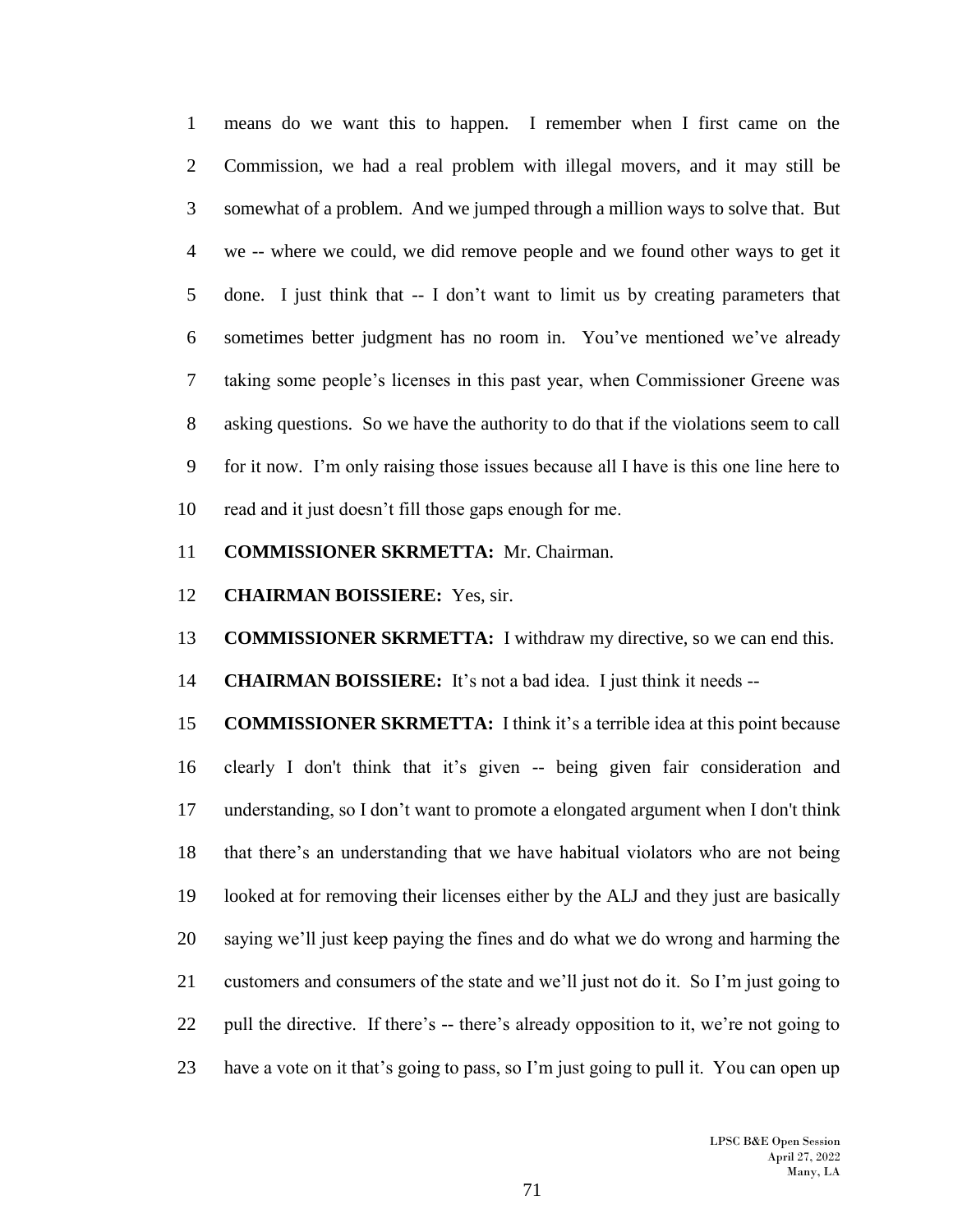a rulemaking on it, you can do something else, or you can do it under your own direction, but I'm just going to pull the directive.

**COMMISSIONER FRANCIS:** I second that.

**COMMISSIONER SKRMETTA:** There's no second. I'll just pull it.

 **CHAIRMAN BOISSIERE:** All right. Well, at this point, the Chairman's going to jump in and say to Commissioner Skrmetta, the idea is not a bad idea, I just think it needed more development and discussion. I'm not opposed to it necessarily. I just think it deserved to be more developed and I had questions I needed to satisfy. I didn't expect you to pull it. I don't know that it would pass or fail if it were brought to a vote. I just thought in a open meeting as we do at the Commission that we do it. It is absolutely, 100 percent your prerogative to issue it as it is to pull it and I respect that. But the discussion, and you're right, it's been raised and it's necessary. And so let's continue to meet with Staff and see what we can do to help solve this. If we need more rules, if we need more remedies, let's put them in place because our job here at the Commission is to help the public. We, through these things, as far as movers, truckers, carriers -- is it, what, regulated carriers, that's an important part of what we do here. We talk about energy and power and water all the time and broadband, but carriers is a big deal to us as well. We need to be able to have clear rules and understandable rules for not only the public, for the businesses to follow and that's all I was trying to do here today. But let's move on to the next one.

**MS. BOWMAN:** We have --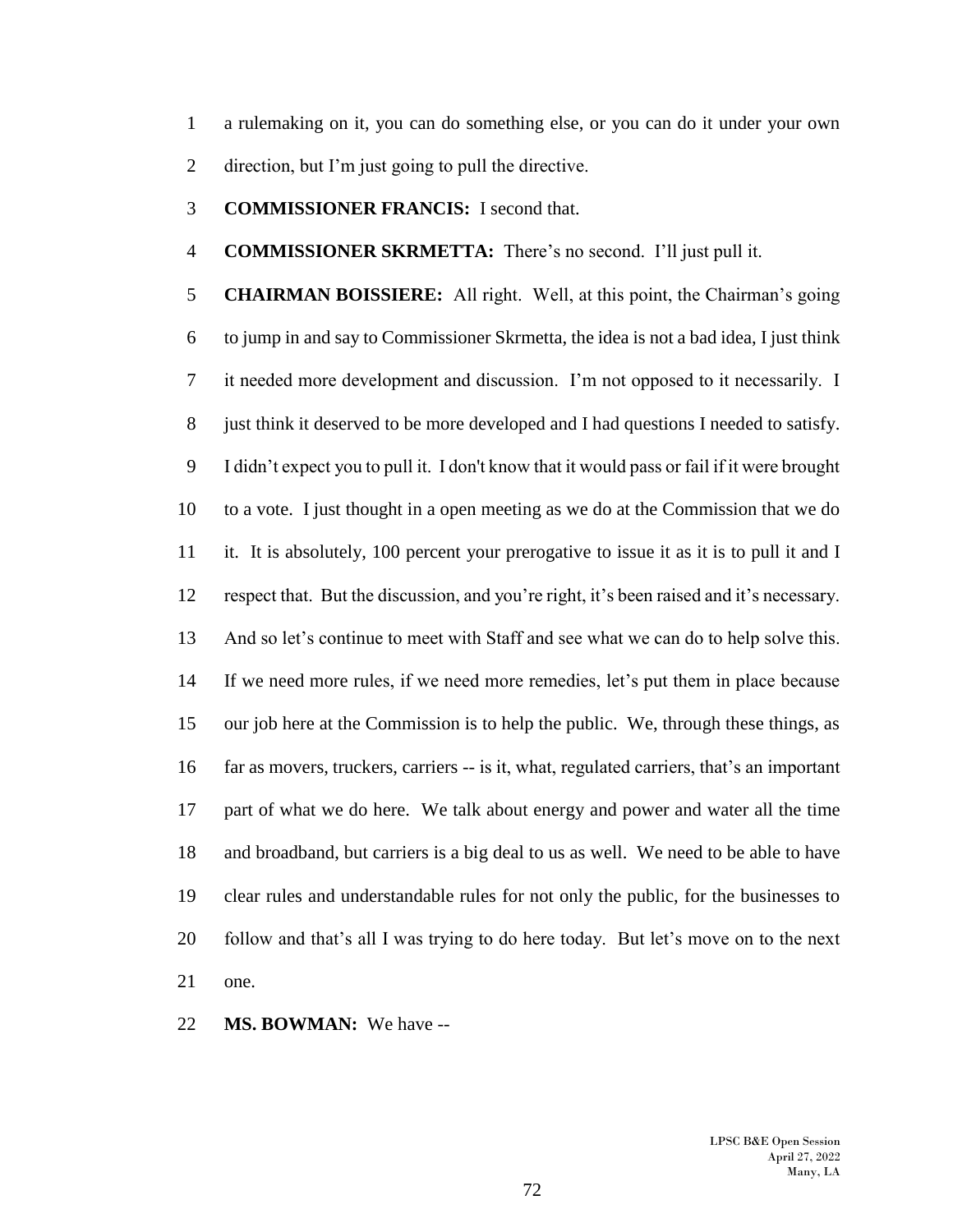**CHAIRMAN BOISSIERE:** That does not require a vote. I think that has been 2 pulled or pulled by Commissioner Skrmetta. I hope you and I can continue to have this discussion. Let's go to the next one, please.

 **MS. BOWMAN:** We have one more directive under Exhibit Number 11. It's a directive to Staff to open a rulemaking regarding notice provided in connection with rate filings. This is at the request of Commissioner Skrmetta. The directive is as follows: I direct Staff to open a rulemaking or expand the scope of any existing rulemaking to consider and propose draft rules that ensure notice of rate filings with the Commission is provided to local elected officials in the area in which the proposed rate would be implemented.

## **COMMISSIONER SKRMETTA:** Secretary Frey can explain.

 **SECRETARY FREY:** So Commissioners, we had a situation -- I'm going to try to be diplomatic and explain this -- happen where there was a rate case the Commission voted on using our practice and unfortunately, people on the outside don't understand our practice and what all goes into setting rates, et cetera. But as I appreciate it, some local officials were upset enough that it resulted in legislation being filed that was very bad legislation. We -- myself, representatives of some of the companies, Commissioner Skrmetta met with the representatives and talked to it. And what came out in the discussion, the primary concern was people not being aware of when rate cases are filed, and even though we follow the requirements in the constitution and publish it in the official journals as well as on our website, this would give another level of notice, potentially. But it's a rulemaking so it's -- you know, ultimately, we have to vote on it, so that's -- that's the point of this directive.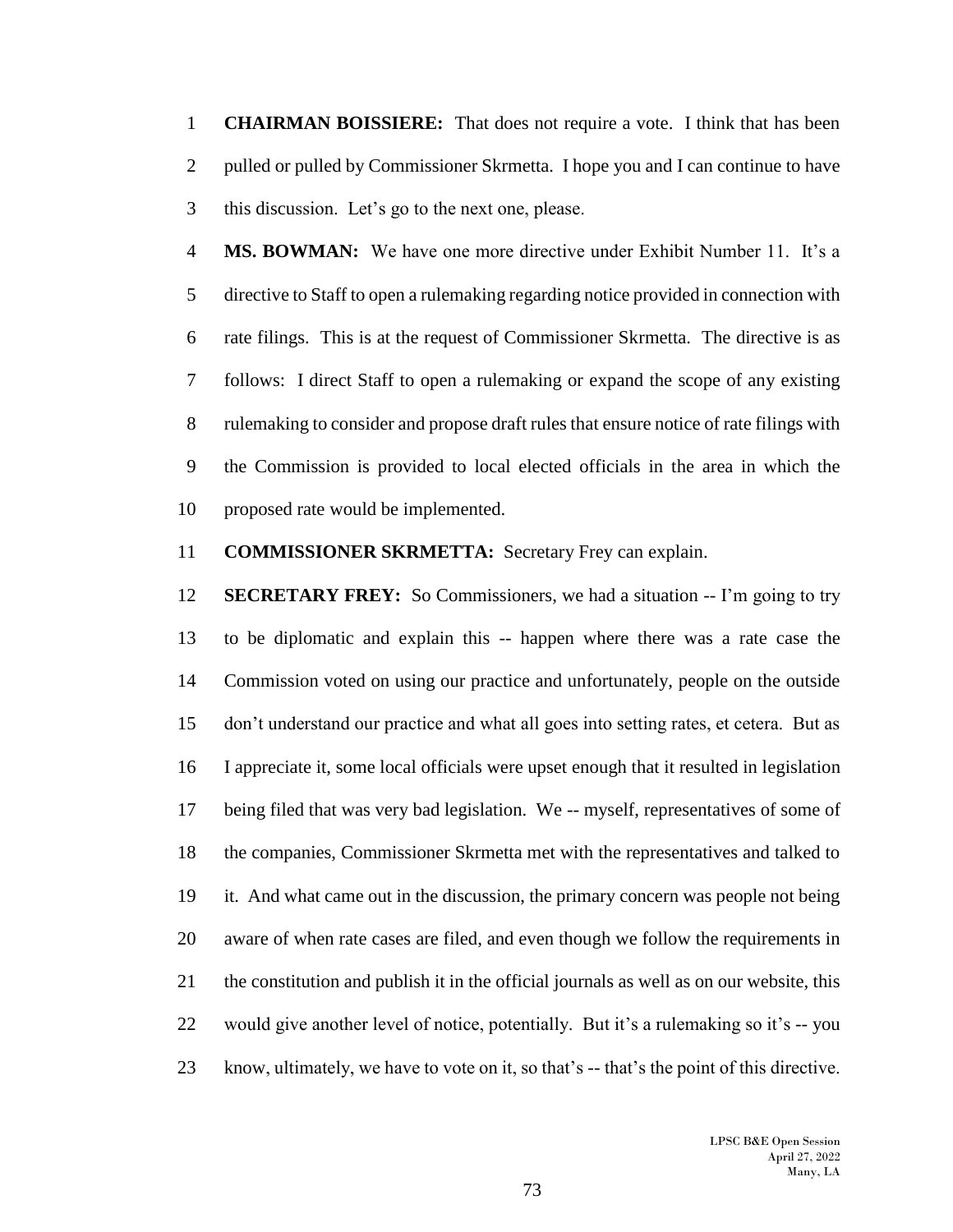**COMMISSIONER CAMPBELL:** Explain this to me. We going to have to -- on 2 rate cases?

**SECRETARY FREY:** Yes.

 **COMMISSIONER CAMPBELL:** You're going to have to notify every public official?

 **SECRETARY FREY:** It would -- well, that's -- that would be the subject of the rule. We don't have the rule yet. That's going to be discussed in the rulemaking, what officials would be notified or not.

 **COMMISSIONER CAMPBELL:** Well, that would be like when I was in the senate, I'd have to file every bill that I'm going to do with all the public officials, mayors and all that, you know, I mean. This is a body here that we have certain parameters. That's what we do. Now, we're going to have to -- our business we have to okay it with all the mayors and all the city councilmen and all the police jury members and all the school board members? That's where we're headed here? **SECRETARY FREY:** No. I don't think so. It's ultimately going to be what we vote on in the rulemaking, assuming we go forward with it, but it's -- the way I anticipated it would be the utilities themselves notify. But like we have a rulemaking open right now that the Commission has looked at in the past to consider requiring the utilities to notify every customer of a rulemaking.

 **COMMISSIONER CAMPBELL:** Look, look, I understand about -- I voted for every open meeting law from 1976 on. I'm for that. But when you run for the Public Service Commission, there's certain jobs you have to do here. I don't know anything that we do -- everything's in open. They can get on the -- look you up on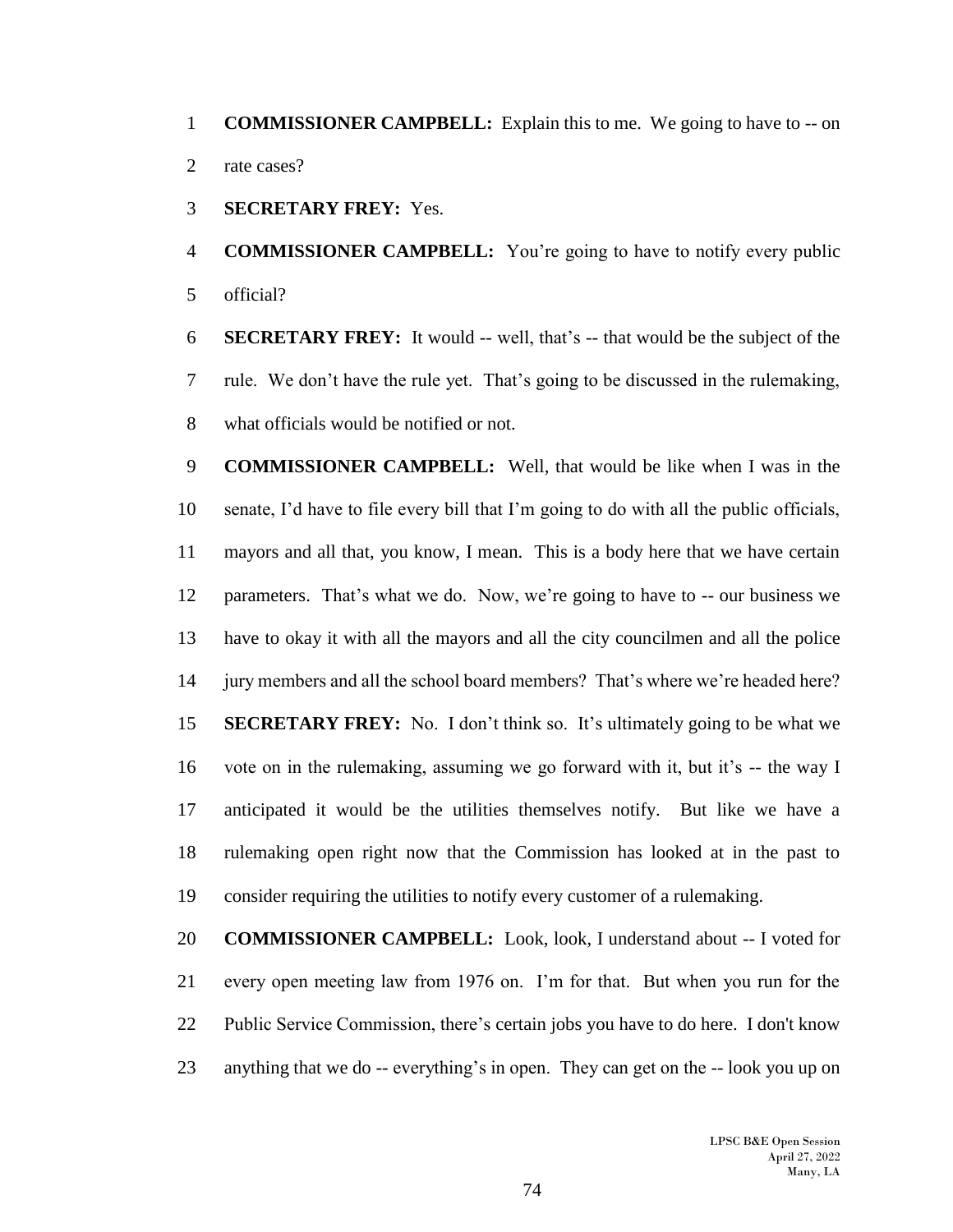the internet. Lord knows I've put out more press releases than everybody up here put together, three times. I tell everybody what I'm doing. But I don't want to have to -- I don't think it's our job to tell the police jury, the school board member, the city council member, the justice of the peace, the sheriff, the clerk, the tax assessor, 5 the district attorney -- they don't give a damn about all that, if we filed a  $-$ - they want you to do your job and if they don't like it, it's going to be in the paper. They can criticize you. But why in the world would I have to file all this? Then if I -- if the district attorney wants to -- he's got to file all this stuff with me and then a judge got file all his court cases with me. I just -- I don't think it's a good idea. I think it's super duper government over reach.

 **COMMISSIONER SKRMETTA:** Because it's a directive, there's opposition to it --

 **CHAIRMAN BOISSIERE:** Okay. Let's let it play out a little bit for here now. Thank you, Commissioner Campbell. Brandon, let -- Secretary Frey, let me ask you a question here. Can you briefly describe -- you mentioned legislation that came from this. What was that legislation trying to do?

 **SECRETARY FREY:** The legislation, if -- and it's my understanding that the author is not moving forward with the legislation, partially because of the meeting we had, but -- and, look, I put on my former executive counsel hat --

## **CHAIRMAN BOISSIERE:** Absolutely.

**SECRETARY FREY:** I think -- I think anything -- and I've told this to them. I 22 think anything that's passed in Title 45 that purports to regulate the Commission is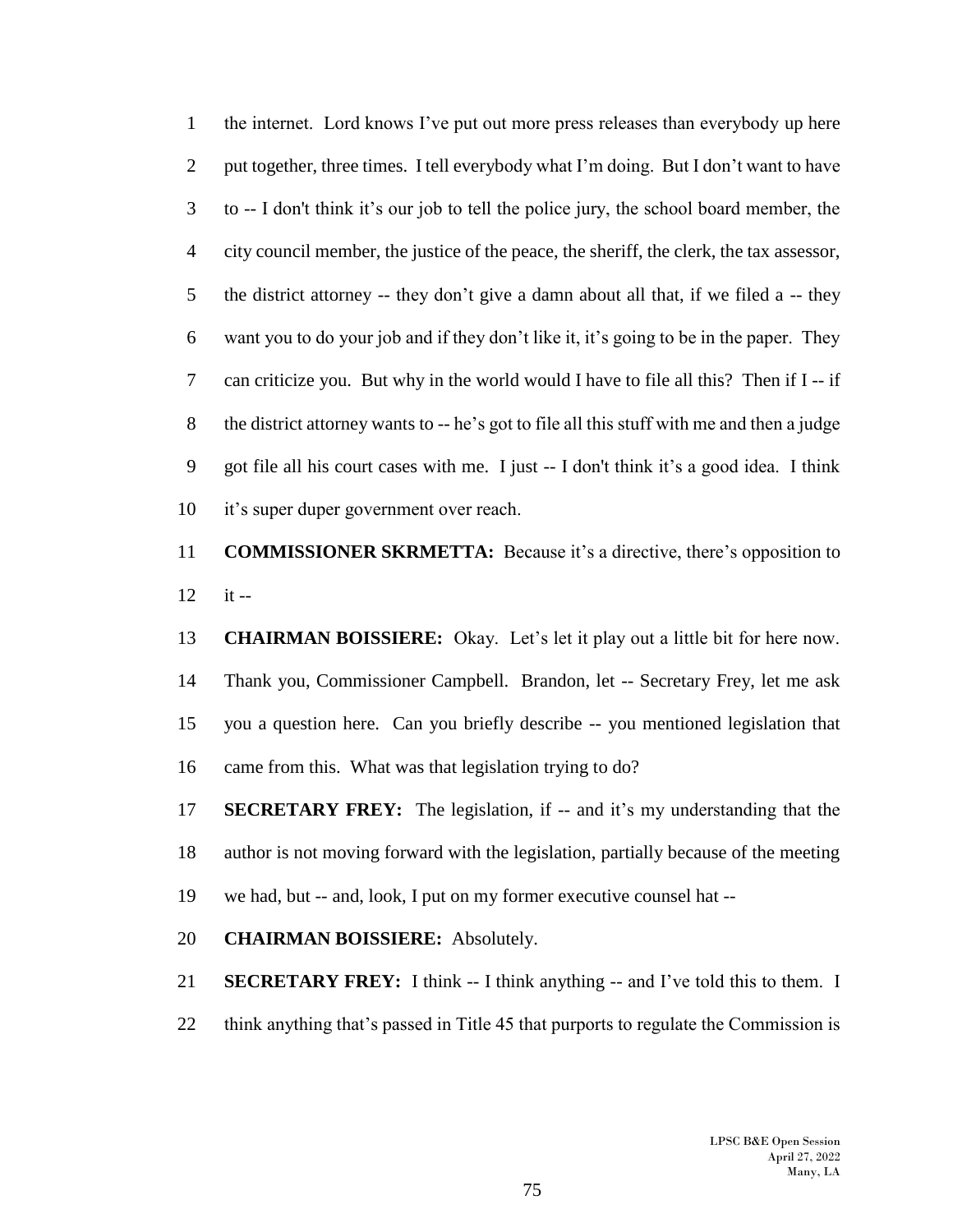- unconstitutional. Do we want to go to court and sue them every time? We've done
- it a few times. That's not the preference --
- **CHAIRMAN BOISSIERE:** Well, tell me, generally, the language that the --
- **SECRETARY FREY:** So this legislation --
- **COMMISSIONER CAMPBELL:** And who was the guy, too, if you don't mind.
- **SECRETARY FREY:** It was Representative DuBuisson.
- **COMMISSIONER CAMPBELL:** Who?
- **SECRETARY FREY:** Representative DuBuisson.
- **COMMISSIONER CAMPBELL:** Where is he from?
- **SECRETARY FREY:** She is from St. Tammany Parish.
- **COMMISSIONER CAMPBELL:** Saint where?
- **SECRETARY FREY:** St. Tammany Parish. The legislation would require all
- public utilities and common carriers to file or to provide to all affected customers
- notices of any changes of rates, including the existing rates, the proposed rates, the
- rate schedule, the rationale, et cetera, which clearly was an issue, but we were able
- to say look, we -- once we had a meeting and explained what all we looked at, I
- think we alleviated a lot of those concerns but it was still some, so.
- **CHAIRMAN BOISSIERE:** Okay. How was that supposed to happen, by publication in the newspaper or --
- **SECRETARY FREY:** No. It would have been through -- it would have been a
- required notice that -- through mail, I think is what it said, yeah.
- **CHAIRMAN BOISSIERE:** Through snail mail?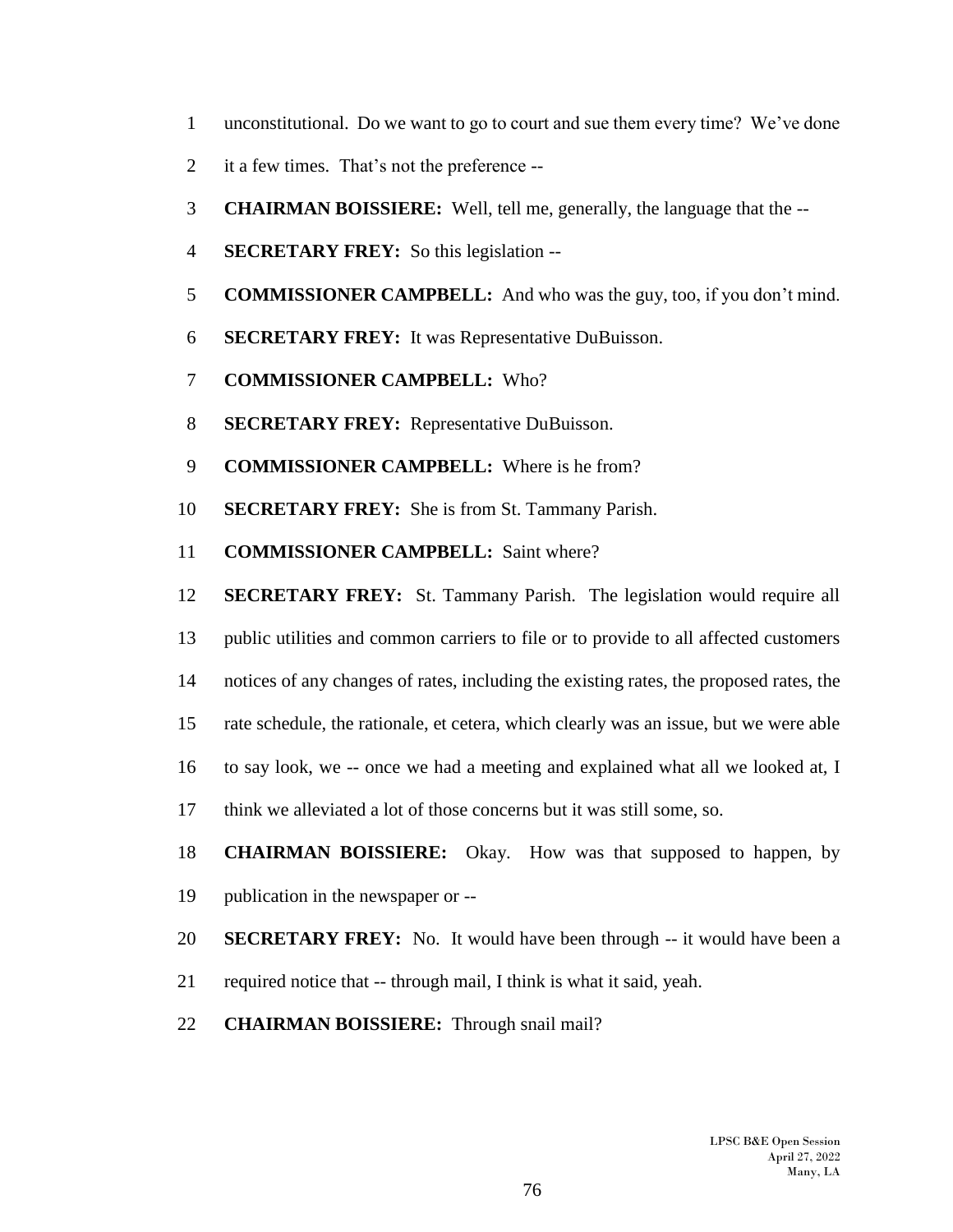- **SECRETARY FREY:** Yeah. The utilities would have to provide that, so if
- Entergy was applying to increase it rates, it would have to send a mailer to every
- customer is what the legislation would have required.
- **CHAIRMAN BOISSIERE:** Okay. Okay. That seems a lot -- like a lot.
- **SECRETARY FREY:** Agreed.
- **CHAIRMAN BOISSIERE:** But there are other methods of notice --
- **SECRETARY FREY:** Correct.
- **CHAIRMAN BOISSIERE:** -- in the public record.
- **SECRETARY FREY:** And that's what -- I think we have an existing rulemaking
- open right now that the Commission adopt -- opened some time ago to look at other
- ways that we would require notice to be provided.
- **CHAIRMAN BOISSIERE:** I'm not opposed to people being made aware. That's
- not a problem.
- **SECRETARY FREY:** Right.
- **CHAIRMAN BOISSIERE:** It would have to -- I mean, depending on how
- serious. And I understand this is directed to open a rulemaking to determine what
- we should do.
- **SECRETARY FREY:** Exactly. We may ultimately determine not to do anything.
- **CHAIRMAN BOISSIERE:** Right. It might just be a line in a newspaper by the
- time it's all done.
- **SECRETARY FREY:** Correct. Correct.
- **CHAIRMAN BOISSIERE:** Or an internet blast or something like that.
- **SECRETARY FREY:** Right.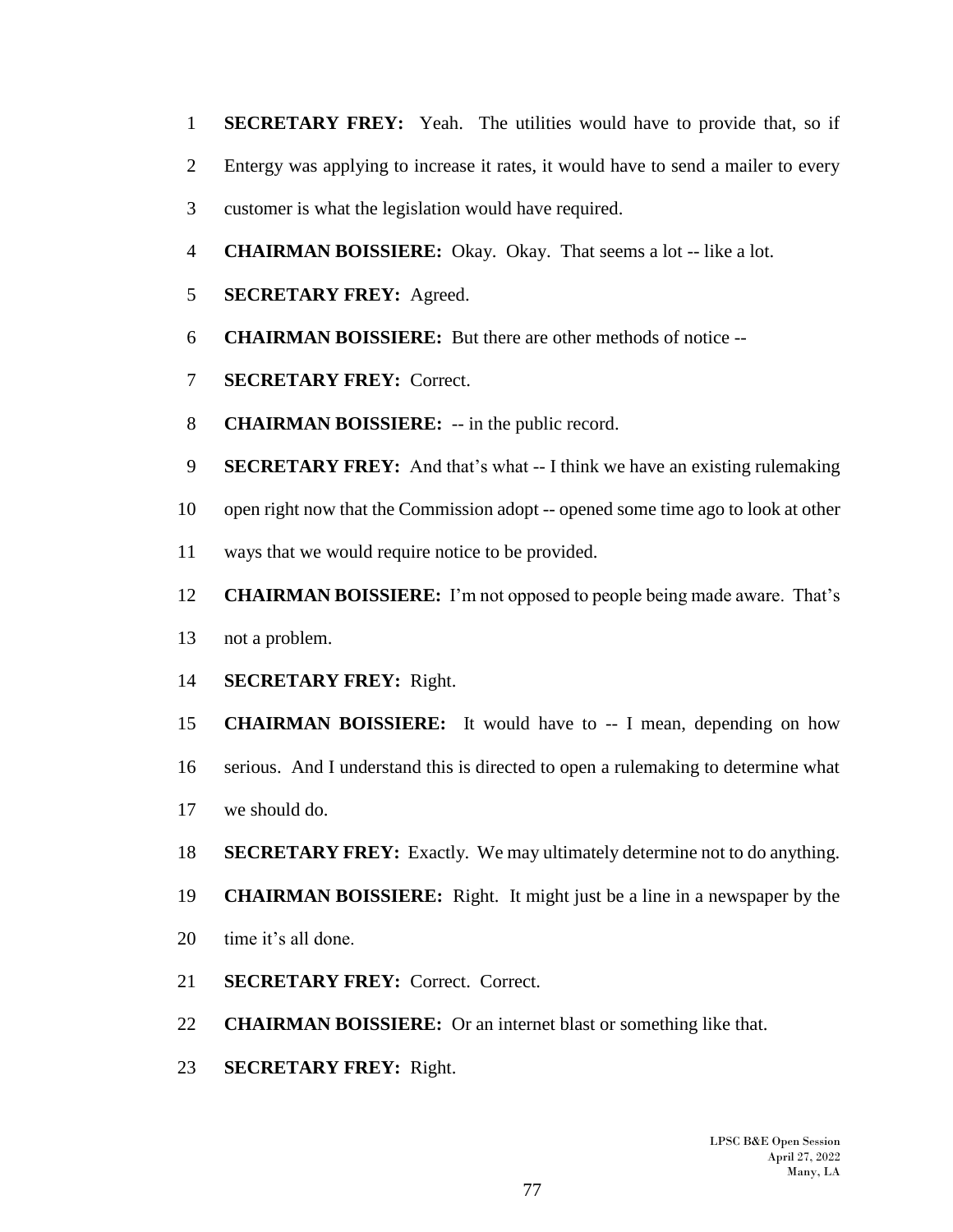- **CHAIRMAN BOISSIERE:** Or an email or something.
- **SECRETARY FREY:** Right.
- **CHAIRMAN BOISSIERE:** Which would be a lot easier to do to inform a lot of
- people. I'm not opposed to this. I just wanted to know where we were headed.
- **SECRETARY FREY:** Sure, sure.
- **CHAIRMAN BOISSIERE:** And people can speculate wildly up here, but I think in its final form might be very simple and reasonable.
- **COMMISSIONER GREENE:** I have a question. If the elected officials are also customers aren't they also getting notified anytime this also happens? And secondly, couldn't this be a tweet and then it's done?
- **SECRETARY FREY:** We could look at all of that. To your first question though, are they being notified? They're being notified to the extent that the constitution requires publication in the official journals or they go to our website. There's no requirement that a customer be notified. Although, Commissioner Skrmetta did have a directive or a rule that was adopted that now when the Commission votes on a rate schedule, we require the companies or ask them to provide notice. So like for example, I'm a Baton Rouge Water customer. When we had that interim rate increase last month or the month before, I actually got a bill in the mail saying this is notifying you that we requested interim rates and were approved interim rates that will take effect on your next billing cycle. So we have that, but that's the extent of the notice we have right now.
- **COMMISSIONER CAMPBELL:** On this bill, this lady forgot -- on her legislation, she forgot something. She should -- to make her bill a little more juicy,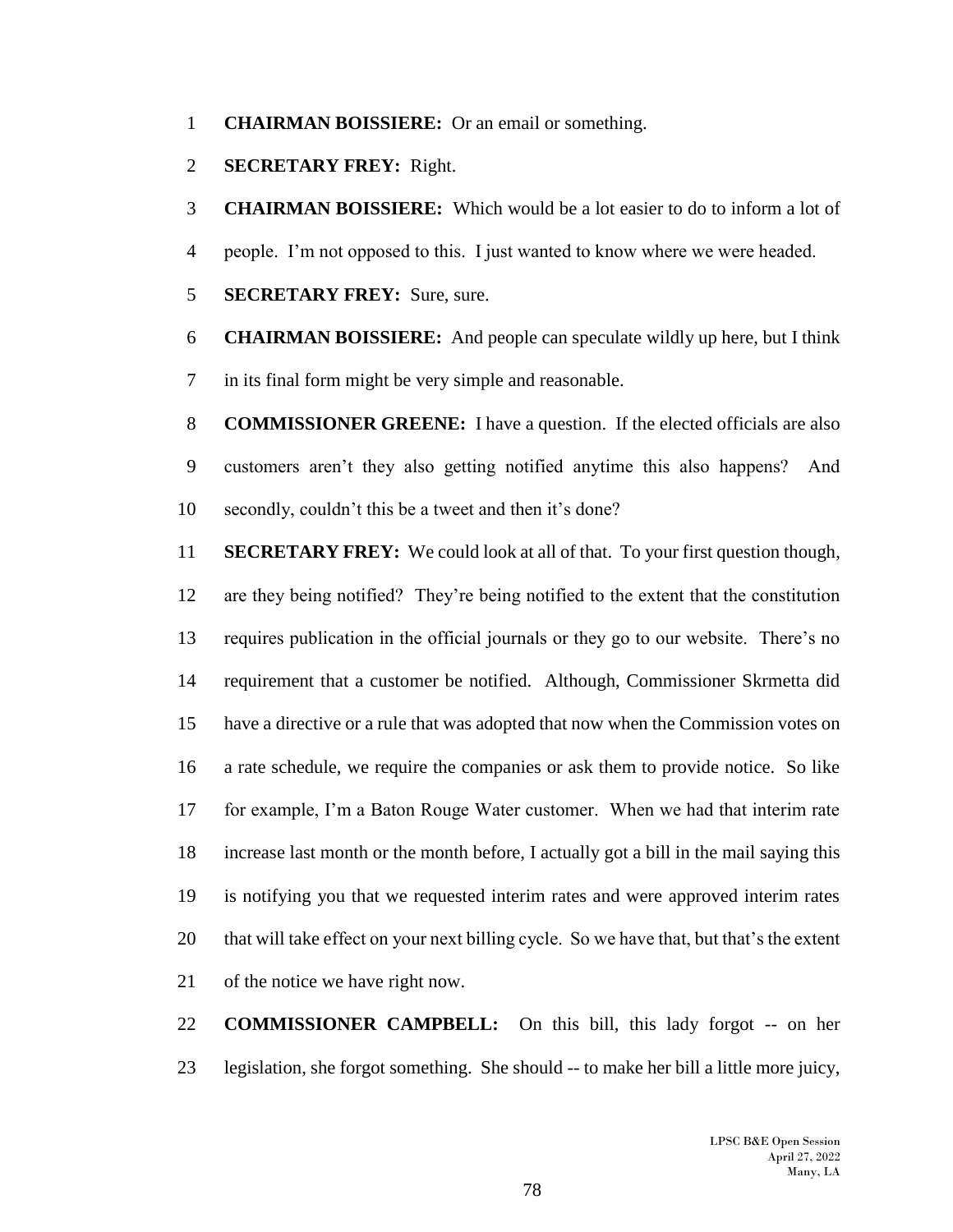she should have said this rate increase was provided by the Public Service Commission of Louisiana, thank your Public Service Commissioner for this rate increase. That's what she was trying to do. It's crazy. This is the nuttiest thing I've heard in a long, long time. Absolutely nuts. You know what Earl Long said about this? He said he was against communism, he was against socialism, but that nutism was the worst ism of all. This is straight nutism.

- **COMMISSIONER SKRMETTA:** Call a vote.
- **COMMISSIONER GREENE:** I object.
- **COMMISSIONER SKRMETTA:** No. It's got to have a vote on it on this one.
- **COMMISSIONER GREENE:** I object. Let's go to roll call.
- **MS. BOWMAN:** It's a directive but it sounds like Commissioner Campbell is
- opposing the directive so there's roll call vote. There needs to be a roll call vote.
- **CHAIRMAN BOISSIERE:** I thought it was -- I thought it was just a plain directive.
- **COMMISSIONER SKRMETTA:** It's a directive.
- **SECRETARY FREY:** It's just a directive. Yeah, we're not voting to make any rule change.
- **COMMISSIONER SKRMETTA:** Right.
- **SECRETARY FREY:** It's just a directive for us to open up a rulemaking or look
- at the [INAUDIBLE] we're making.
- **COMMISSIONER SKRMETTA:** [INAUDIBLE] a vote one way or the other.
- **COMMISSIONER CAMPBELL:** Is that it today?
- **COMMISSIONER SKRMETTA:** No. We have another case.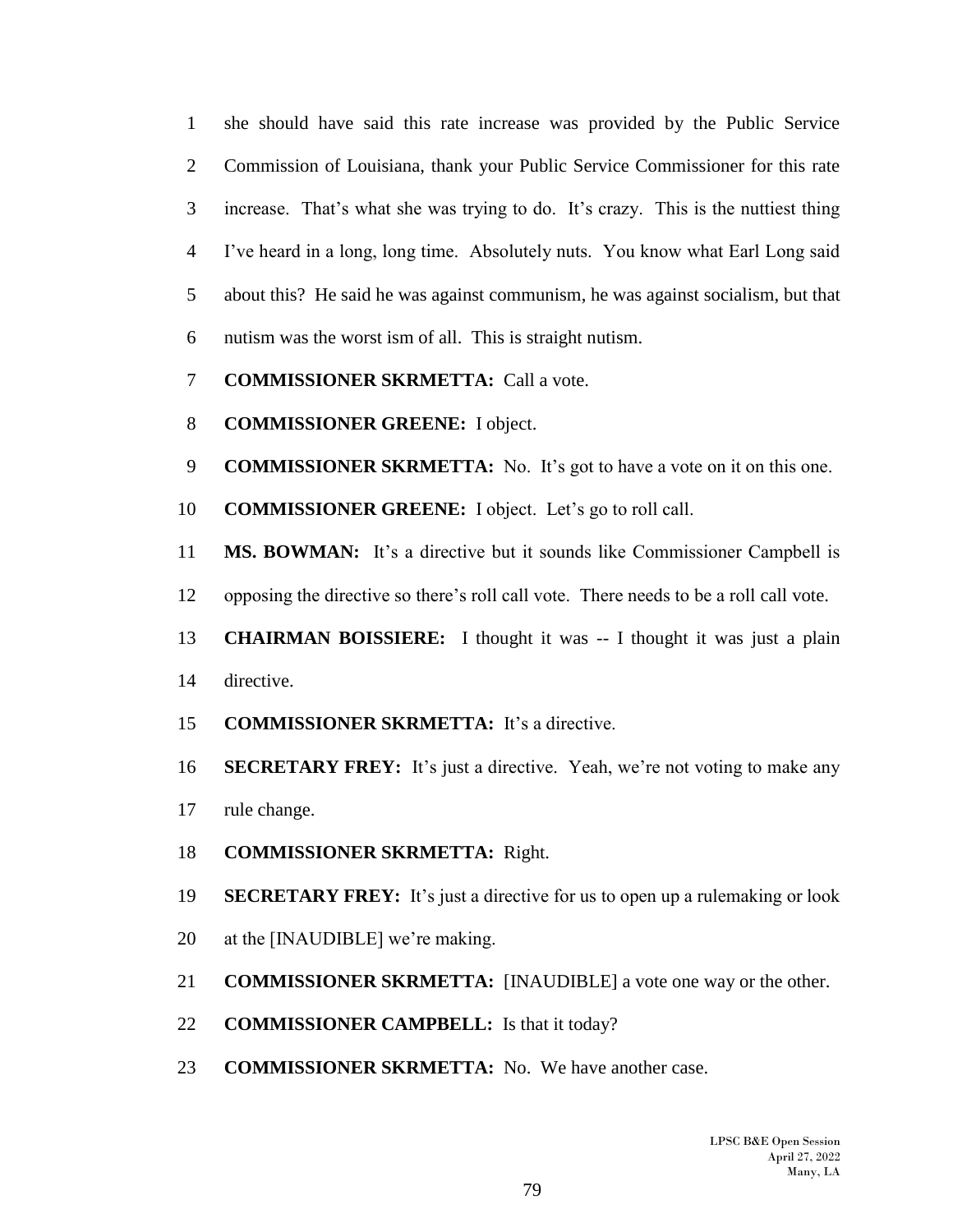- **CHAIRMAN BOISSIERE:** You know, y'all been talking a lot up here about
- these items. All right.
- **COMMISSIONER SKRMETTA:** It's an opposition vote. Roll call.
- **CHAIRMAN BOISSIERE:** Okay. So I guess we're having a vote on this. We
- have opposition to this one?
- **COMMISSIONER GREENE:** Yes.
- **CHAIRMAN BOISSIERE:** Roll call. Everybody ready? This is -- do we have
- to read a in re or something, do we --
- **SECRETARY FREY:** No. It's --
- **MS. BOWMAN:** We've already done it.
- **SECRETARY FREY:** It's a directive to --
- **CHAIRMAN BOISSIERE:** Can you read the directive one more time so we can
- vote and know what we're voting on?
- **SECRETARY FREY:** I've got it. I direct Staff to open a rulemaking or expand
- the scope of any existing rulemaking, which we have confirmed we do have an
- existing one, to consider and propose draft rules that ensure notice of rate filings
- with the Commission provided to local elected officials in the areas in which the
- proposed rates would be implemented?
- **CHAIRMAN BOISSIERE:** Commissioner Francis.
- **COMMISSIONER FRANCIS:** I'm voting no on this idea, the idea of this
- directive.
- **CHAIRMAN BOISSIERE:** All right. Commissioner Campbell.
- **COMMISSIONER CAMPBELL:** No.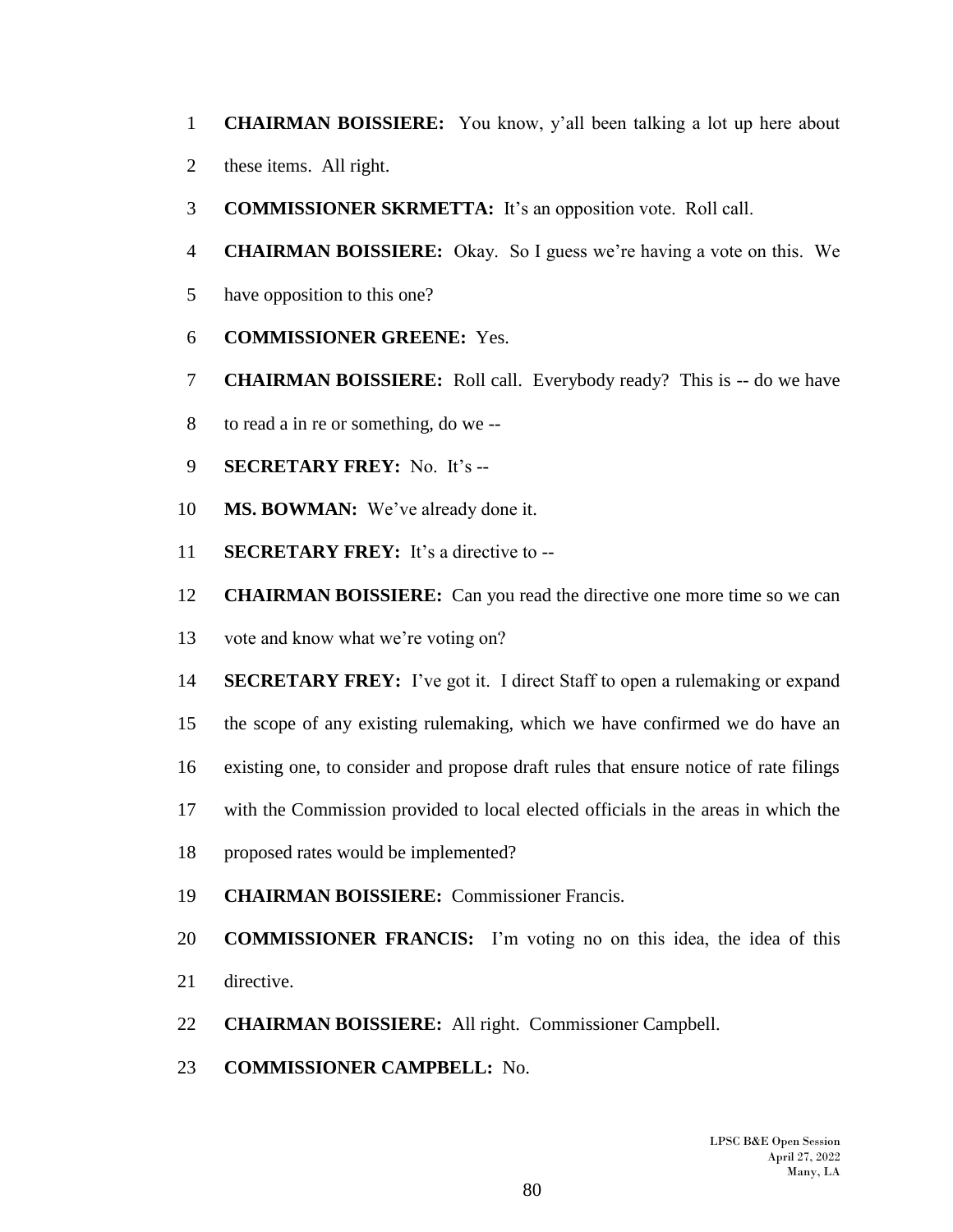- **CHAIRMAN BOISSIERE:** Commissioner Greene.
- **COMMISSIONER GREENE:** No.
- **CHAIRMAN BOISSIERE:** Commissioner Skrmetta.
- **COMMISSIONER SKRMETTA:** Yes.
- **CHAIRMAN BOISSIERE:** Chair votes no. Next item.

 **MS. BOWMAN:** Exhibit Number 12 is Docket Number U-36318. It's Louisiana Water Company's application for an increase in rates, including interim rates, approval of formula rate plan, request for establishment of regulatory asset, and request for establishment of an emergency reserve fund. Discussion and possible vote on a interim rate increase pursuant to Rule 57. It's at the request of Commissioner Francis. On June 13, 2018, Louisiana Water Company filed an application to increase its water and sewer rates including the request for interim rate relief. LAWCO's request for interim rate relief is due to the increase in cost of power, chemicals, and lime sludge removal and its request for an interim rate increase of 4.31 percent to cover the increased cost. The proposed interim rate would mean that a typical residential customer bill using 4,950 gallons per month would increase by approximately \$1.26. LAWCO has proposed to begin implementing the interim rate, if approved, immediately upon Commission approval and would continue to charge it until a final permanent rate is established in this proceeding. Upon Commission approval of permanent rates, the interim rate relief would be removed. Staff recommends that the Commission exercise its original and primary jurisdiction under Rule 57 to consider LAWCO's request and while Staff makes no formal recommendation regarding interim rate increase, Staff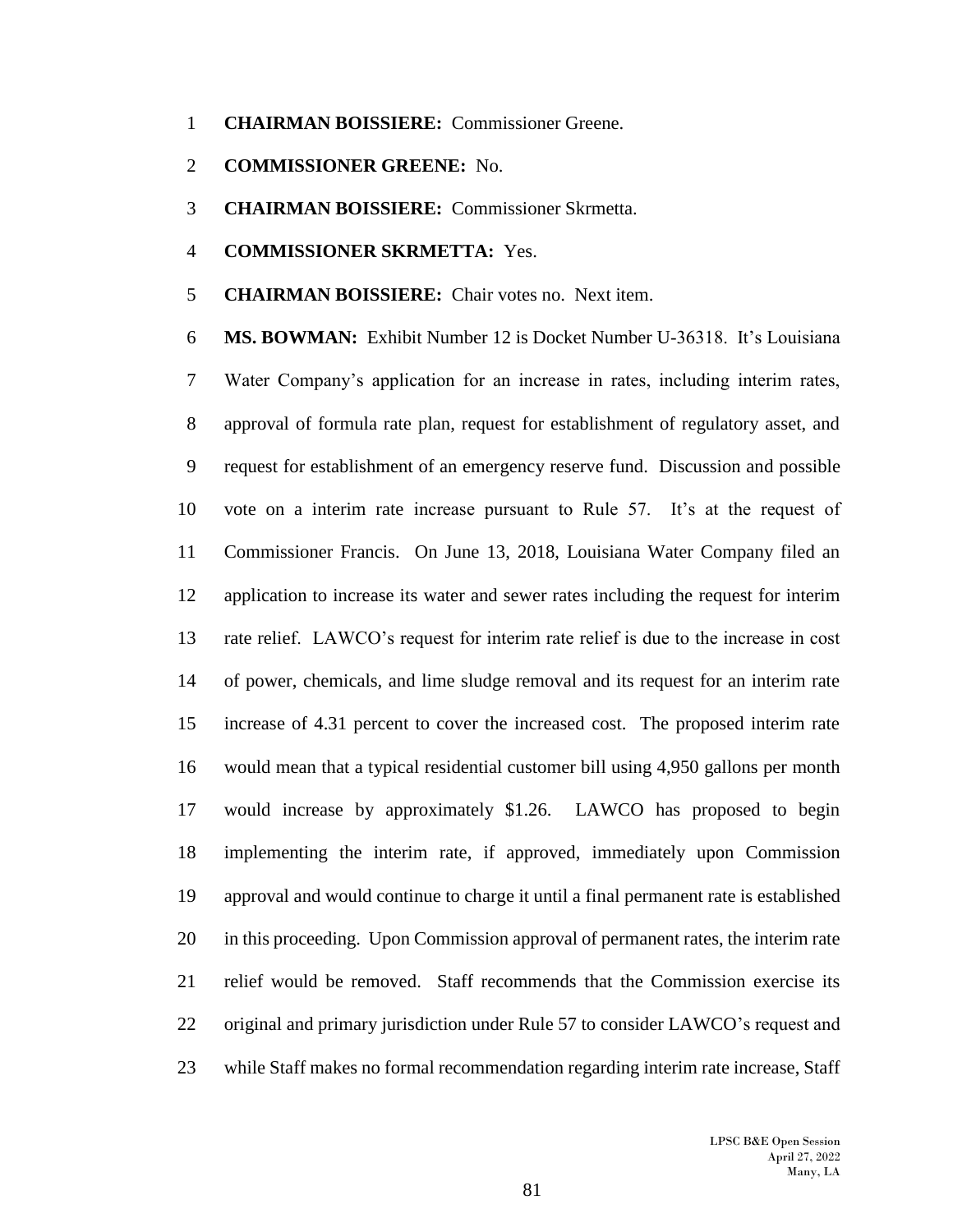does note that pursuant to applicable law, any interim increase should be subject to refund and applicable bonding requirements. If LAWCO's request is approved, Staff would recommend that: 1) LAWCO be required to file proof of the applicable bond requirements with the Commission; 2) LAWCO be required to file an updated tariff indicating the interim rate and its terms with the Utilities Division within 30 days of the order approving such interim rate. LAWCO cannot begin charging an interim rate until the proof of the applicable bond requirements and an updated tariff have been provided to and approved by Staff, and an interim rate shall be included in a separate line item charge on each customer's bill. This will need two vote as it's under Rule 57.

 **CHAIRMAN BOISSIERE:** All right, guys, y'all ready. Commissioner Francis, do you want to --

- **MS. BOWMAN:** So we need to --
- **COMMISSIONER GREENE:** Motion to take the item up under Rule 57.
- **COMMISSIONER FRANCIS:** Second.

 **CHAIRMAN BOISSIERE:** Wait. Hold on. So we got a move by -- a motion by Commissioner Greene, second by Commissioner Francis to take the item up under Rule 57.

- **COMMISSIONER FRANCIS:** And I make a motion that we accept Staff recommendation.
- **MS. BOWMAN:** And I have a --

 **CHAIRMAN BOISSIERE:** Moved by Commissioner Francis, second by Commissioner Campbell.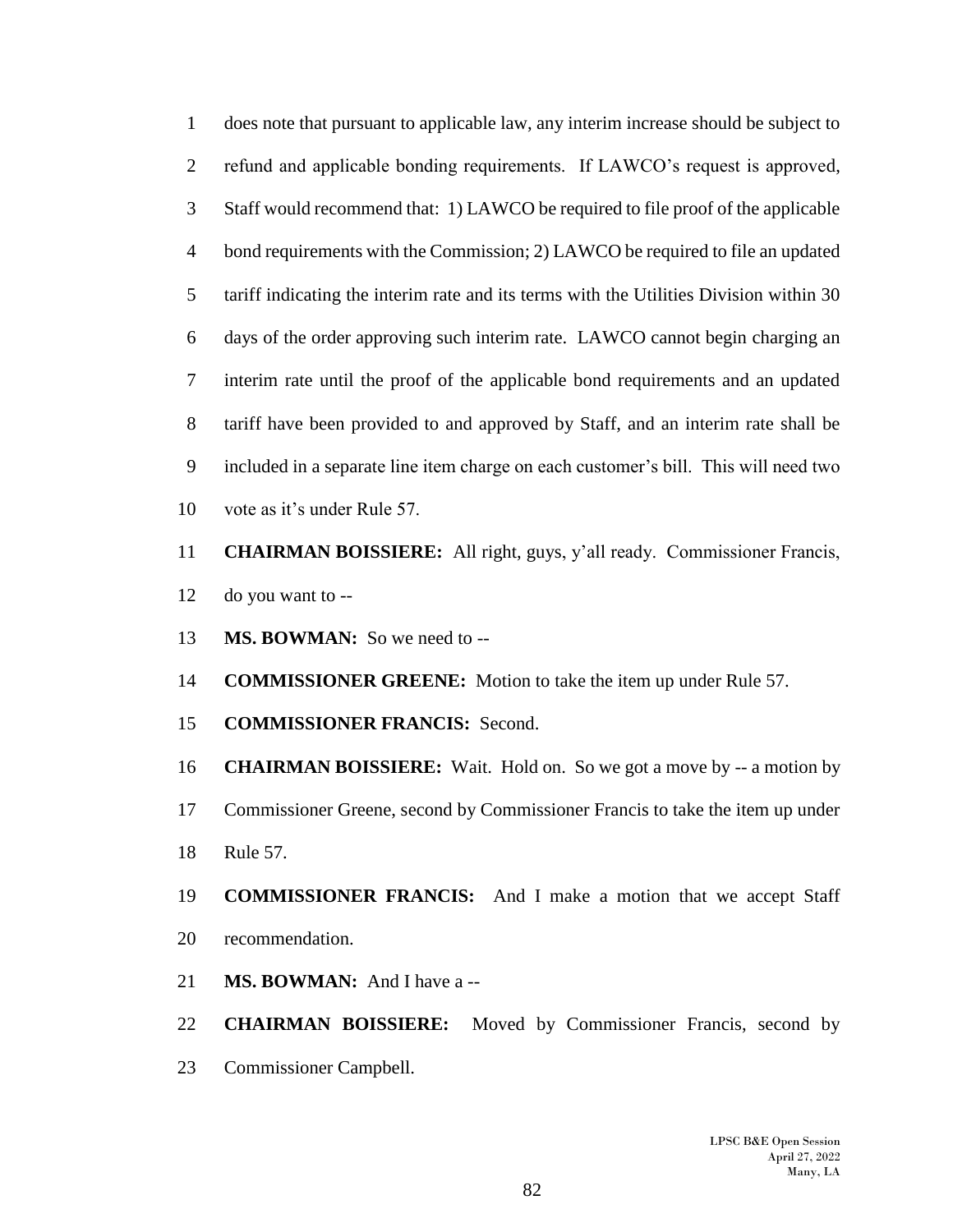- **COMMISSIONER GREENE:** She has a --
- **CHAIRMAN BOISSIERE:** I'm sorry.
- **MS. BOWMAN:** You're okay.
- **COMMISSIONER FRANCIS:** You want to read that?
- **MS. BOWMAN:** Yes, sir. Would you like me to read that for you?
- **CHAIRMAN BOISSIERE:** Wait. You have a further motion?
- **MS. BOWMAN:** I have a motion for Commissioner Francis.
- **CHAIRMAN BOISSIERE:** Well, I didn't know that. Ain't nobody told me that.
- **COMMISSIONER FRANCIS:** [INAUDIBLE], please.
- **CHAIRMAN BOISSIERE:** Please go ahead.

 **MS. BOWMAN:** Commissioner Francis moves that we approve LAWCO's request for interim rates allowing the 4.31 percent increase in the company's retail rates effective May 1, 2022. The interim rate will increase the average customer's monthly bill by \$1.26 and remain in effect until the Commission's full decision on the merits of LAWCO's rate application. The approval of the increase is subject to LAWCO's posting with the LPSC executive secretary and filing into the record of Docket U-36318, a letter of credit in the amount of \$627,917 based on the 4.31 percent increase to ensure refund if necessary.

- **CHAIRMAN BOISSIERE:** Okay. And so we keep the same -- still moved by Commissioner --
- **MS. BOWMAN:** Francis.

 **CHAIRMAN BOISSIERE:** -- Francis, second by Commissioner Campbell. Any opposition? [NONE HEARD] We are missing one Commissioner.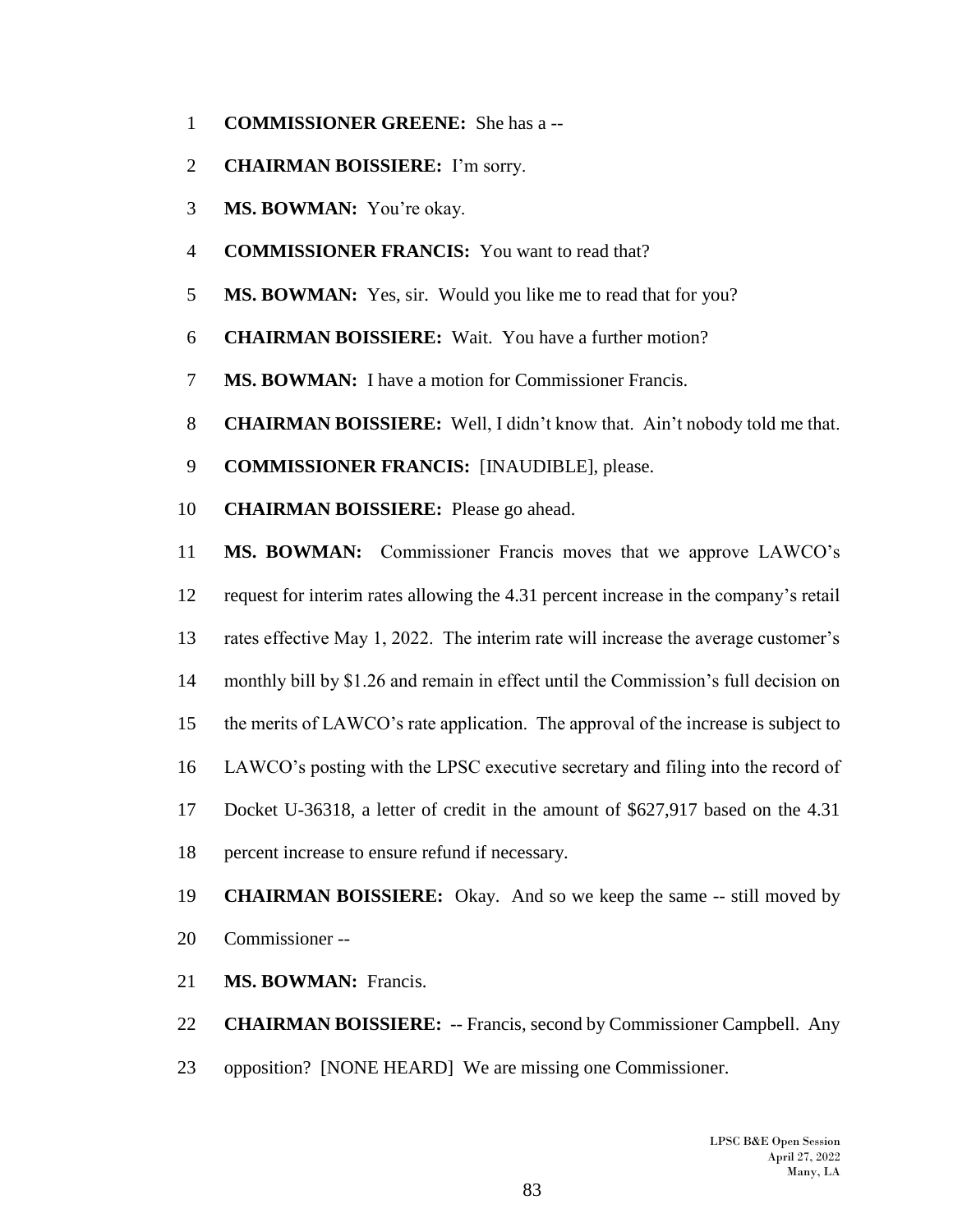- **COMMISSIONER GREENE:** No opposition though.
- **CHAIRMAN BOISSIERE:** But no opposition. Commissioner Skrmetta is not
- among the voting either to agree or oppose, so --
- **COMMISSIONER FRANCIS:** Mr. Chairman, I move that we adjourn and go
- fishing.
- **CHAIRMAN BOISSIERE:** Hang on a second. So this item is passed. Motion
- by Commissioner Francis to adjourn, second by?
- **COMMISSIONER GREENE:** Greene.
- **CHAIRMAN BOISSIERE:** Greene. No opposition. Next meeting is in May.
- What's our date?
- **UNIDENTIFIED SPEAKER:** Twenty-fifth.
- 12 **CHAIRMAN BOISSIERE:** May 25<sup>th</sup>. What's our location?
- **MS. BOWMAN:** Baton Rouge.
- **CHAIRMAN BOISSIERE:** All right. Thank you, everybody. And everybody
- drive safely. See you in Baton Rouge and God's speed.

## **(WHEREUPON THE MEETING WAS ADJOURNED)**